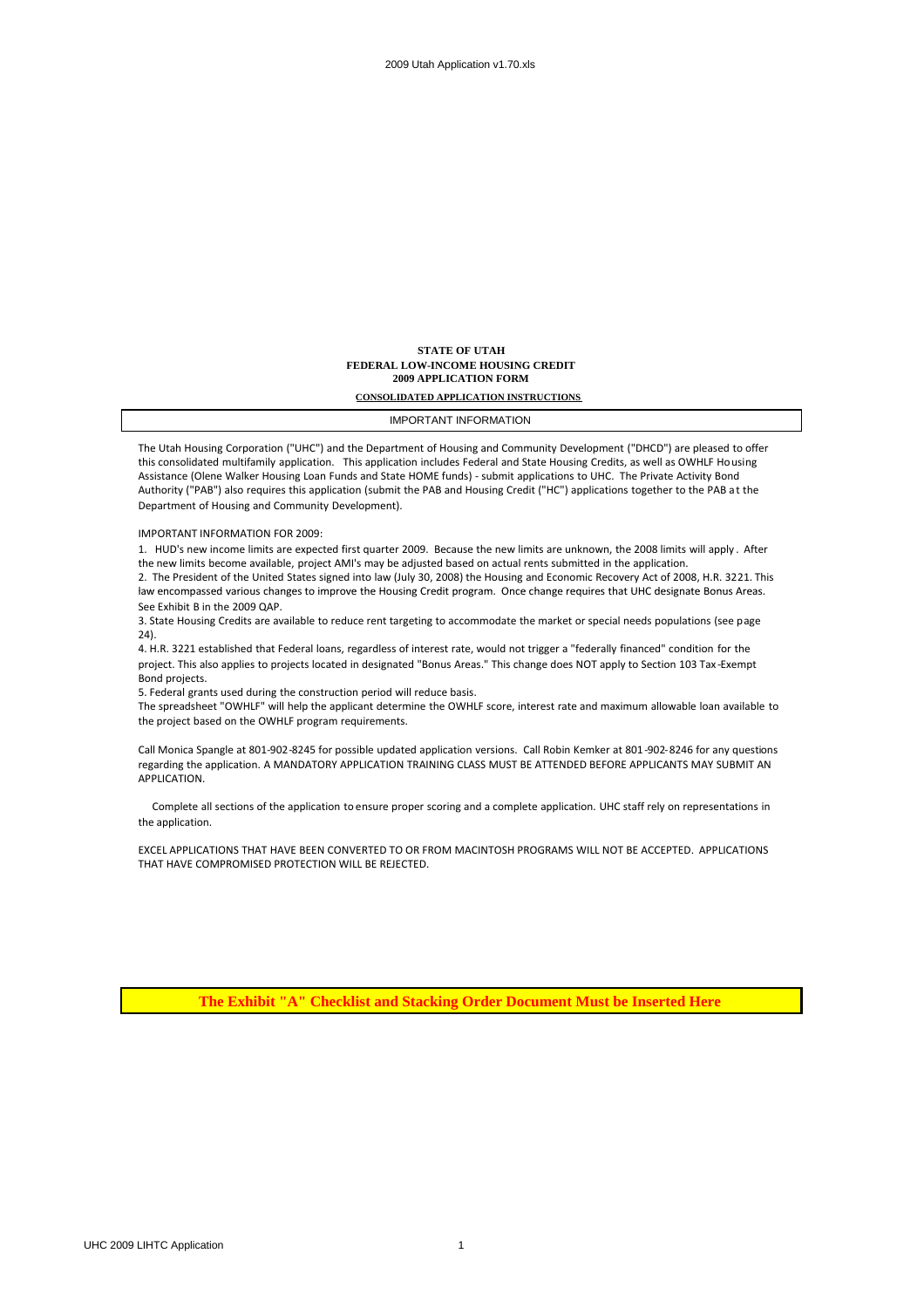#### **STATE OF UTAH 2009 CONSOLIDATED APPLICATION FORM**

ALL scores must be supported by third-party documentation. Applications lacking documentation may be considered non-conforming and returned without consideration.



#### **Basic Application Input Instructions**

**1. Moving around in the application: The application is "Protected" to prevent deletion of formulas and text. USE the TAB key to get from one cell to another. You may pass by a cell you think needs to have some data entered, however, these cells will be automatically updated as the application is completed.**

**2. Enter an "X" [shift+X] into check boxes when applicable or leave blank. Do not enter "No" or "n/a" X**

**3. Enter "Yes" or "No" for questions on entry lines. Sample: Is project in a Qualified Census Tract? \_\_\_\_\_**

**4. Use NUMBERS, not "one", "two", "third", etc. Also avoid 1st, 5th, etc. Enter dates in "4/10/02" format.**

- *5. HELP ! If you see a small flag at the top right corner of a cell, move the mouse cursor over the cell for HELP assistance.* **X OR**
- **6. Error Messages appear as: < Rents exceed 60% limit > See HC Score spreadsheet for explanations.**

7. Several "links" to other tabs and websites / email can be selected.

8. Pull-down lists are used in certain fields. **CLICK on cell to select item from the list.** Select Me !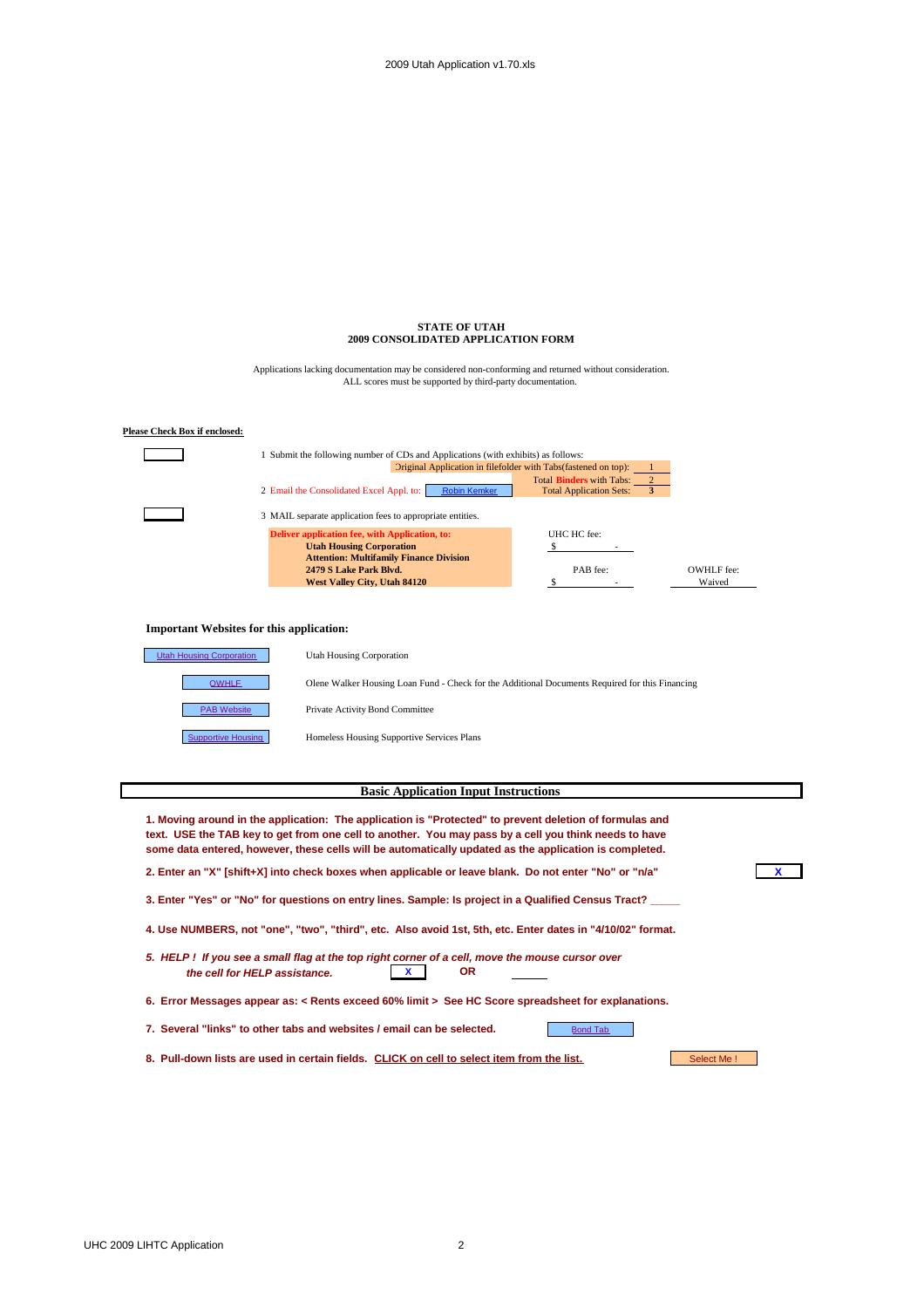| UHC 2009 rev 1.70                                                |                                                                                                                                           |                                                   | 2009-1                                                                                                     |
|------------------------------------------------------------------|-------------------------------------------------------------------------------------------------------------------------------------------|---------------------------------------------------|------------------------------------------------------------------------------------------------------------|
| Copyright 1996-2009 UHC, All Rights Reserved.                    |                                                                                                                                           |                                                   | FOR UHC USE ONLY                                                                                           |
|                                                                  |                                                                                                                                           |                                                   | APPLICATION RECEIVED                                                                                       |
|                                                                  |                                                                                                                                           |                                                   | $\begin{tabular}{c} \bf{DATE:} \end{tabular}$                                                              |
|                                                                  |                                                                                                                                           |                                                   | BY:                                                                                                        |
|                                                                  | <b>STATE OF UTAH</b>                                                                                                                      |                                                   |                                                                                                            |
|                                                                  | FEDERAL LOW-INCOME HOUSING CREDIT                                                                                                         |                                                   |                                                                                                            |
|                                                                  | <b>CONSOLIDATED APPLICATION FORM</b>                                                                                                      |                                                   |                                                                                                            |
|                                                                  | All Information Must Be Completed or Application May Be Rejected as Non-Conforming                                                        |                                                   |                                                                                                            |
| DATE OF APPLICATION                                              | Other Applications<br><b>HC Competitive Cycles</b>                                                                                        |                                                   | HC & PAB (Bond) Cycles                                                                                     |
|                                                                  | (Submit to UHC)<br>(Submit to UHC)                                                                                                        |                                                   |                                                                                                            |
| <b>DHCD</b> Housing Assistance                                   |                                                                                                                                           | Oct 20, 2008                                      | Early March 2009                                                                                           |
|                                                                  |                                                                                                                                           |                                                   | Early June 2009                                                                                            |
|                                                                  |                                                                                                                                           |                                                   | September 2, 2008                                                                                          |
|                                                                  |                                                                                                                                           |                                                   | November 3, 2008                                                                                           |
| <b>APPLICATION TYPE</b>                                          | <b>SET-ASIDE POOL</b>                                                                                                                     |                                                   |                                                                                                            |
| Initial                                                          | UHC will assign applications to the appropriate competitive pool(s)                                                                       |                                                   |                                                                                                            |
| Resubmitted (Same Credt yr.)                                     | based on the procedure setforth in the 2009 Qualified Allocation Plan<br>("QAP").                                                         |                                                   |                                                                                                            |
|                                                                  |                                                                                                                                           |                                                   |                                                                                                            |
| PROJECT NAME AND ADDRESS                                         |                                                                                                                                           |                                                   |                                                                                                            |
| Name                                                             |                                                                                                                                           |                                                   |                                                                                                            |
|                                                                  |                                                                                                                                           |                                                   |                                                                                                            |
| Address                                                          |                                                                                                                                           |                                                   |                                                                                                            |
| City                                                             |                                                                                                                                           | State<br>Utah                                     | Zip                                                                                                        |
|                                                                  | Need a District or Census Tract Number? CLICK on the applicable salmon colored CELL, then follow instructions.                            |                                                   |                                                                                                            |
| <b>Davis</b><br>County                                           | Census Tract                                                                                                                              |                                                   | Need Census Tract # for Rehab Project? Use Website>><br>Need Census Tract # for New Project? Use Website>> |
| Special Bonus Zone<br>Select As Applicable                       | UHC Bonus County: No                                                                                                                      | Project Located in a MSA? Yes                     |                                                                                                            |
| UHC Qualified Census Tract: No                                   |                                                                                                                                           | UHC Rural Area? No                                |                                                                                                            |
|                                                                  |                                                                                                                                           |                                                   |                                                                                                            |
| Fed. Congressional Dist: Select<br><b>Congressional Website:</b> | State Senate Dist:<br>Select<br>UT Senate Website:                                                                                        | State House District:<br><b>UT House Website:</b> | Select                                                                                                     |
|                                                                  | For the Congressional District number: Enter project Zip or address and you will find the District Number in the PARENTHESES (D-02) = $2$ |                                                   |                                                                                                            |
|                                                                  | <b>Pertinent Criteria and Project Type</b>                                                                                                |                                                   |                                                                                                            |
| The total Initial and Extended Use periods will be 99 years.     |                                                                                                                                           |                                                   |                                                                                                            |
| Weighted Percent of Median being served:                         | 0.00 % based on Average Median Income (AMI) data for CURRENT year.                                                                        |                                                   |                                                                                                            |
| Type of Housing Credit Requested:                                |                                                                                                                                           |                                                   |                                                                                                            |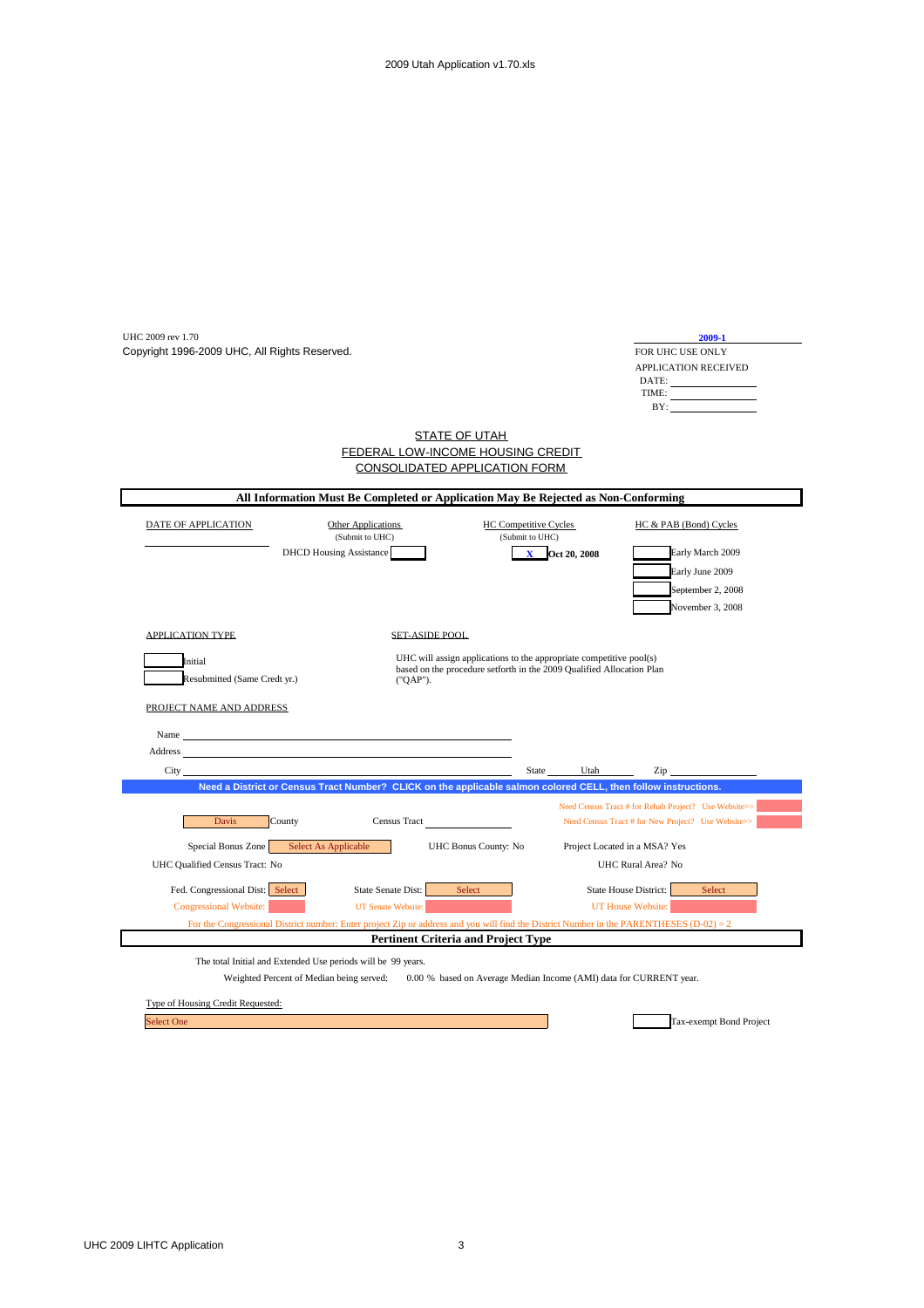| Applicant Type                                                                                                                                                                                                                | Select One                                                                                                                                                                                                                     |                                                                                                                                                                                                                                |       |                      |     |                                                                                                                                                                                                                                |
|-------------------------------------------------------------------------------------------------------------------------------------------------------------------------------------------------------------------------------|--------------------------------------------------------------------------------------------------------------------------------------------------------------------------------------------------------------------------------|--------------------------------------------------------------------------------------------------------------------------------------------------------------------------------------------------------------------------------|-------|----------------------|-----|--------------------------------------------------------------------------------------------------------------------------------------------------------------------------------------------------------------------------------|
|                                                                                                                                                                                                                               |                                                                                                                                                                                                                                |                                                                                                                                                                                                                                |       |                      |     |                                                                                                                                                                                                                                |
|                                                                                                                                                                                                                               | Name was a series of the series of the series of the series of the series of the series of the series of the series of the series of the series of the series of the series of the series of the series of the series of the s |                                                                                                                                                                                                                                |       |                      |     | Select One                                                                                                                                                                                                                     |
| Address                                                                                                                                                                                                                       |                                                                                                                                                                                                                                |                                                                                                                                                                                                                                |       | State                |     | Type                                                                                                                                                                                                                           |
|                                                                                                                                                                                                                               |                                                                                                                                                                                                                                | City with the contract of the contract of the contract of the contract of the contract of the contract of the contract of the contract of the contract of the contract of the contract of the contract of the contract of the  | State |                      | Zip |                                                                                                                                                                                                                                |
| <b>Contact Person</b>                                                                                                                                                                                                         |                                                                                                                                                                                                                                | Email                                                                                                                                                                                                                          |       |                      |     |                                                                                                                                                                                                                                |
|                                                                                                                                                                                                                               |                                                                                                                                                                                                                                |                                                                                                                                                                                                                                |       |                      |     |                                                                                                                                                                                                                                |
|                                                                                                                                                                                                                               | Telephone                                                                                                                                                                                                                      | Fax Number                                                                                                                                                                                                                     |       |                      |     |                                                                                                                                                                                                                                |
| <b>Applicant/Developer</b>                                                                                                                                                                                                    |                                                                                                                                                                                                                                |                                                                                                                                                                                                                                |       |                      |     |                                                                                                                                                                                                                                |
| Housing Credit experience: Select One and the contract of the contract of the contract of the contract of the contract of the contract of the contract of the contract of the contract of the contract of the contract of the |                                                                                                                                                                                                                                |                                                                                                                                                                                                                                |       |                      |     |                                                                                                                                                                                                                                |
|                                                                                                                                                                                                                               |                                                                                                                                                                                                                                |                                                                                                                                                                                                                                |       |                      |     |                                                                                                                                                                                                                                |
| PROJECT OWNER INFORMATION                                                                                                                                                                                                     |                                                                                                                                                                                                                                |                                                                                                                                                                                                                                |       |                      |     |                                                                                                                                                                                                                                |
| Name                                                                                                                                                                                                                          |                                                                                                                                                                                                                                |                                                                                                                                                                                                                                |       |                      |     | Select One                                                                                                                                                                                                                     |
|                                                                                                                                                                                                                               |                                                                                                                                                                                                                                | Federal Identification Number                                                                                                                                                                                                  |       | State<br>Date Formed |     | Type                                                                                                                                                                                                                           |
| Address                                                                                                                                                                                                                       |                                                                                                                                                                                                                                |                                                                                                                                                                                                                                |       |                      |     |                                                                                                                                                                                                                                |
|                                                                                                                                                                                                                               |                                                                                                                                                                                                                                | City of the contract of the contract of the contract of the contract of the contract of the contract of the contract of the contract of the contract of the contract of the contract of the contract of the contract of the co |       | State                |     | Zip and the same state of the state of the state of the state of the state of the state of the state of the state of the state of the state of the state of the state of the state of the state of the state of the state of t |
|                                                                                                                                                                                                                               |                                                                                                                                                                                                                                | Signatory and the state of the state of the state of the state of the state of the state of the state of the state of the state of the state of the state of the state of the state of the state of the state of the state of  |       | <b>Title</b>         |     |                                                                                                                                                                                                                                |
| Name of General Partner(s)/Officers                                                                                                                                                                                           |                                                                                                                                                                                                                                |                                                                                                                                                                                                                                |       |                      |     |                                                                                                                                                                                                                                |
|                                                                                                                                                                                                                               |                                                                                                                                                                                                                                | Tel. The contract of the contract of the contract of the contract of the contract of the contract of the contract of the contract of the contract of the contract of the contract of the contract of the contract of the contr |       | Ownership            | %   |                                                                                                                                                                                                                                |
|                                                                                                                                                                                                                               |                                                                                                                                                                                                                                | Tel.                                                                                                                                                                                                                           |       | Ownership            | %   |                                                                                                                                                                                                                                |
|                                                                                                                                                                                                                               |                                                                                                                                                                                                                                | Tel. The contract of the contract of the contract of the contract of the contract of the contract of the contract of the contract of the contract of the contract of the contract of the contract of the contract of the contr |       | Ownership            | %   |                                                                                                                                                                                                                                |
| Previous HC or Sec. 103 Bond participation of General Partner or Applicant                                                                                                                                                    |                                                                                                                                                                                                                                |                                                                                                                                                                                                                                |       |                      |     |                                                                                                                                                                                                                                |
| Project Name and Location                                                                                                                                                                                                     |                                                                                                                                                                                                                                | State                                                                                                                                                                                                                          |       | Date of Application  |     | <b>Status of Project</b>                                                                                                                                                                                                       |
|                                                                                                                                                                                                                               |                                                                                                                                                                                                                                |                                                                                                                                                                                                                                |       |                      |     |                                                                                                                                                                                                                                |
|                                                                                                                                                                                                                               |                                                                                                                                                                                                                                |                                                                                                                                                                                                                                |       |                      |     |                                                                                                                                                                                                                                |
|                                                                                                                                                                                                                               |                                                                                                                                                                                                                                |                                                                                                                                                                                                                                |       |                      |     |                                                                                                                                                                                                                                |
|                                                                                                                                                                                                                               |                                                                                                                                                                                                                                |                                                                                                                                                                                                                                |       |                      |     |                                                                                                                                                                                                                                |
|                                                                                                                                                                                                                               |                                                                                                                                                                                                                                |                                                                                                                                                                                                                                |       |                      |     |                                                                                                                                                                                                                                |
|                                                                                                                                                                                                                               |                                                                                                                                                                                                                                |                                                                                                                                                                                                                                |       |                      |     |                                                                                                                                                                                                                                |
|                                                                                                                                                                                                                               |                                                                                                                                                                                                                                |                                                                                                                                                                                                                                |       |                      |     |                                                                                                                                                                                                                                |
| <b>Development Team Information</b>                                                                                                                                                                                           |                                                                                                                                                                                                                                | Please list the name, address and telephone number of each member of the development team                                                                                                                                      |       |                      |     |                                                                                                                                                                                                                                |
| Developer                                                                                                                                                                                                                     |                                                                                                                                                                                                                                |                                                                                                                                                                                                                                |       |                      |     |                                                                                                                                                                                                                                |
| General Partner                                                                                                                                                                                                               |                                                                                                                                                                                                                                |                                                                                                                                                                                                                                |       |                      |     |                                                                                                                                                                                                                                |
| Contractor                                                                                                                                                                                                                    |                                                                                                                                                                                                                                |                                                                                                                                                                                                                                |       |                      |     |                                                                                                                                                                                                                                |
| Management Company                                                                                                                                                                                                            |                                                                                                                                                                                                                                |                                                                                                                                                                                                                                |       |                      |     |                                                                                                                                                                                                                                |
| Sponsoring Organization                                                                                                                                                                                                       |                                                                                                                                                                                                                                |                                                                                                                                                                                                                                |       |                      |     |                                                                                                                                                                                                                                |
|                                                                                                                                                                                                                               | $Constant$ <sub><math>-</math></sub>                                                                                                                                                                                           |                                                                                                                                                                                                                                |       |                      |     |                                                                                                                                                                                                                                |
| Tax Attorney                                                                                                                                                                                                                  |                                                                                                                                                                                                                                |                                                                                                                                                                                                                                |       |                      |     |                                                                                                                                                                                                                                |
|                                                                                                                                                                                                                               | Tax Accountant                                                                                                                                                                                                                 |                                                                                                                                                                                                                                |       |                      |     |                                                                                                                                                                                                                                |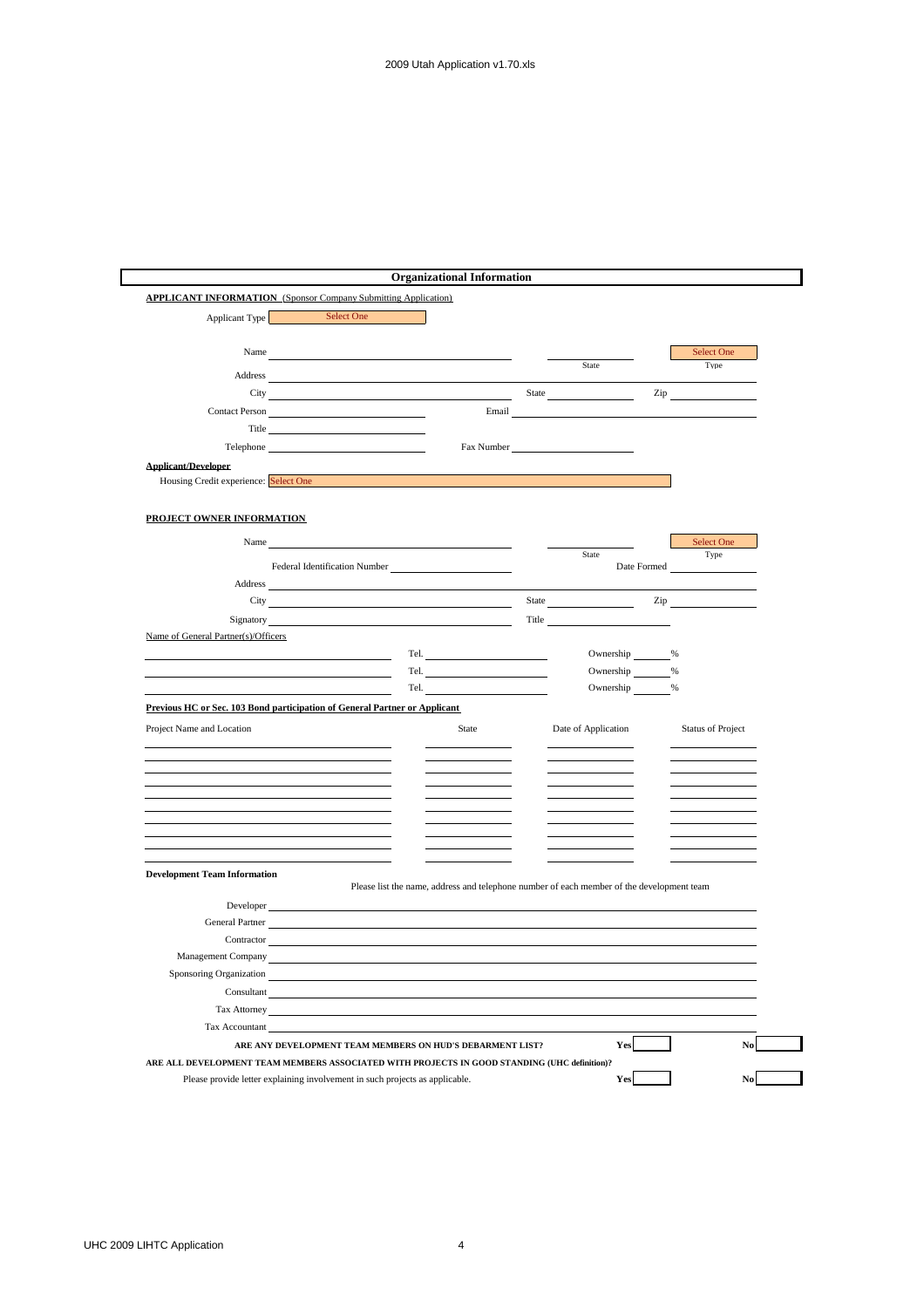|                 | Is a 501(c) Nonprofit a part of the Project Owner's structure?                                                                                                                                                                                                                                                                                                                                                                                                                                                                                                              |                                                                                                                                                                                                                                                               |                                                                                        |
|-----------------|-----------------------------------------------------------------------------------------------------------------------------------------------------------------------------------------------------------------------------------------------------------------------------------------------------------------------------------------------------------------------------------------------------------------------------------------------------------------------------------------------------------------------------------------------------------------------------|---------------------------------------------------------------------------------------------------------------------------------------------------------------------------------------------------------------------------------------------------------------|----------------------------------------------------------------------------------------|
|                 | Does the Project Owner elect to be subject to Nonprofit ownership rules and regulations and receive points as participating in<br>the Nonprofit pool (see 2 below)? No Nonprofit points will be given if selecting "No"                                                                                                                                                                                                                                                                                                                                                     |                                                                                                                                                                                                                                                               |                                                                                        |
|                 |                                                                                                                                                                                                                                                                                                                                                                                                                                                                                                                                                                             | Yes                                                                                                                                                                                                                                                           |                                                                                        |
|                 | NONPROFIT PARTNERSHIP INFORMATION - IF APPLICABLE                                                                                                                                                                                                                                                                                                                                                                                                                                                                                                                           |                                                                                                                                                                                                                                                               |                                                                                        |
|                 | For Nonprofit POINTS (also includes CHDO organizations), the following information must be provided:                                                                                                                                                                                                                                                                                                                                                                                                                                                                        |                                                                                                                                                                                                                                                               |                                                                                        |
| (1)             | Articles of Incorporation or bylaws evidencing that exempt purposes of applicant include fostering of<br>Low-income Housing.                                                                                                                                                                                                                                                                                                                                                                                                                                                |                                                                                                                                                                                                                                                               |                                                                                        |
| (2)             | IRS Determination Letter as to Internal Revenue Code Section 501(c) Status.                                                                                                                                                                                                                                                                                                                                                                                                                                                                                                 |                                                                                                                                                                                                                                                               |                                                                                        |
|                 | To qualify for the Nonprofit set-aside, the Nonprofit applicant must materially participate in the<br>development and operation of the project throughout the compliance period within the meaning<br>of IRC 469(h). A Nonprofit shall be treated as materially participating in an activity only if the<br>Nonprofit is involved in the operations of the activity on a basis which is regular, continuous and<br>substantial. The Nonprofit organization may not be affiliated with or controlled by a for-profit<br>corporation and must own an interest in the project. |                                                                                                                                                                                                                                                               |                                                                                        |
|                 | 501(c)(3) Organization                                                                                                                                                                                                                                                                                                                                                                                                                                                                                                                                                      |                                                                                                                                                                                                                                                               | 501(c)(4) Organization                                                                 |
|                 | Exempt purposes includes fostering of Low-income Housing                                                                                                                                                                                                                                                                                                                                                                                                                                                                                                                    |                                                                                                                                                                                                                                                               | Other                                                                                  |
|                 | Exempt from tax under Section 501(a)                                                                                                                                                                                                                                                                                                                                                                                                                                                                                                                                        |                                                                                                                                                                                                                                                               | <b>Tax Exempt Government Agency</b><br>(NOT a "Nonprofit" for Housing Credit purposes) |
|                 | Nonprofit's ability to meet its goals. (See Exhibit "D" in the Qualified Allocation Plan)                                                                                                                                                                                                                                                                                                                                                                                                                                                                                   |                                                                                                                                                                                                                                                               |                                                                                        |
| Name<br>Address | If a CHDO, provide certificate of designation and State/HUD contact and telephone number where CHDO is registered.<br>City<br>List the Names of Board members and Officers for the Nonprofit organization. Are any of these representatives of<br>special needs housing groups, i.e., homeless advocates, etc. If so, provide the name of the organization and description.                                                                                                                                                                                                 | Phone<br>Email<br>Fax<br>State and the state of the state of the state of the state of the state of the state of the state of the state of the state of the state of the state of the state of the state of the state of the state of the state of the<br>Zip |                                                                                        |
|                 | Provide a copy of the latest Annual Report to identify all paid full-time key management and sources and<br>amount of funds for annual operating expenses and current programs.                                                                                                                                                                                                                                                                                                                                                                                             |                                                                                                                                                                                                                                                               |                                                                                        |
|                 |                                                                                                                                                                                                                                                                                                                                                                                                                                                                                                                                                                             | <b>Notification of Local Official</b>                                                                                                                                                                                                                         |                                                                                        |
|                 | Section 42 of the Code requires that the UHC notify the local political jurisdiction of this application for Housing Credits. Please complete<br>the information requested below.                                                                                                                                                                                                                                                                                                                                                                                           |                                                                                                                                                                                                                                                               |                                                                                        |
|                 | Name of Political Jurisdiction                                                                                                                                                                                                                                                                                                                                                                                                                                                                                                                                              |                                                                                                                                                                                                                                                               |                                                                                        |
|                 | Name of Mayor                                                                                                                                                                                                                                                                                                                                                                                                                                                                                                                                                               |                                                                                                                                                                                                                                                               |                                                                                        |
|                 | Name of Chief Administrative Officer                                                                                                                                                                                                                                                                                                                                                                                                                                                                                                                                        |                                                                                                                                                                                                                                                               |                                                                                        |
|                 | Title                                                                                                                                                                                                                                                                                                                                                                                                                                                                                                                                                                       | Telephone                                                                                                                                                                                                                                                     |                                                                                        |
| Address         |                                                                                                                                                                                                                                                                                                                                                                                                                                                                                                                                                                             |                                                                                                                                                                                                                                                               |                                                                                        |
|                 | City<br>State                                                                                                                                                                                                                                                                                                                                                                                                                                                                                                                                                               | Zip                                                                                                                                                                                                                                                           |                                                                                        |
|                 | Name of Zoning Official                                                                                                                                                                                                                                                                                                                                                                                                                                                                                                                                                     |                                                                                                                                                                                                                                                               |                                                                                        |

┓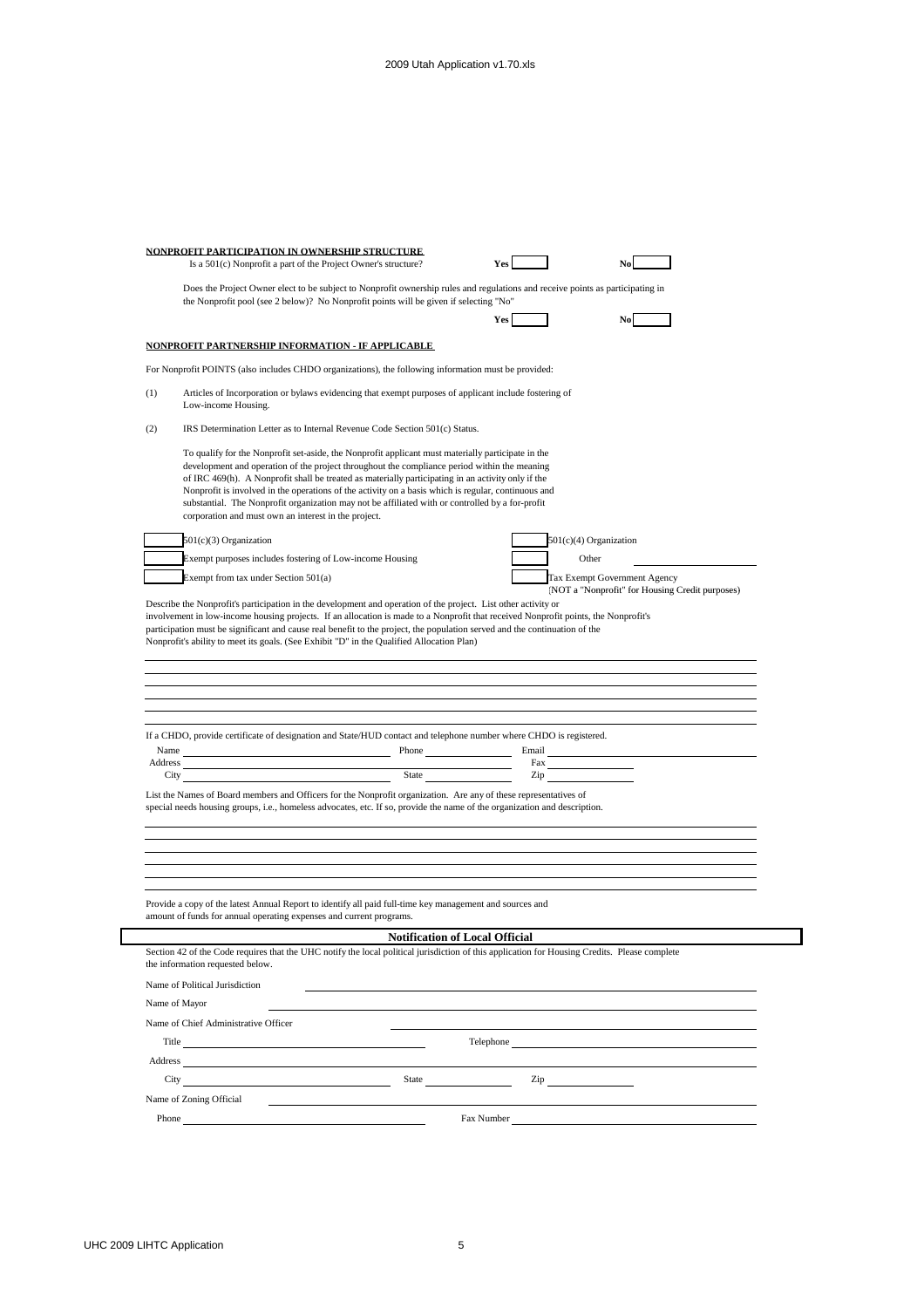| <b>Proximity to High-Speed Mass Transit</b>                                                        | <b>Community Revitalization Plan Participation</b>                                                 |  |  |
|----------------------------------------------------------------------------------------------------|----------------------------------------------------------------------------------------------------|--|--|
|                                                                                                    | Is project located in a "concerted" Community Revitalization Plan area?<br>N <sub>o</sub>          |  |  |
| N <sub>o</sub><br>Project is contiguous to a Frontrunner or Trax stop                              | Plan and letter of support is attached<br>N <sub>o</sub>                                           |  |  |
| Project is located within 1/3 mile of a Frontrunner/Trax stop<br>No and the North States           |                                                                                                    |  |  |
|                                                                                                    | Is the project located within a community/neighborhood Revitalization Plan area?<br>N <sub>o</sub> |  |  |
|                                                                                                    | <b>Project Information</b>                                                                         |  |  |
| Total Number of Low-income Units<br>$\mathbf{0}$<br>Percent of Units that are Low-income ######    | <b>Total Number of Units</b><br>$\mathbf{0}$<br>Percent of Floor Area that is Low-income #DIV/0!   |  |  |
| New/Rehabilitation                                                                                 | <b>Project Characteristics</b><br>Project Type                                                     |  |  |
| Select One                                                                                         | Select One<br>Elevator<br>No.<br>$\mathbf{0}$                                                      |  |  |
| <b>Building Type</b>                                                                               | Number of Floors (Above Garage)<br>Other (Please specify)                                          |  |  |
| <b>Select One</b><br>$\Omega$                                                                      | <b>0</b> No. of buildings (with units)<br>No. Structured Parking Stalls                            |  |  |
|                                                                                                    | No If Rehab will rents remain at current levels?<br><<< NUMBER OF BUILDINGS ?? >>>                 |  |  |
| <b>Supportive Services Homeless Housing Projects</b>                                               |                                                                                                    |  |  |
| Type: Not Applicable                                                                               | Project Based Vouchers("PBV")<br>Assisted Living <sup>1</sup>                                      |  |  |
| If McKinney Act, how many set-aside units<br>Are McKinney Act units isolated to a single building? | <sup>1</sup> Population type:<br>$\frac{1}{2}$ License Type:                                       |  |  |
| If McKinney, list Nonprofit or Government Agencies providing services                              |                                                                                                    |  |  |
| Do units contain bathroom OR kitchen facilities?                                                   | (McKinney units must be SRO units)                                                                 |  |  |
| <b>Snecial Needs Targeting of Affordable Set-aside Units</b><br>Select One                         | Large family (3 Bedrooms or more)                                                                  |  |  |
| Set-aside Units:<br>List special features/services to be provided:                                 | Number of Units: 0                                                                                 |  |  |
|                                                                                                    | Type A Wheelchair Accessible units                                                                 |  |  |
| Service Provider:<br>Housing for individuals with children<br>X                                    | Set-aside Units:                                                                                   |  |  |
|                                                                                                    | See architectural requirements for ADA in the                                                      |  |  |
| Select One<br>Set-aside Units:<br>Service provider:                                                | QAP, Exhibit Q.<br>Referring Agency:                                                               |  |  |
|                                                                                                    |                                                                                                    |  |  |
| Homeless/near homeless transitional (not McKinney Act)                                             | Lease-to-Own <sup>2</sup>                                                                          |  |  |
| 25% AMI or less set-aside units: 0                                                                 | Set-aside Units:<br><sup>2</sup> MUST be approved by UHC before Application Submission             |  |  |
|                                                                                                    | Project has entered into a Memorandum of                                                           |  |  |
| Service provider:<br><b>Older Americans</b><br>$\mathbf{0}$<br>Minimum Units:                      | Understanding with the Local PHA to accept<br>qualified Sec 8 tenants (use Scoring Exhibit U).     |  |  |
|                                                                                                    | <b>Amenities and Building Information</b>                                                          |  |  |
|                                                                                                    |                                                                                                    |  |  |
| <b>Accessory Buildings:</b><br><b>Recreation Facilities:</b>                                       | SqFt<br>Area:<br>Fees:                                                                             |  |  |
| Commercial/Public Facilities:                                                                      | Area:<br>SqFt                                                                                      |  |  |
| Tot-Lot<br>*Day-care                                                                               | *Education<br>*Clubhouse<br>**Covered Parking                                                      |  |  |
| Wash/Dryer Con.<br>Air Conditioning                                                                | <b>Historical Character</b><br>Life Skills Trng.<br>No. of covered stalls:<br>$\Omega$             |  |  |
| Independent Computer network to all units                                                          | other-specify<br><b>Historical Character</b><br>Free covered parking:<br>$\bf{0}$                  |  |  |
| Comm. Svc. Facility<br>***Community Svc. Facility Basis \$                                         | <b>Total Parking Spaces:</b><br>$\mathbf{0}$                                                       |  |  |
| Gross floor area:<br>$\overline{0}$                                                                | Buildings common area:                                                                             |  |  |
| (sq. ft.)                                                                                          | (sq. ft.)<br>$\overline{0}$<br>$\mathbf{0}$                                                        |  |  |
| Residential floor area:<br>$\mathbf{0}$<br>(sq. ft.)                                               | Type:<br>Commercial floor area:<br>(sq. ft.)                                                       |  |  |

\*Exclusively for non-fee tenant use.

\*\*Covered parking for each unit, unless zoning allows for less than one parking stall per unit in project.

\*\*\*A Community Facility is allowed 25% of its Eligible Basis.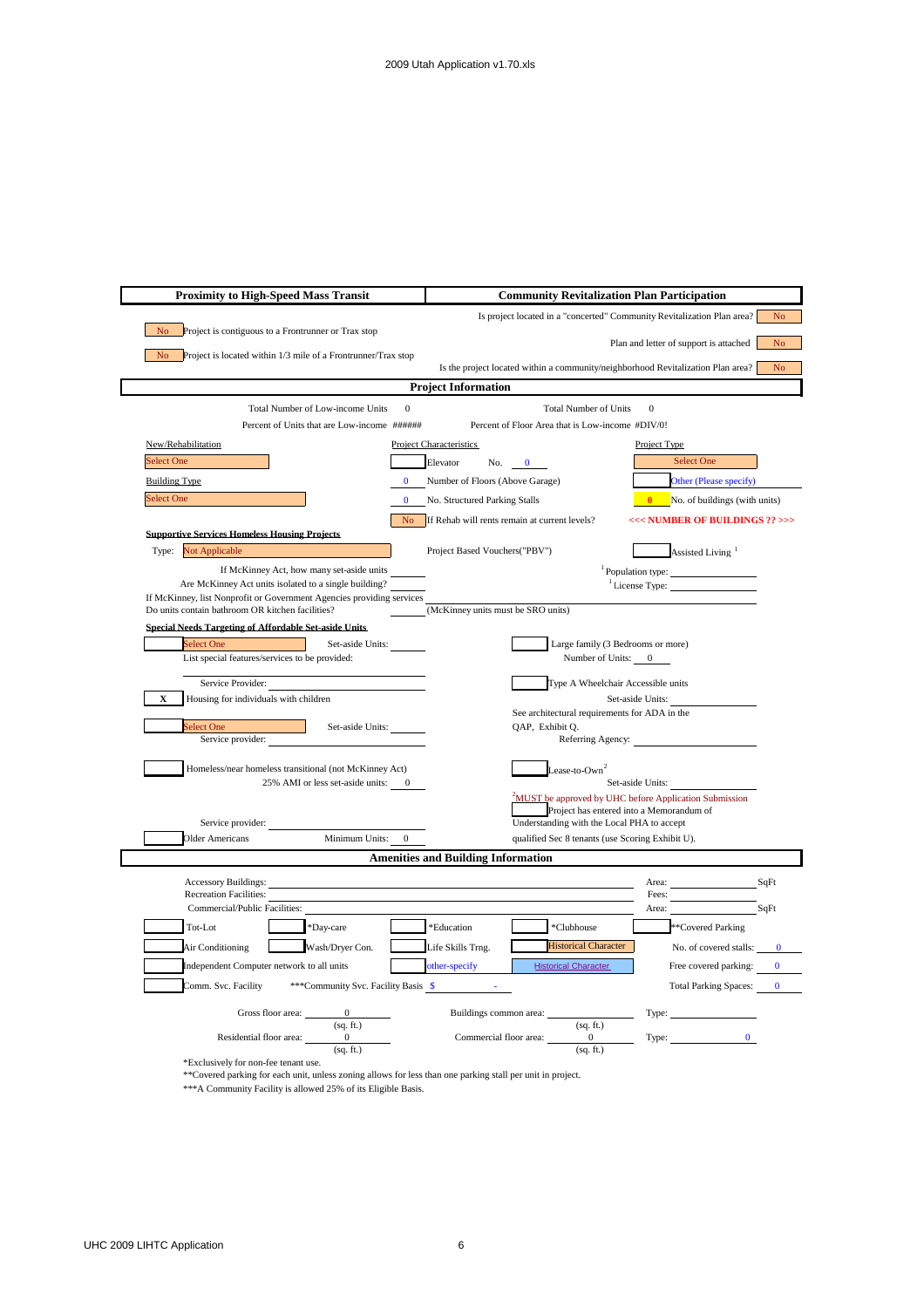| <b>Energy Star Upgrades</b>                                                                                                                                                                                                                                                                                                                                                                                                                                                                                                                                                                                                                                                                                                                                                                                                                                                                                                                                                                                                                               |                                                                                                                  |  |  |  |  |  |
|-----------------------------------------------------------------------------------------------------------------------------------------------------------------------------------------------------------------------------------------------------------------------------------------------------------------------------------------------------------------------------------------------------------------------------------------------------------------------------------------------------------------------------------------------------------------------------------------------------------------------------------------------------------------------------------------------------------------------------------------------------------------------------------------------------------------------------------------------------------------------------------------------------------------------------------------------------------------------------------------------------------------------------------------------------------|------------------------------------------------------------------------------------------------------------------|--|--|--|--|--|
| Data for this Section must be supplied from an Energy Star Rater's Report<br>Preliminary Rating must be in Application Packet<br>Energy Star is a Threshold for Both New and Rehabilitation Projects                                                                                                                                                                                                                                                                                                                                                                                                                                                                                                                                                                                                                                                                                                                                                                                                                                                      |                                                                                                                  |  |  |  |  |  |
| Is project in a Rocky Mountain Power Service Area?   Yes                                                                                                                                                                                                                                                                                                                                                                                                                                                                                                                                                                                                                                                                                                                                                                                                                                                                                                                                                                                                  | Is project in a Questar Gas Service Area?<br>N <sub>o</sub><br>*HERS - Housing Efficiency Rating System          |  |  |  |  |  |
| Projects with 3 or fewer stories                                                                                                                                                                                                                                                                                                                                                                                                                                                                                                                                                                                                                                                                                                                                                                                                                                                                                                                                                                                                                          |                                                                                                                  |  |  |  |  |  |
|                                                                                                                                                                                                                                                                                                                                                                                                                                                                                                                                                                                                                                                                                                                                                                                                                                                                                                                                                                                                                                                           | Preliminary HERS *Rater's Score: 0.0 (New: based upon initial review of plans and specfications OR before rehab) |  |  |  |  |  |
| Est. HERS Rater Final Score:                                                                                                                                                                                                                                                                                                                                                                                                                                                                                                                                                                                                                                                                                                                                                                                                                                                                                                                                                                                                                              | 0.0 (estimated score after construction and energy improvments are complete)                                     |  |  |  |  |  |
| Will all units be ENERGY STAR qualified Yes                                                                                                                                                                                                                                                                                                                                                                                                                                                                                                                                                                                                                                                                                                                                                                                                                                                                                                                                                                                                               |                                                                                                                  |  |  |  |  |  |
| 1. ENERGY STAR qualification is based upon the HERS score as determined by a certified, independent HERS rater.<br>2. Please note that the HERS rating system was revised by the national RESNET organization with July 1, 2006 as the<br>effective date for the changes.<br>3. The state of Utah is divided into two climactic zones, and those new construction projects in the warmer zone should score<br>15% better than Utah's model energy code while those in the colder zone should score 20% better (scores necessary to<br>achieve ENERGY STAR qualification).<br>4. Rehabilitation projects receiving OWHLF funding must also achieve ENERGY STAR. However, units unable to cost-<br>effectively achieve the ENERGY STAR threshold (after implementing all improvements with a savings-to-investment ratio<br>greater or equal to 1.0) can request a waiver from the Division of Housing and Community Development.<br>5. For health and safety reasons, units must receive high efficiency (90%+) furnaces and direct vent hot water heaters |                                                                                                                  |  |  |  |  |  |
| (waivers are granted for special conditions: central boiler/chiller systems, etc).<br>Any Energy Star financing gap can be funded by the OWHLF. Contact is Shelli Goble at (801) 538-8653.<br>Projects with more than 3 stories<br>See Exhibit R or contact Mike Glenn at (801) 538-8666 for rating details and procedures.                                                                                                                                                                                                                                                                                                                                                                                                                                                                                                                                                                                                                                                                                                                               |                                                                                                                  |  |  |  |  |  |

\*See Section 1, Energy Star, in the QAP and Exhibit R for procedures and rater contact information.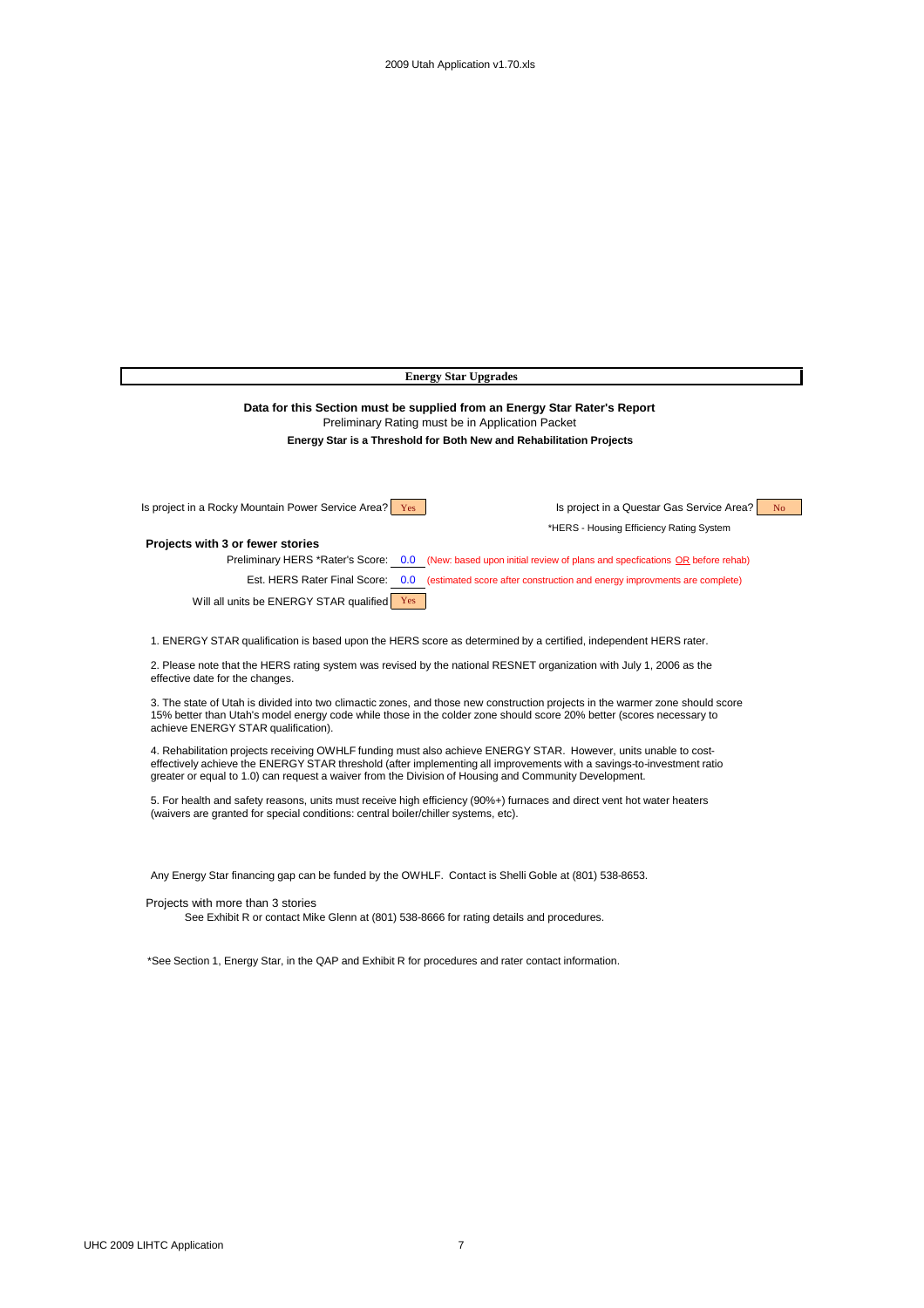|                                                                         |                                                                            | <b>Site Information</b> |                                        |          |
|-------------------------------------------------------------------------|----------------------------------------------------------------------------|-------------------------|----------------------------------------|----------|
| Provide the following:                                                  |                                                                            |                         |                                        |          |
| Is there a current Appraisal for the site and/or project attached?      |                                                                            | Yes                     | No                                     |          |
| <b>Current Title Report</b>                                             |                                                                            | Yes                     | No                                     |          |
| <b>Other Studies:</b>                                                   |                                                                            |                         |                                        |          |
|                                                                         | Is a Complete Comprehensive Market Study with Summary Attached?            | Yes                     | No                                     |          |
| Is the required rehabilitation Capital Needs Assessment attached?       |                                                                            | Yes                     | Nο                                     | N/A      |
| <b>Attached Environmental Studies:</b>                                  | (Check only ONE box)                                                       |                         |                                        |          |
| Lender & Investor has determined that a study is NOT needed             |                                                                            | Yes                     | Don't know                             |          |
| Phase I or II and/or habitat study is required, but NOT completed       |                                                                            | Yes                     |                                        |          |
|                                                                         | Phase I or II and/or habitat study is completed with NO outstanding issues | Yes                     |                                        |          |
| Phase I or II and/or habitat study is completed with outstanding issues |                                                                            | Yes                     |                                        |          |
| <b>Site Control:</b>                                                    |                                                                            |                         |                                        |          |
| Are all parcels for proposed site under control?                        |                                                                            | Yes                     | No                                     |          |
| If yes, what form:                                                      | Contract, Agreement or Option                                              | <b>Select One</b>       | Expiration date:                       | 1/0/1900 |
|                                                                         |                                                                            | <b>Deed</b>             |                                        |          |
| Site Ownership (Land or Existing Bldgs):                                |                                                                            |                         |                                        |          |
| Will land be contributed by owner?                                      |                                                                            | Yes                     | No                                     |          |
| How long has the HC sponsor or previous owner held title?               |                                                                            | 0<br>years              |                                        |          |
| When was land purchased by current owner (year)?                        | 0                                                                          |                         | << Enter Site Area Below >>            |          |
|                                                                         | Total Cost of Land \$                                                      |                         | Exact Area of Site: 0 Acres or 5q. Ft. |          |
|                                                                         | Sellers Name of Land/Building<br><u>Conservation</u>                       |                         |                                        |          |
|                                                                         |                                                                            |                         |                                        |          |
|                                                                         | City                                                                       | State                   | Zip                                    |          |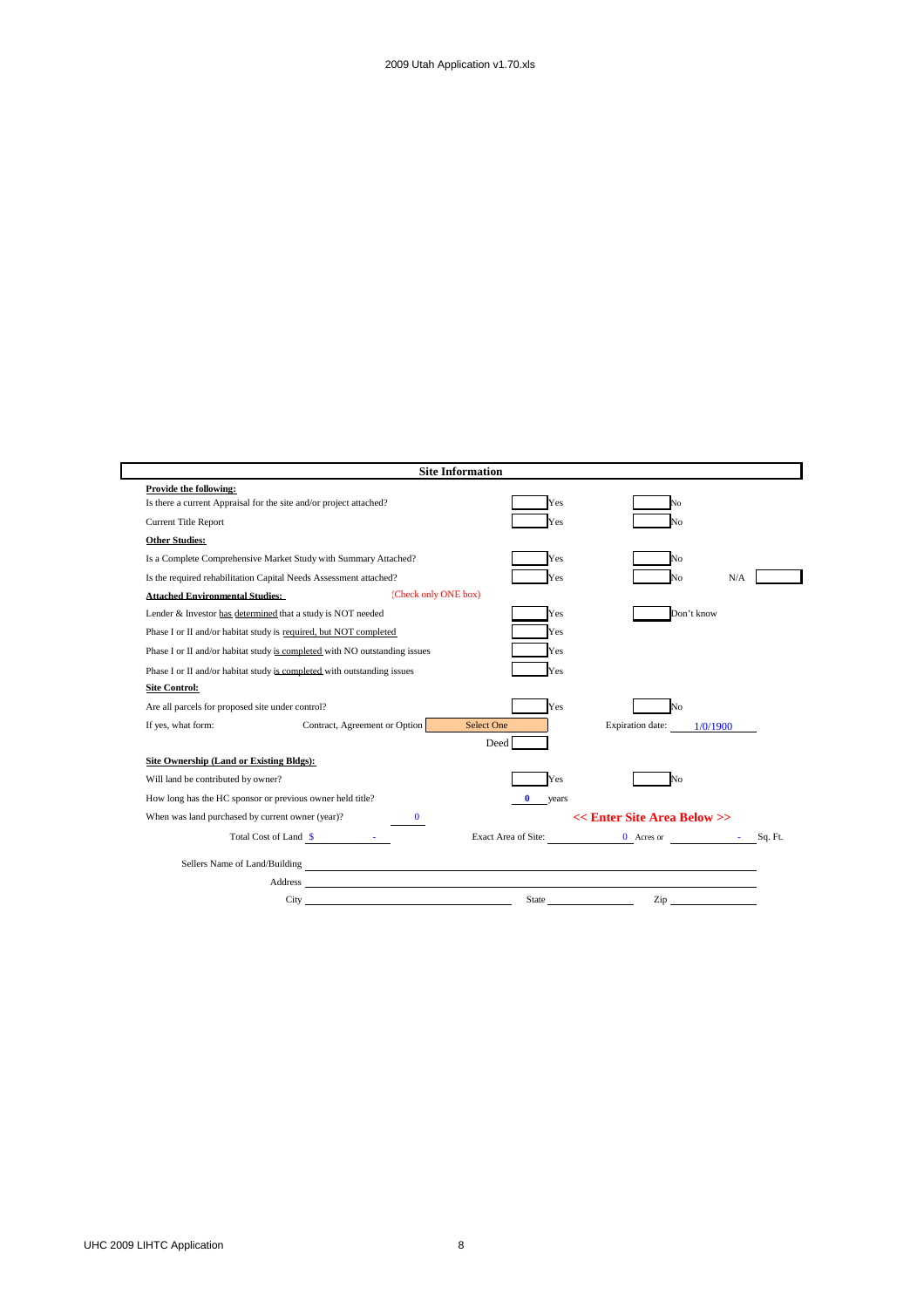| <b>Zoning Status</b>                                                                                                                                                                                                                                                                                                                                                                                                                                                                                                                                                                                                                                                                                                                                                                                                                                                                                                                                                   |                                                                                               |                                                    |
|------------------------------------------------------------------------------------------------------------------------------------------------------------------------------------------------------------------------------------------------------------------------------------------------------------------------------------------------------------------------------------------------------------------------------------------------------------------------------------------------------------------------------------------------------------------------------------------------------------------------------------------------------------------------------------------------------------------------------------------------------------------------------------------------------------------------------------------------------------------------------------------------------------------------------------------------------------------------|-----------------------------------------------------------------------------------------------|----------------------------------------------------|
| Does zoning permit multiple residential use that is consistent with<br>the proposed project?<br>Has final density been approved?<br>Units per acre:<br>Has project been approved by all public bodies?<br>Project is fully entitled and all approvals obtained. Permits can be issued.<br>Construction has commenced.<br>Parking requirements.<br>How many stalls approved per unit?<br>If there is assemblage of parcels--are ALL parcels properly zoned?<br>Are all utilities presently available on the site?<br>If no, please explain which utilities need to be brought to the site, the distance and the cost to the project.                                                                                                                                                                                                                                                                                                                                    | Yes<br>Yes<br>Yes<br>Yes<br>Yes<br>Yes<br>Yes                                                 | No<br>Proposed:<br>No<br>#DIV/0!<br>No<br>No<br>Vо |
| If the project requires a road, specify the distance, specification and cost.                                                                                                                                                                                                                                                                                                                                                                                                                                                                                                                                                                                                                                                                                                                                                                                                                                                                                          |                                                                                               |                                                    |
|                                                                                                                                                                                                                                                                                                                                                                                                                                                                                                                                                                                                                                                                                                                                                                                                                                                                                                                                                                        |                                                                                               |                                                    |
| <b>Acquisition of Existing buildings</b>                                                                                                                                                                                                                                                                                                                                                                                                                                                                                                                                                                                                                                                                                                                                                                                                                                                                                                                               |                                                                                               |                                                    |
| How many buildings will be acquired for the project?<br>$\bf{0}$<br>Are all the buildings currently under control for the project?<br>If not, how many buildings are under control for the project?<br>When will the remaining buildings come under control for the project?<br>A project or land appraisal is required. Is this enclosed with the application?<br>Is there an operating/rent subsidy that will remain with the project?<br>Not Applicable<br>Select rent subsidy program<br>Provide the information listed below concerning the acquisition of building(s) for this project:<br>Building(s) acquired or to be acquired from:<br>Building(s) acquired or to be acquired with Buyer's Basis:<br>Determined with reference to Seller's Basis<br>Not Determined with reference to Seller's Basis<br><b>Relocation Information</b>                                                                                                                         | Yes<br>Year Project Blt:<br>Yes<br>Yes<br>Number of contracted units:<br><b>Related Party</b> | No<br>No<br>Contract Term:<br>Unrelated Party      |
| Please describe the proposed relocation assistance.                                                                                                                                                                                                                                                                                                                                                                                                                                                                                                                                                                                                                                                                                                                                                                                                                                                                                                                    |                                                                                               |                                                    |
| Is an independent third party verification of rental history attached?                                                                                                                                                                                                                                                                                                                                                                                                                                                                                                                                                                                                                                                                                                                                                                                                                                                                                                 | Yes                                                                                           | No                                                 |
| <b>Minimum Set-Aside Selection</b>                                                                                                                                                                                                                                                                                                                                                                                                                                                                                                                                                                                                                                                                                                                                                                                                                                                                                                                                     |                                                                                               |                                                    |
| The owner irrevocable elects one of the following Minimum Set-Aside Elections<br>At least 20% of the residential rental units in this development are rent-restricted and to be occupied by<br>individuals whose income is 50%** or less of area median income (AMI). Not recommended.<br>(Call UHC before selecting this election)<br>At least 40% of the residential rental units in this development are rent-restricted and to be occupied by<br>X<br>individuals whose income is 60%** or less of area median income (AMI).<br>**NOTE: Owners committing to maintain rent levels below 60% of AMI for any units will also be<br>required to restrict incomes on those units to corresponding levels, at the targeted levels PLUS 5%<br>(not to exceed the election) for the full extended use period established in this application.<br>Not available for Rural Development 515 or HUD Section 8 properties.<br>Other funding sources may limit the 5% increase. |                                                                                               |                                                    |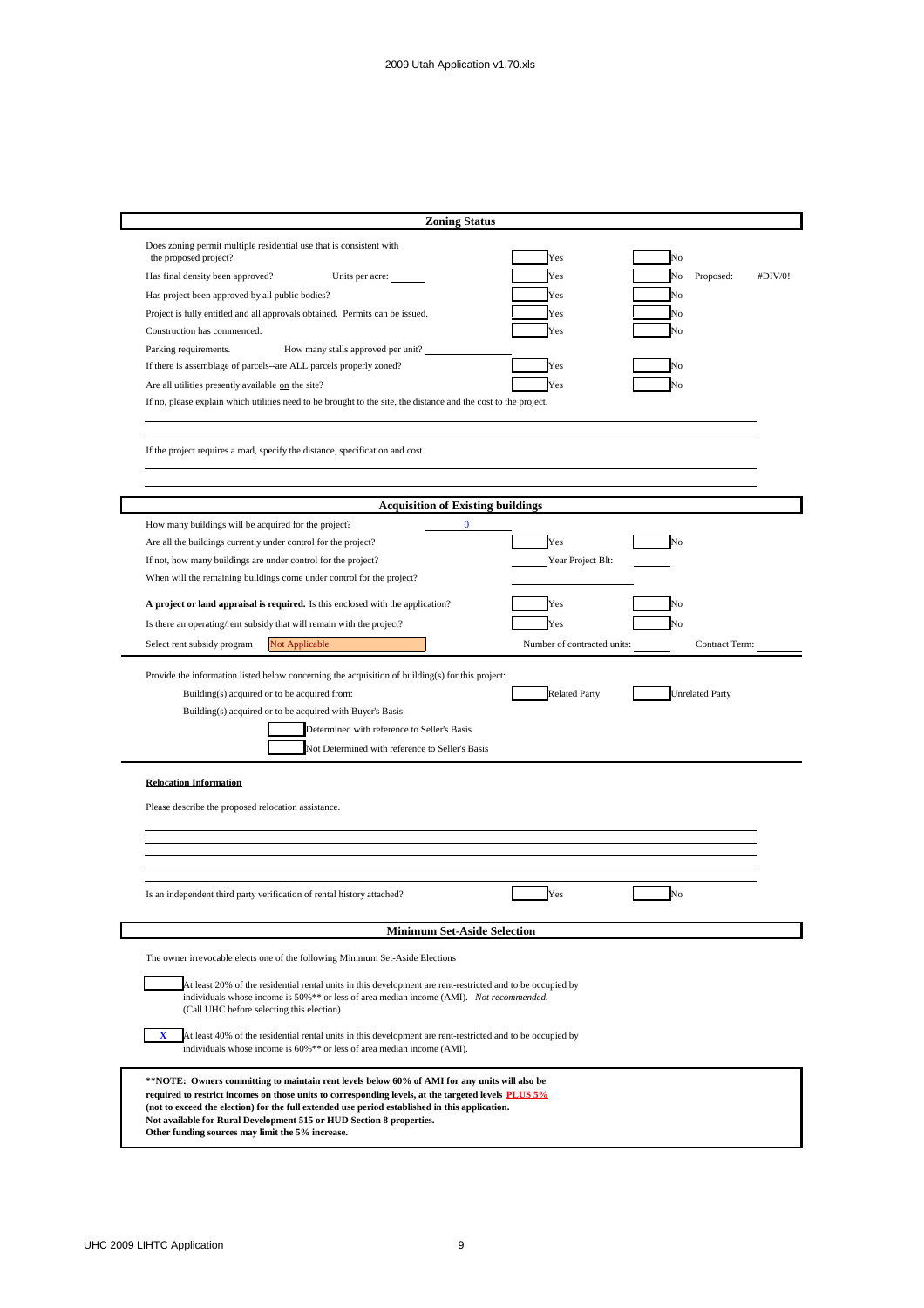### **Direct Construction Cost Breakdown**

# **HC DETAILED CONSTRUCTION COST BREAKDOWN**

# Project: 0 Bid or Estimate Date: 0 Bid or Estimate Date: 0 Bid or Estimate Date:

|                | <b>Account</b> | <b>Category</b>                                                      |                | <b>Category</b>  |
|----------------|----------------|----------------------------------------------------------------------|----------------|------------------|
|                | <b>Number</b>  | <b>Description</b>                                                   | <b>Budget</b>  | <b>Subtotals</b> |
|                |                |                                                                      |                |                  |
| 1              |                | <b>General Requirements</b>                                          |                |                  |
| $1\,$          |                | 310 Reasonable Construction Supervision                              | $\Omega$       |                  |
| $\mathbf{1}$   |                | 320 Site Engineering Costs Attributable to Buildings                 | $\mathbf{0}$   |                  |
| $\mathbf{1}$   |                | 330 Job Office Expenses                                              | $\Omega$       |                  |
| $\mathbf{1}$   |                | 430 On-site Temporary Buildings, Tool Sheds, Shops and Toilets       |                |                  |
| $\mathbf{1}$   |                | 620 Temporary Heat, Water, Light and Power for Construction          |                |                  |
| $\mathbf{1}$   |                | 630 Temporary Walkways, Fences, Roads, Siding and Docking Facilities |                |                  |
| $\mathbf{1}$   | 650            | Construction Equipment Rental not in Trade Item Costs                |                |                  |
| $\mathbf{1}$   |                | 810 Clean-up and Disposal of Construction Debris                     |                |                  |
| 1              |                | 910 Security Costs                                                   |                |                  |
| $\mathbf{1}$   |                | 950 Medical, First Aid Supplies, and Temporary Facilities            |                |                  |
| $\mathbf{1}$   |                |                                                                      |                |                  |
| $\mathbf{1}$   |                |                                                                      |                |                  |
| $\mathbf{1}$   |                |                                                                      |                |                  |
| 1              |                |                                                                      |                |                  |
|                |                | Building permits are entered into category 18 below.                 | Subtotal:      | $\mathbf{0}$     |
|                |                |                                                                      |                |                  |
| $\overline{c}$ |                | On-Site Work                                                         |                |                  |
| $\overline{2}$ |                | 110 Demolition                                                       | $\mathbf{0}$   |                  |
| $\overline{c}$ |                | 230 Site Preparation                                                 | Ō              |                  |
| $\overline{c}$ |                | 510 Earth Work                                                       |                |                  |
| $\overline{c}$ |                | 250 Paving and Surfacing                                             |                |                  |
| $\,2\,$        | 320            | <b>Landscape - Fencing</b>                                           |                |                  |
| $\overline{2}$ | 350            | <b>Trash Enclosures</b>                                              |                |                  |
| $\sqrt{2}$     |                | 360 Site Signage                                                     |                |                  |
| $\overline{c}$ |                | 370 Storm Drainage                                                   | $\overline{0}$ |                  |
| $\overline{c}$ | 340            | <b>Sidewalks, Curbs and Parking Ballards</b>                         | $\overline{0}$ |                  |
| 2              |                |                                                                      | $\mathbf{0}$   |                  |
|                |                |                                                                      | Subtotal:      | $\mathbf{0}$     |
|                |                |                                                                      |                |                  |
| $\overline{c}$ |                | Off-Site Work                                                        |                |                  |
| $\overline{2}$ | 700            | Off-Site improvements                                                | $\bf{0}$       |                  |
| $\overline{c}$ |                |                                                                      | $\mathbf{0}$   |                  |
|                |                |                                                                      | Subtotal:      | $\Omega$         |
|                |                |                                                                      |                |                  |
| 3              |                | Concrete                                                             |                |                  |
| $\overline{3}$ | 110            | <b>Excavation</b>                                                    | $\mathbf{0}$   |                  |
| 3              | 210            | Footing/Foundation, Labor and Materials                              | $\Omega$       |                  |
| $\mathbf{3}$   | 220            | <b>Slab on Grade</b>                                                 | $\overline{0}$ |                  |
| $\overline{3}$ | 230            |                                                                      |                |                  |
| $\overline{3}$ | 240            |                                                                      | $\mathbf{0}$   |                  |
| $\overline{3}$ | 250            |                                                                      | $\mathbf{0}$   |                  |
| 3              |                |                                                                      | $\mathbf{0}$   |                  |
|                |                |                                                                      | Subtotal:      | $\bf{0}$         |
|                |                |                                                                      |                |                  |
| $\overline{4}$ |                | Masonry                                                              |                |                  |
| $\overline{4}$ |                | 400 Masonry Labor and Material repoint                               | $\Omega$       |                  |

|     | 400 Masonry, Labor and Material repoint |           |  |
|-----|-----------------------------------------|-----------|--|
| 410 |                                         |           |  |
|     | 420 Retaining Walls                     |           |  |
| 430 |                                         |           |  |
| 440 |                                         |           |  |
|     |                                         | Subtotal: |  |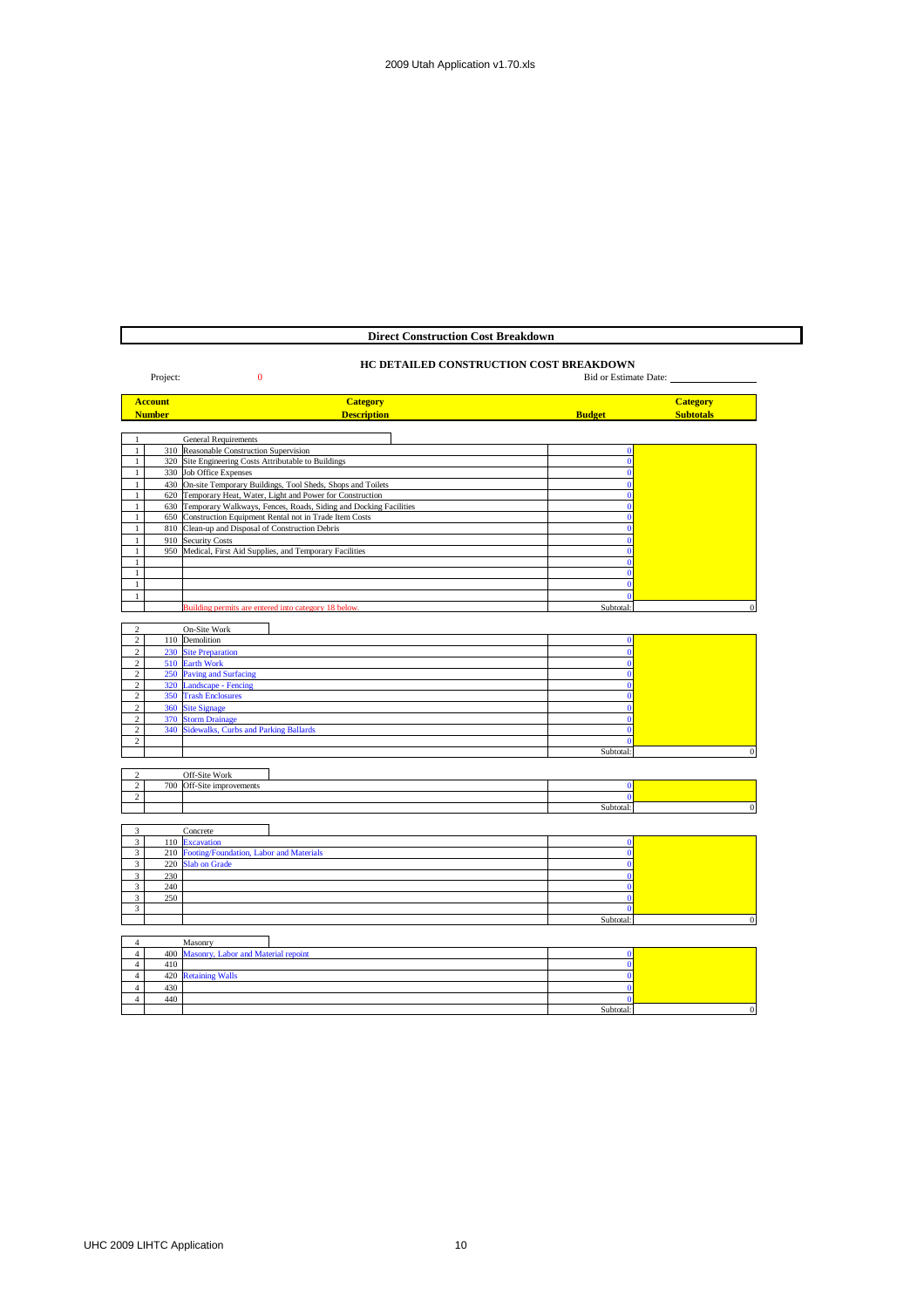### **HC DETAILED CONSTRUCTION COST BREAKDOWN**

|                          | <b>Account</b> | <b>Category</b>                                              |                              | <b>Category</b>  |
|--------------------------|----------------|--------------------------------------------------------------|------------------------------|------------------|
|                          | <b>Number</b>  | <b>Description</b>                                           | <b>Budget</b>                | <b>Subtotals</b> |
|                          |                |                                                              |                              |                  |
| 5<br>5                   |                | Metals                                                       |                              |                  |
| $\sqrt{5}$               | 210<br>310     | Misc. Metals Repair Rails<br><b>Steel Joists and Girders</b> | $\bf{0}$<br>$\mathbf{0}$     |                  |
| 5                        |                | 410 Carports                                                 | $\Omega$                     |                  |
|                          |                |                                                              | Subtotal:                    | $\overline{0}$   |
|                          |                |                                                              |                              |                  |
| 6                        |                | Wood                                                         |                              |                  |
| $\epsilon$               | 110            | <b>Framing Material</b>                                      | $\mathbf{0}$                 |                  |
| $\epsilon$               | 115            | <b>Framing Labor</b>                                         | $\mathbf{0}$                 |                  |
| 6                        | 310            | <b>Finish Material</b>                                       | $\mathbf{0}$                 |                  |
| 6<br>6                   | 315<br>510     | <b>Finish Labor</b><br>Misc. Wood (wood repair)              | $\mathbf{0}$<br>$\mathbf{0}$ |                  |
| $\epsilon$               | 550            | <b>Sky Track/Generator (Trusses)</b>                         | $\Omega$                     |                  |
| 6                        | 610            | <b>Trusses</b>                                               | $\Omega$                     |                  |
| 6                        | 640            |                                                              | $\mathbf{0}$                 |                  |
|                          |                |                                                              | Subtotal:                    | $\Omega$         |
|                          |                |                                                              |                              |                  |
| $\tau$                   |                | Thermal/Moisture Protection                                  |                              |                  |
| $\tau$                   | 110            | Misc. Thermal/Moisture Protection                            | $\bf{0}$                     |                  |
| $\tau$                   | 210            | Soffit & Fascia                                              | $\mathbf{0}$                 |                  |
| $\tau$                   | 310            | Gutter and Downspout Labor & Materials                       | $\Omega$                     |                  |
| $\overline{7}$           | 410            | <b>Insulation Labor &amp; Material</b>                       | $\mathbf{0}$                 |                  |
| $\overline{7}$           | 510            | Roofing Labor & Material                                     | $\mathbf{0}$                 |                  |
| $\tau$                   | 610            | <b>Siding</b>                                                | $\Omega$                     |                  |
| $\tau$                   | 610            | <b>Stucco</b>                                                | $\Omega$                     |                  |
| $\tau$<br>$\overline{7}$ | 650<br>670     | Waterproofing                                                | $\mathbf{0}$<br>$\Omega$     |                  |
|                          |                |                                                              | Subtotal:                    | $\boldsymbol{0}$ |
|                          |                |                                                              |                              |                  |
| 8                        |                | Doors and Windows                                            |                              |                  |
| 8                        | 110            | Hardware                                                     | $\mathbf{0}$                 |                  |
| $\,$ 8 $\,$              | 210            | <b>Steel Doors &amp; Frames</b>                              | $\mathbf{0}$                 |                  |
| $\,$ 8 $\,$              | 310            | <b>Wood Doors &amp; Frames</b>                               | $\Omega$                     |                  |
| $\,$ 8 $\,$              | 410            | <b>Windows Labor &amp; Materials</b>                         | $\Omega$                     |                  |
| $\,$ 8 $\,$              | 510            | Misc. Doors & Windows                                        | $\Omega$                     |                  |
| $\,$ 8 $\,$              | 540            |                                                              | $\mathbf{0}$                 |                  |
| 8                        | 610            | <b>Garage Doors</b>                                          | $\mathbf{0}$                 |                  |
|                          |                |                                                              | Subtotal:                    | $\overline{0}$   |
|                          |                |                                                              |                              |                  |
| $\overline{9}$<br>9      | 210            | Finishes<br>Drywall /Plaster Labor & Materials               | $\bf{0}$                     |                  |
| $\overline{9}$           | 310            | Ceramic Tile Labor & Materials                               | $\mathbf{0}$                 |                  |
| 9                        | 410            | <b>Carpentry Labor &amp; Materials</b>                       | $\Omega$                     |                  |
| $\overline{9}$           | 415            | <b>Resilient Flooring Labor &amp; Materials</b>              | $\Omega$                     |                  |
| 9                        |                | 510 Painting and Wall covering Labor & Materials             | $\bf{0}$                     |                  |
|                          |                |                                                              |                              |                  |

9 540 Misc. Finishes 0 9 540 Vinyl Tile 0 610 Mold mitigation 0

Subtotal: 0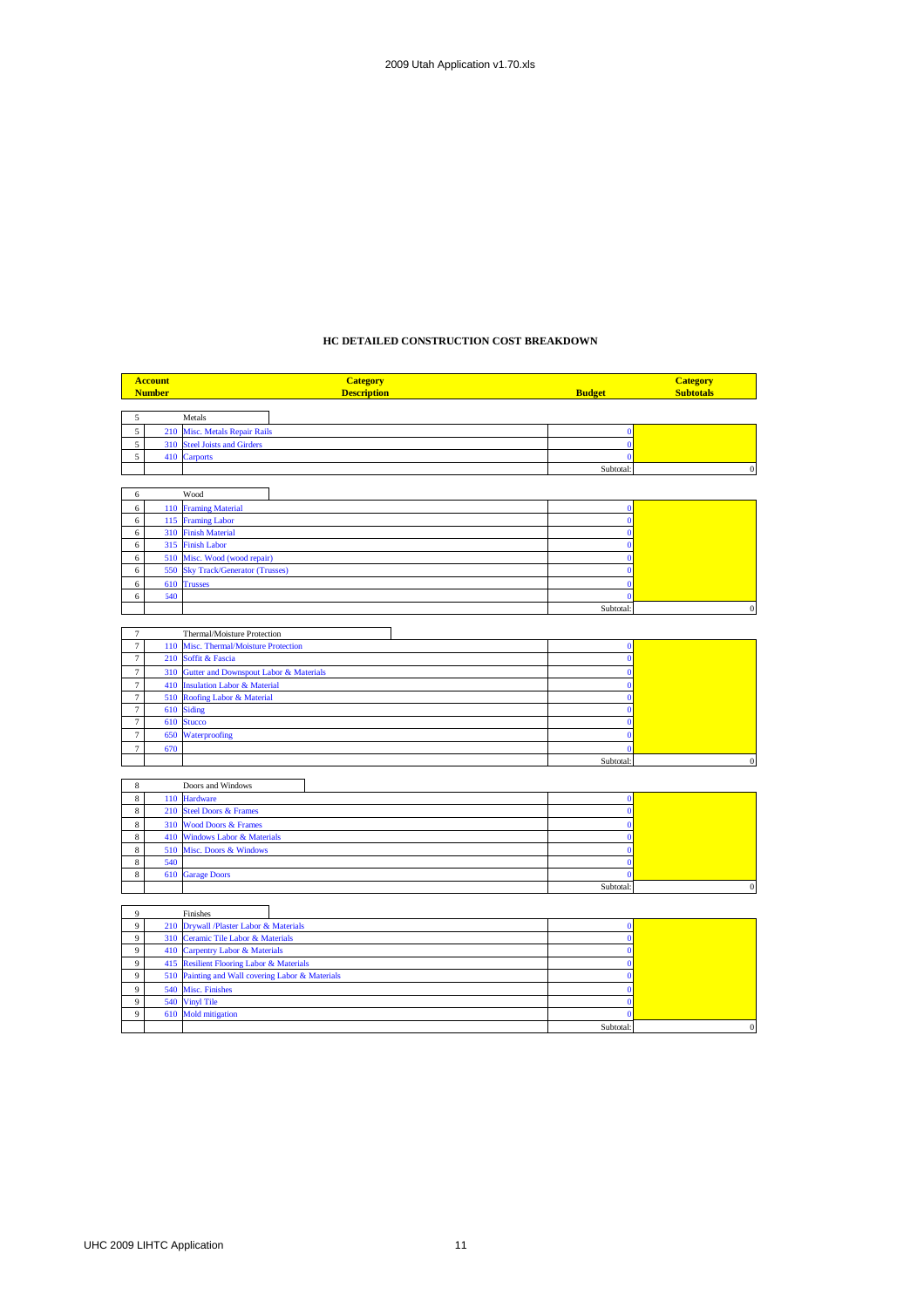### **HC DETAILED CONSTRUCTION COST BREAKDOWN**

|        | <b>Account</b> | <b>Category</b>                                         |                | <b>Category</b>  |
|--------|----------------|---------------------------------------------------------|----------------|------------------|
|        | <b>Number</b>  | <b>Description</b>                                      | <b>Budget</b>  | <b>Subtotals</b> |
|        |                |                                                         |                |                  |
| 10     |                | Specialties                                             |                |                  |
| 10     |                | 110 Bathroom Accessories                                | $\mathbf{0}$   |                  |
| 10     | 210            | <b>Signage</b>                                          | $\mathbf{0}$   |                  |
| $10\,$ | 310            | <b>Window Coverings</b>                                 | $\mathbf{0}$   |                  |
| 10     |                | 410 Mirrors Labor & Material                            | $\mathbf{0}$   |                  |
| 10     |                | 510 Fire Extinguishers                                  |                |                  |
| 10     |                | 610 Misc. Specialties (Termite Protection)              | Ō              |                  |
|        |                |                                                         | Subtotal:      | $\bf{0}$         |
|        |                |                                                         |                |                  |
| 11     |                | Equipment                                               |                |                  |
| $11\,$ |                | 110 Bath Appliances                                     | $\bf{0}$       |                  |
| 11     |                | 210 Kitchen Appliances                                  | Ō              |                  |
| $11\,$ |                | 310 Exercise & Office Equipment/Common Area Furnishings | $\overline{0}$ |                  |
|        |                |                                                         | Subtotal:      | $\bf{0}$         |
|        |                |                                                         |                |                  |
| 12     |                | Furnishings                                             |                |                  |
| 12     | 110            | <b>Cabinets Labor &amp; Material</b>                    | $\bf{0}$       |                  |
| 12     | 210            | <b>Counter Tops</b>                                     | $\overline{0}$ |                  |
|        |                |                                                         | Subtotal:      | $\mathbf{0}$     |
|        |                |                                                         |                |                  |
| 14     |                | Conveying Systems                                       |                |                  |
| 14     | 110            |                                                         | Ō              |                  |
|        |                | Elevator Systems Lift                                   | Subtotal:      | $\mathbf 0$      |
|        |                |                                                         |                |                  |
|        |                |                                                         |                |                  |
| 15     |                | HVAC, Plumbing and Mechanical                           |                |                  |
| 15     |                | 110 Heating & Cooling                                   | $\mathbf{0}$   |                  |
| 15     | 210            | <b>Plumbing Labor &amp; Materials</b>                   | $\bf{0}$       |                  |
| 15     | 310            | Misc. Electrical                                        | $\overline{0}$ |                  |
| 15     |                |                                                         | $\mathbf{0}$   |                  |
| 15     |                | <b>Water Heaters</b>                                    | $\overline{0}$ |                  |
|        |                |                                                         | Subtotal:      | $\Omega$         |
|        |                |                                                         |                |                  |
| 16     |                | Electrical                                              |                |                  |
| 16     |                | 110 Security System                                     | $\bf{0}$       |                  |
| 16     |                | 210 Electrical Labor & Materials                        | $\mathbf{0}$   |                  |
| 16     | 310            | <b>Lighting Fixtures &amp; Materials</b>                | $\overline{0}$ |                  |
| 16     | 410            | Fire Detection Systems Labor & Material                 |                |                  |
| 16     | 420            | Misc. Electrical                                        | $\Omega$       |                  |
| 16     |                | 510 SOLAR                                               | $\mathbf{0}$   |                  |
|        |                |                                                         | Subtotal:      | $\mathbf{0}$     |
|        |                |                                                         |                |                  |
| $17\,$ |                | Profit & Overhead                                       |                |                  |
| 17     |                | 110 Builder Profit                                      | $\mathbf{0}$   |                  |
| 17     |                | 210 Builder Overhead                                    | $\mathbf{0}$   |                  |
| $17\,$ |                | 310 Construction Contingency                            | $\overline{0}$ |                  |
|        |                |                                                         | Subtotal:      | $\mathbf{0}$     |
|        |                |                                                         |                |                  |
| 18     |                | Municipal/Utility Fees                                  |                |                  |
| 18     |                | 110 Impact Fees                                         | $\bf{0}$       |                  |
| 18     |                | 115 Building Permits                                    | $\mathbf{0}$   |                  |
| 18     |                | 120 Utility Connection Fees                             | $\mathbf 0$    |                  |

Subtotal: 0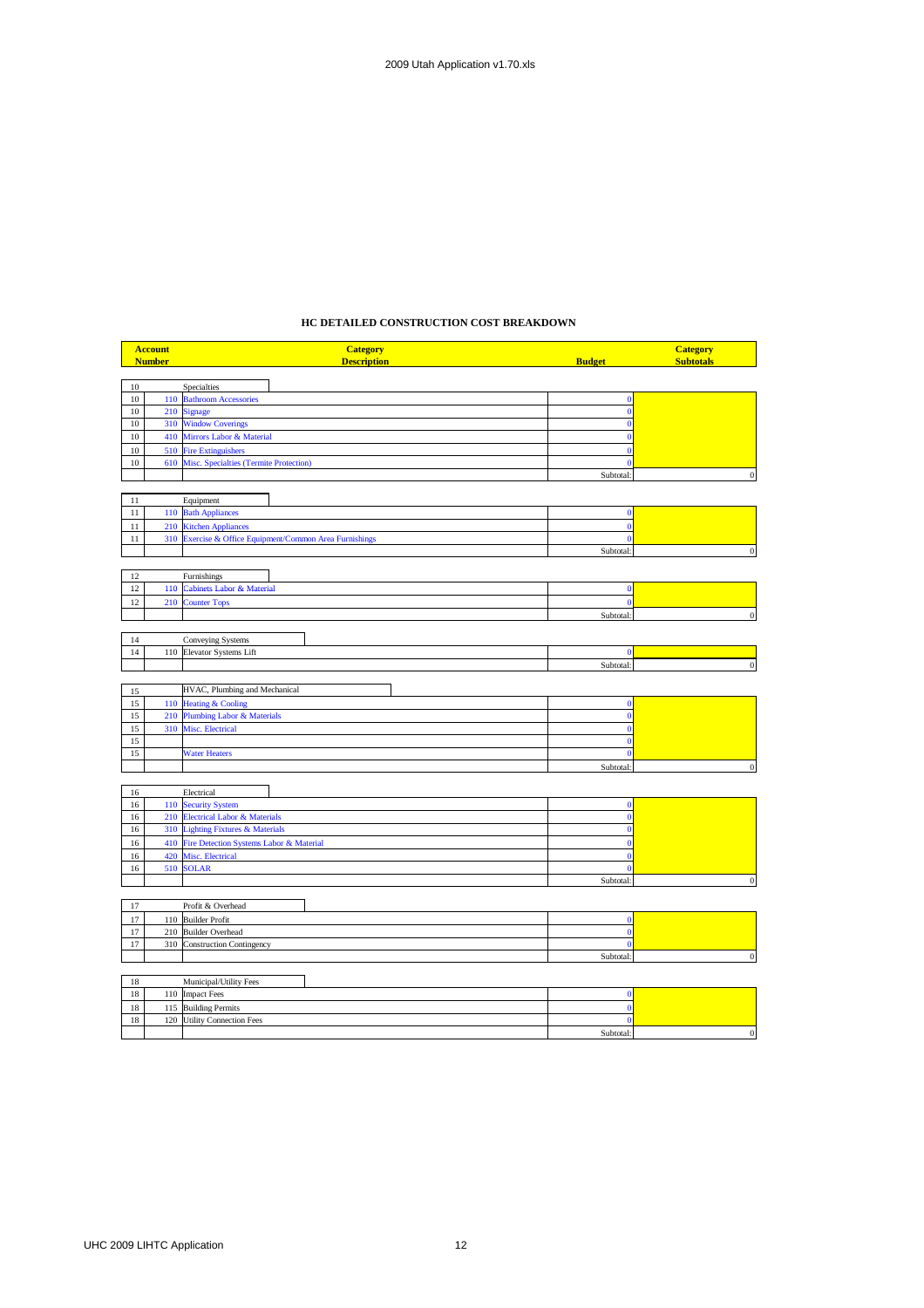| List and indicate Eligible Basis by Credit Type (Residential Portion Only) Adequately describe all "Other" Categories |       |                                      |                                            |                          |
|-----------------------------------------------------------------------------------------------------------------------|-------|--------------------------------------|--------------------------------------------|--------------------------|
| <b>Itemized Cost</b>                                                                                                  |       | <b>Actual Cost</b>                   | Eligible Basis by Credit Type<br>4% Credit | 9% Credit                |
| <b>Purchase Land and buildings</b>                                                                                    |       |                                      |                                            |                          |
| Land                                                                                                                  |       | $\bf{0}$                             |                                            |                          |
| <b>Existing Structures</b>                                                                                            |       | $\bf{0}$                             | $\mathbf{0}$                               |                          |
| Existing Structures Acquisition Fee                                                                                   |       | $\bf{0}$                             | $\bf{0}$                                   |                          |
| Demolition                                                                                                            |       | $\mathbf{0}$                         |                                            |                          |
| Other (Specify)                                                                                                       |       | $\mathbf{0}$                         |                                            |                          |
|                                                                                                                       | Total | $\mathbf 0$                          | $\boldsymbol{0}$                           |                          |
| <b>Site Work</b>                                                                                                      |       |                                      |                                            |                          |
| 2 On-Site Work                                                                                                        |       | $\boldsymbol{0}$                     | $\bf{0}$                                   | $\bf{0}$                 |
| 2 Off Site Improvement                                                                                                |       | $\boldsymbol{0}$                     | $\bf{0}$                                   | $\bf{0}$                 |
| Other (ENGINEERING)                                                                                                   |       | $\mathbf{0}$                         | $\mathbf{0}$                               | $\mathbf{0}$             |
|                                                                                                                       | Total | $\overline{0}$                       | $\boldsymbol{0}$                           | $\boldsymbol{0}$         |
| <b>Rehab and/or New Construction</b>                                                                                  |       | $\mathbf{0}$                         | $\mathbf{0}$                               | $\bf{0}$                 |
| 1 General Requirements                                                                                                |       |                                      |                                            |                          |
| 3 Concrete                                                                                                            |       | $\overline{0}$                       | $\mathbf{0}$                               | $\bf{0}$                 |
| 4 Masonry<br>5 Metals                                                                                                 |       | $\boldsymbol{0}$<br>$\boldsymbol{0}$ | $\bf{0}$<br>$\mathfrak{I}$                 | $\bf{0}$<br>$\mathbf{0}$ |
| 6 Wood                                                                                                                |       | $\mathbf{0}$                         | $\bf{0}$                                   | $\bf{0}$                 |
| 7 Thermal/Moisture Protection                                                                                         |       | $\boldsymbol{0}$                     | $\pmb{0}$                                  | $\bf{0}$                 |
| 8 Door and Windows                                                                                                    |       | $\boldsymbol{0}$                     | $\mathbf{0}$                               | $\bf{0}$                 |
| 9 Finishes                                                                                                            |       | $\mathbf{0}$                         | $\mathbf{0}$                               | $\bf{0}$                 |
| 10 Specialties                                                                                                        |       | $\boldsymbol{0}$                     | $\bf{0}$                                   | $\bf{0}$                 |
| 11 Equipment                                                                                                          |       | $\mathbf{0}$                         | $\mathbf{0}$                               | $\bf{0}$                 |
| 12 Furnishings                                                                                                        |       | $\mathbf{0}$                         | $\mathbf{0}$                               | $\bf{0}$                 |
| 14 Conveying Systems                                                                                                  |       | $\boldsymbol{0}$                     | $\bf{0}$                                   | $\bf{0}$                 |
| 15 Mechanical                                                                                                         |       | $\mathbf{0}$                         | $\mathbf{0}$                               | $\mathbf{0}$             |
| 16 Electrical                                                                                                         |       | $\boldsymbol{0}$                     | $\mathbf{0}$                               | $\bf{0}$                 |
| 18 Impact Fees and Building Permits                                                                                   |       | $\mathbf{0}$                         | $\bf{0}$                                   | $\bf{0}$                 |
|                                                                                                                       |       | $\mathbf{0}$                         | $\mathbf{0}$                               | $\mathbf{0}$             |
|                                                                                                                       |       | $\boldsymbol{0}$                     | $\overline{0}$                             | $\overline{0}$           |
| Contingency                                                                                                           |       |                                      |                                            |                          |
| 17 Construction Contingency                                                                                           |       | $\boldsymbol{0}$                     | $\bf{0}$                                   | $\bf{0}$                 |
| Other (specify)                                                                                                       |       |                                      | $\mathbf{0}$                               | $\bf{0}$                 |
|                                                                                                                       | Total | $\mathbf{0}$                         | $\boldsymbol{0}$                           | $\boldsymbol{0}$         |
| <b>Architectural and Engineering Fees</b>                                                                             |       |                                      |                                            |                          |
| Architect Fee-Design                                                                                                  |       | $\mathbf{0}$                         | $\mathbf{0}$                               | $\bf{0}$                 |
| Architect Fee-Supervision                                                                                             |       | $\pmb{0}$                            | $\bf{0}$                                   | $\bf{0}$                 |
| <b>Other Survey</b>                                                                                                   |       | $\bf{0}$                             | $\bf{0}$                                   | $\bf{0}$                 |
| Civil Engineering                                                                                                     |       | $\bf{0}$                             | $\mathbf{0}$                               | $\bf{0}$                 |
| Other                                                                                                                 |       | $\bf{0}$                             | $\bf{0}$                                   | $\bf{0}$                 |
| Other (PHASE I ENVIRONMENTAL)                                                                                         |       | $\bf{0}$                             | $\bf{0}$                                   | $\bf{0}$                 |
| Other (Specify)                                                                                                       |       | $\mathbf{0}$                         | $\mathbf{0}$                               | $\mathbf{0}$             |
|                                                                                                                       | Total | $\boldsymbol{0}$                     | $\boldsymbol{0}$                           | $\boldsymbol{0}$         |
| Profit and Overhead**                                                                                                 |       |                                      |                                            |                          |
| 17 Builder Profit                                                                                                     |       | $\boldsymbol{0}$                     | $\bf{0}$                                   | $\bf{0}$                 |
| 17 Builder Overhead                                                                                                   |       | $\mathbf{0}$                         | $\bf{0}$                                   | $\bf{0}$                 |
| Developer's Overhead                                                                                                  |       | $\bf{0}$                             | $\bf{0}$                                   | $\bf{0}$                 |
| Developer's Fee                                                                                                       |       | $\bf{0}$                             | $\bf{0}$                                   | $\bf{0}$                 |
| Other Related Party Fees                                                                                              |       | $\mathbf{0}$                         | $\mathbf{0}$                               | $\bf{0}$                 |
|                                                                                                                       | Total | $\mathbf 0$                          | $\boldsymbol{0}$                           | $\mathbf{0}$             |
|                                                                                                                       |       |                                      |                                            |                          |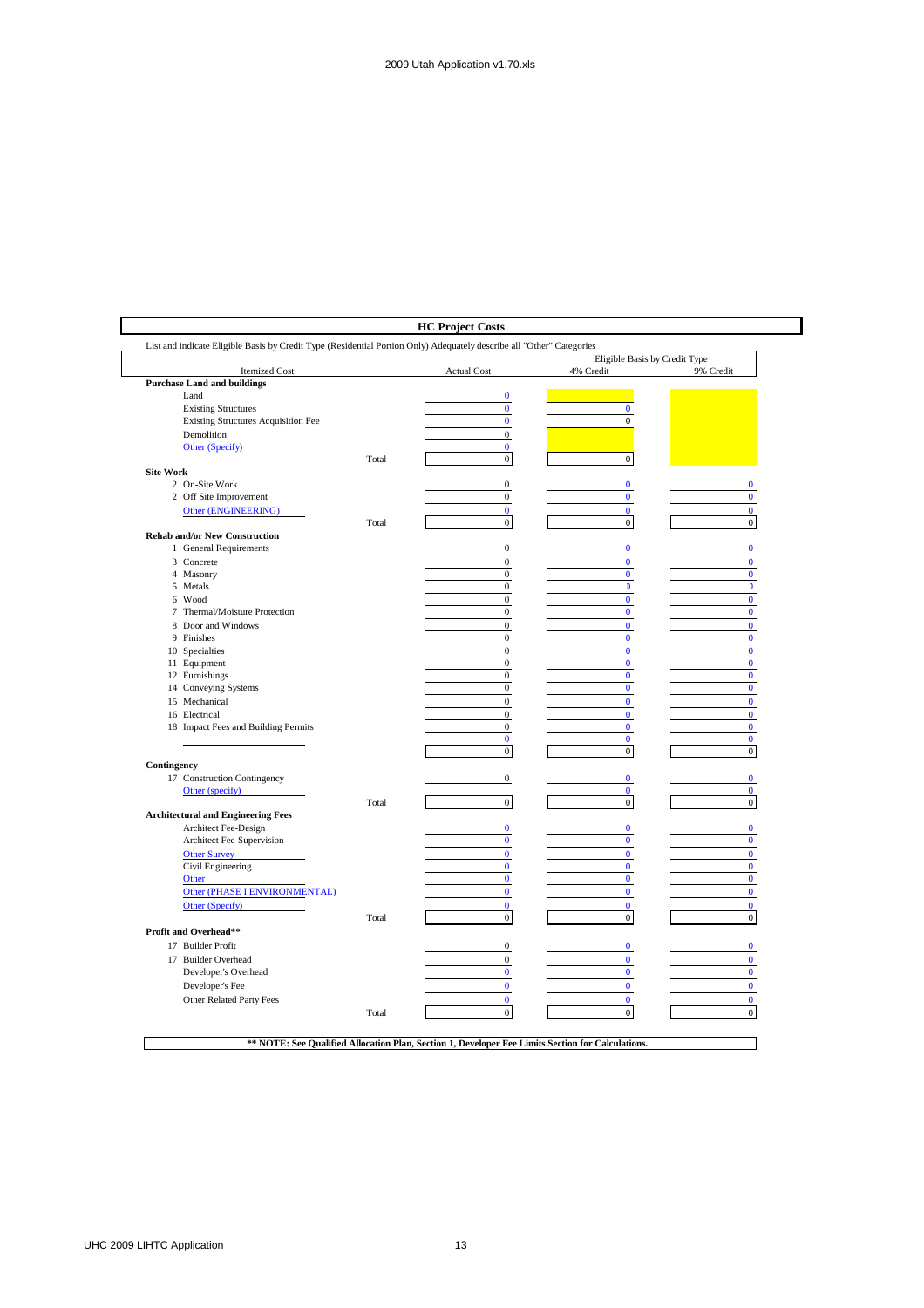|                                                              |                           |                            | Eligible Basis by Credit Type |           |
|--------------------------------------------------------------|---------------------------|----------------------------|-------------------------------|-----------|
| <b>Itemized Cost</b>                                         |                           | <b>Actual Cost</b>         | 4% Credit                     | 9% Credit |
| <b>Interim Financing Expenses</b>                            |                           |                            |                               |           |
| <b>Construction Casualty Insurance</b>                       |                           | $\bf{0}$                   | $\bf{0}$                      |           |
| <b>Construction Period Interest</b>                          |                           | $\bf{0}$                   | $\mathbf{0}$                  |           |
| <b>Construction Loan Fees</b>                                |                           | $\mathbf{0}$               | $\mathbf{0}$                  |           |
| <b>Construction Appraisal</b>                                |                           | $\bf{0}$                   | $\mathbf{0}$                  |           |
| <b>Construction Legal Fees</b>                               |                           | $\bf{0}$                   | $\mathbf{0}$                  |           |
| Closing, Title & Recording                                   | #VALUE!                   | $\overline{0}$             | $\mathbf{0}$                  |           |
| <b>Construction Period Property Taxes</b>                    |                           | $\bf{0}$                   | $\mathbf{0}$                  |           |
| <b>Relocation Expenses</b>                                   |                           | $\bf{0}$                   | $\mathbf{0}$                  |           |
| Other (specify)                                              |                           | $\bf{0}$                   | $\mathbf{0}$                  |           |
| Other (specify)                                              |                           | $\overline{0}$             | $\mathbf{0}$                  |           |
| <b>Interim Proration Schedule of Expenses</b>                |                           | $\boldsymbol{0}$           | $\bf{0}$                      |           |
|                                                              | Total                     | $\mathbf{0}$               | $\overline{0}$                |           |
| <b>Permanent Financing Expenses</b>                          |                           |                            |                               |           |
| Loan Origination Fee                                         |                           | $\bf{0}$                   |                               |           |
| Loan Credit Enhancement                                      |                           | $\bf{0}$                   |                               |           |
| Other (specify)                                              |                           | $\mathbf{0}$               |                               |           |
| Permanent Proration Schedule of Expenses                     |                           | $\overline{0}$             |                               |           |
| Permanent Financing Legal Fees                               |                           | $\bf{0}$                   |                               |           |
| Closing, Title & Recording                                   | #VALUE!                   | $\mathbf{0}$               |                               |           |
| Other (specify)                                              |                           | $\overline{0}$             |                               |           |
| Other (specify)                                              |                           | $\mathbf{0}$               |                               |           |
|                                                              | Total                     | $\overline{0}$             |                               |           |
| Appropriate and Reasonable amounts<br>must be entered below. |                           |                            |                               |           |
| Soft Cost                                                    |                           |                            |                               |           |
| Market or Feasibility Study                                  |                           | $\bf{0}$                   | $\mathbf{0}$                  |           |
| <b>UHC Housing Credit Fees</b>                               |                           | 1,000                      |                               |           |
| <b>Consultants or Processing Agent</b>                       |                           | $\bf{0}$                   |                               |           |
| <b>Environmental Study</b>                                   |                           | $\bf{0}$                   |                               |           |
| <b>Marketing Expenses</b>                                    |                           | $\bf{0}$                   |                               |           |
| <b>Survey</b>                                                |                           | $\overline{0}$             |                               |           |
| Other (specify)                                              |                           | $\bf{0}$                   |                               |           |
|                                                              | Total                     | 1,000                      | $\mathbf{0}$                  |           |
| <b>Syndication Costs</b>                                     |                           |                            |                               |           |
| Organization (Partnership)                                   |                           | $\bf{0}$                   |                               |           |
| Bridge Loan Fees and Expenses                                |                           | $\bf{0}$                   |                               |           |
| Tax Opinion                                                  |                           | $\mathbf{0}$               |                               |           |
| Accounting/Audit                                             |                           | $\bf{0}$                   | $\Omega$                      |           |
| Legal Fees                                                   |                           | $\bf{0}$                   |                               |           |
| title policy                                                 |                           | $\mathbf{0}$               |                               |           |
| <b>Contract Contract Contract</b>                            | Total                     | $\boldsymbol{0}$           | $\overline{0}$                |           |
|                                                              |                           |                            |                               |           |
| <b>Project Reserves</b>                                      |                           |                            |                               |           |
| Rent-Up Reserve                                              |                           | $\bf{0}$                   |                               |           |
| <b>Operating Deficit Reserve</b>                             |                           | $\mathbf{0}$<br>$\bf{0}$   |                               |           |
| Reserves for Replacement                                     |                           |                            |                               |           |
| Other (specify)                                              |                           | $\bf{0}$<br>$\overline{0}$ |                               |           |
| Other (specify)                                              |                           |                            |                               |           |
|                                                              | Total                     | $\overline{0}$             |                               |           |
|                                                              |                           |                            |                               |           |
|                                                              | <b>Total Project Cost</b> | 1,000                      | $\mathbf{0}$                  |           |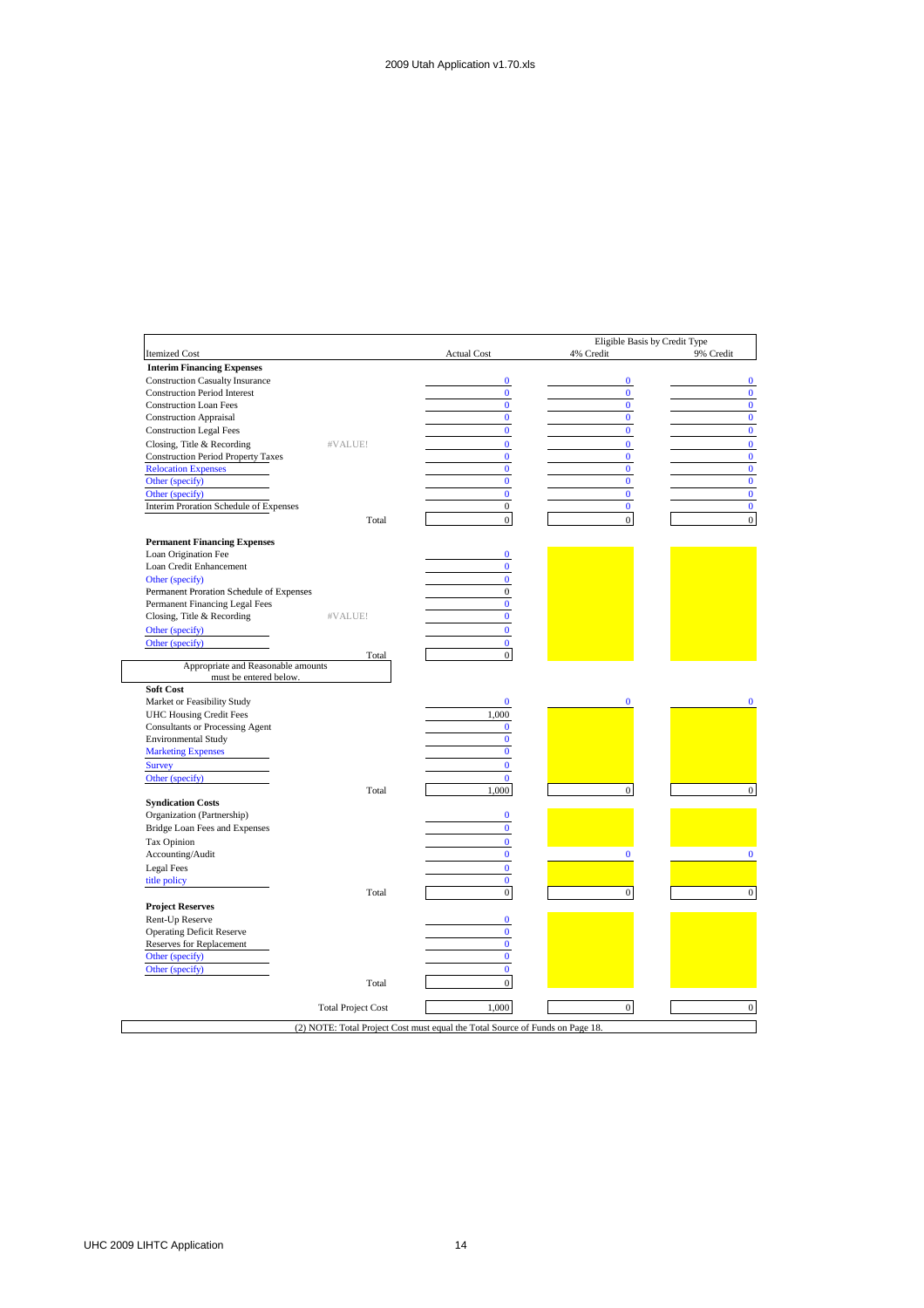|                                                                                                               | <b>Housing Credit Calculation</b>                                                         |                                                | 4%                           | 9%             |
|---------------------------------------------------------------------------------------------------------------|-------------------------------------------------------------------------------------------|------------------------------------------------|------------------------------|----------------|
| <b>Total Project Eligible Costs:</b>                                                                          |                                                                                           |                                                | $\overline{0}$               | $\overline{0}$ |
| Less Community Service Facility or Fee basis adjustments                                                      |                                                                                           | $\mathbf{0}$                                   | $\mathbf{0}$                 |                |
| Less Federal Grants for eligible development costs. List Grants with total amounts to the right.              |                                                                                           |                                                |                              |                |
|                                                                                                               |                                                                                           |                                                | $\bf{0}$                     | $\bf{0}$       |
| Less amount of amenities that are optionally available to tenants on a fee basis                              |                                                                                           |                                                | $\bf{0}$                     | $\mathbf{0}$   |
| Less amount of nonqualified, nonrecourse financing                                                            |                                                                                           |                                                | $\mathbf{0}$                 | $\mathbf{0}$   |
| Less nonqualifying units of higher quality                                                                    |                                                                                           |                                                | $\bf{0}$                     | $\bf{0}$       |
| Less nonqualifying excess portion of higher quality units                                                     |                                                                                           |                                                | $\mathbf{0}$                 | $\mathbf{0}$   |
| Less Federal Historic or Federal Energy Tax Credit (Residential Portion Only - Attach Detail)                 |                                                                                           |                                                | $\mathbf{0}$                 | $\Omega$       |
| <b>Total Eligible Basis</b>                                                                                   |                                                                                           |                                                | $\mathbf{0}$                 | $\mathbf{0}$   |
| Multiplied by the Applicable Fraction                                                                         |                                                                                           | < Proiect fails minimum 40/60 set-aside test > | 0%                           | 0%             |
|                                                                                                               | (Percent of HC Units or HC Square Footage, whichever is less)                             |                                                | $\overline{0}$               |                |
| <b>Total Qualified Basis</b>                                                                                  |                                                                                           |                                                |                              | $\overline{0}$ |
| UHC Qualified Bonus Area or Designated Census Tract?                                                          |                                                                                           |                                                |                              | 100.00%        |
|                                                                                                               | Yes                                                                                       | No                                             | 100%<br>$\mathbf{0}$         | $\mathbf{0}$   |
|                                                                                                               | Building Acquisition & Fee:                                                               |                                                |                              |                |
| Multiplied by the Applicable Percentage Rates: 9/2008 for cycle 2009-1                                        |                                                                                           |                                                | 3.40%                        | 9.00%          |
| Total Amount of Housing Credit:                                                                               |                                                                                           |                                                | $\mathbf{0}$                 | $\mathbf{0}$   |
|                                                                                                               | Maximum Housing Credit Allocation is \$1,000,000 per Project, Phase or Developer per Year |                                                |                              |                |
|                                                                                                               |                                                                                           | <b>Housing Credits Proceed Information</b>     |                              |                |
| Provide information concerning the syndication and estimated proceeds expected from Housing Credit investors. |                                                                                           |                                                |                              |                |
|                                                                                                               | Annual amount of Low-income Housing Credits Requested:                                    | \$                                             | $\overline{0}$               |                |
|                                                                                                               | <b>Syndication Rate:</b>                                                                  | \$0.000 per credit dollar.                     |                              |                |
|                                                                                                               | Gross proceeds from Housing Credit sale:<br>Net proceeds to project:                      |                                                |                              |                |
| When will these funds be paid?                                                                                | Percent Paid in                                                                           | <b>Estimated Date</b>                          | <b>Trigger Event</b>         |                |
|                                                                                                               | 0 % at:                                                                                   | 1/0/1900                                       | <b>TBD</b>                   |                |
|                                                                                                               | 0 % at:                                                                                   | 1/0/1900                                       | $\mathbf{0}$                 |                |
|                                                                                                               | 0 % at:                                                                                   | 1/0/1900                                       | $\mathbf{0}$<br>$\mathbf{0}$ |                |
|                                                                                                               | 0 % at:<br>0 % at:                                                                        | 1/0/1900<br>1/0/1900                           | $\overline{0}$               |                |
|                                                                                                               | Letter of Interest Attached                                                               | Type of Offering                               | Public                       | Private        |
|                                                                                                               | Commitment Letter Attached                                                                | Type of Investors                              | Individuals                  | Corporations   |
| Investor or Syndicator                                                                                        |                                                                                           |                                                |                              |                |
| Address                                                                                                       |                                                                                           |                                                |                              |                |
| City                                                                                                          |                                                                                           | State<br>Tel.                                  | Zip                          |                |
| Contact                                                                                                       | Fax                                                                                       |                                                |                              |                |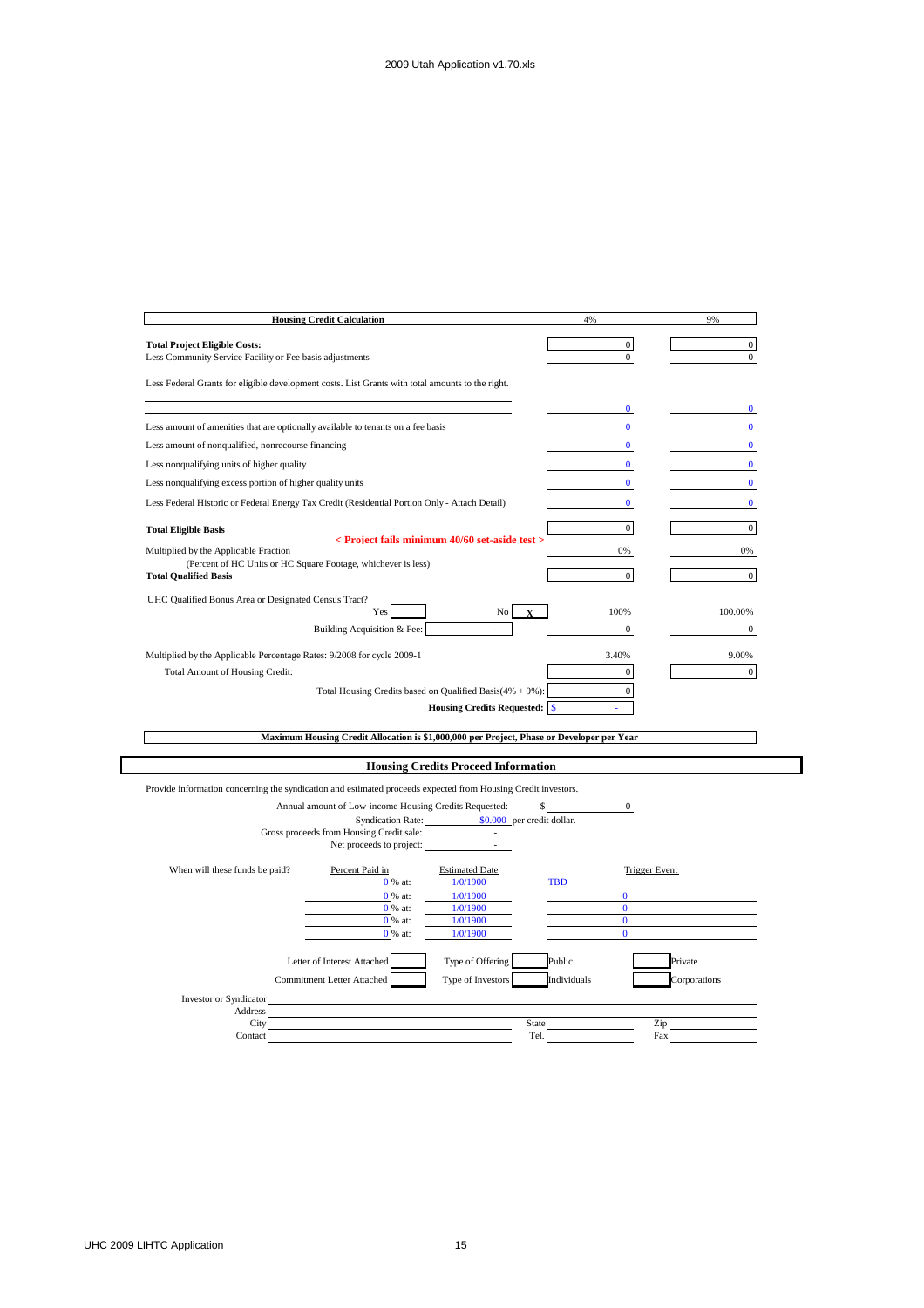### **Sources of Funds (Construction Financing)**



|                                                                                                                                                                                                                                                                     |                                    | Loan                                             |                    | Annual                | Rate of                    |                                   | Loan                                       |
|---------------------------------------------------------------------------------------------------------------------------------------------------------------------------------------------------------------------------------------------------------------------|------------------------------------|--------------------------------------------------|--------------------|-----------------------|----------------------------|-----------------------------------|--------------------------------------------|
| Financing<br>Source                                                                                                                                                                                                                                                 |                                    | Amount                                           |                    | Debt Service          | Interest(8.5 etc.)         | Amort<br>(mos.)                   | Type                                       |
|                                                                                                                                                                                                                                                                     |                                    |                                                  |                    |                       |                            | Cash flow/Zero Pay                |                                            |
| Debt Financing<br>$\mathbf{1}$                                                                                                                                                                                                                                      |                                    |                                                  |                    |                       | 0.000                      | <b>Enter Zero</b><br>$\mathbf{0}$ | <b>Select One</b>                          |
|                                                                                                                                                                                                                                                                     | \$<br>\$                           |                                                  | \$<br>\$           |                       | 0.000                      | 360                               | <b>Select One</b>                          |
| the control of the control of the control of                                                                                                                                                                                                                        | $\overline{\mathbf{S}}$            | $\Delta \sim 10^4$                               | \$                 | $\sim 10^{-1}$        | 0.000                      | 360                               | Select One                                 |
|                                                                                                                                                                                                                                                                     | $\overline{\mathbf{s}}$            | a.                                               | $\mathbb S$        | $\Delta \sim 10^{-1}$ | 0.000                      | 360                               | <b>Select One</b>                          |
| <b>Deferred Developer's Fee</b>                                                                                                                                                                                                                                     |                                    | $\sim$                                           | \$                 | $\sim 10^{-1}$        | 1.000                      | 120                               | Deferred Fee                               |
| <b>Local Funds</b>                                                                                                                                                                                                                                                  | $\mathsf{\$}$                      |                                                  | $\mathbf{\hat{s}}$ | $\Delta \sim 10^{-1}$ | 0.000                      | 360                               | Select One                                 |
| <b>Local Funds</b>                                                                                                                                                                                                                                                  | \$                                 | $\mathcal{L}^{\text{max}}$                       | $\pmb{\mathbb{S}}$ | $\omega_{\rm{max}}$   | 0.000                      | 360                               | <b>Select One</b>                          |
| <b>Local Funds</b>                                                                                                                                                                                                                                                  | $\mathbb S$                        | $\mathcal{L}^{\text{max}}$                       | $\mathbf{s}$       | $\Delta \sim 10^4$    | 0.000                      | 360                               | Conventional                               |
| Olene Walker Hsg. Loan Fund                                                                                                                                                                                                                                         | $\mathbf{s}$                       | $\sim$                                           | $\mathsf{\$}$      | $\sim$                | 0.000                      | 360                               | <b>HOME</b>                                |
| <b>Investor Equity</b>                                                                                                                                                                                                                                              |                                    |                                                  |                    |                       |                            |                                   |                                            |
| To be Determined                                                                                                                                                                                                                                                    |                                    |                                                  |                    |                       | <b>Financing Comments:</b> |                                   |                                            |
| Federal Housing Credit Equity                                                                                                                                                                                                                                       |                                    |                                                  |                    |                       |                            |                                   |                                            |
| Federal Historic Credit Equity                                                                                                                                                                                                                                      |                                    | $\mathbf{0}$<br>$\Omega$                         |                    |                       |                            |                                   |                                            |
| <b>State Historic Credit Equity</b>                                                                                                                                                                                                                                 |                                    |                                                  |                    |                       |                            |                                   |                                            |
| Grants                                                                                                                                                                                                                                                              |                                    |                                                  |                    |                       |                            |                                   |                                            |
| (Provide details & letters of interest)                                                                                                                                                                                                                             |                                    |                                                  |                    |                       |                            |                                   |                                            |
|                                                                                                                                                                                                                                                                     |                                    |                                                  |                    |                       |                            |                                   |                                            |
| the control of the control of the control of                                                                                                                                                                                                                        |                                    |                                                  |                    |                       |                            |                                   |                                            |
|                                                                                                                                                                                                                                                                     |                                    |                                                  |                    |                       |                            |                                   |                                            |
|                                                                                                                                                                                                                                                                     |                                    |                                                  |                    |                       |                            |                                   |                                            |
|                                                                                                                                                                                                                                                                     |                                    |                                                  |                    |                       |                            |                                   |                                            |
|                                                                                                                                                                                                                                                                     |                                    |                                                  |                    |                       |                            |                                   | $\langle$ Project is underfunded $\langle$ |
| 0.00:1                                                                                                                                                                                                                                                              |                                    | \$0                                              | $\mathbf{s}$       | L.                    |                            | Sources-Uses GAP: \$              | 1.000                                      |
|                                                                                                                                                                                                                                                                     |                                    |                                                  |                    |                       |                            |                                   |                                            |
| <b>DCR</b>                                                                                                                                                                                                                                                          |                                    | <b>Source of Funds (Grants and Other Monies)</b> |                    |                       |                            |                                   |                                            |
|                                                                                                                                                                                                                                                                     |                                    |                                                  |                    |                       |                            |                                   |                                            |
|                                                                                                                                                                                                                                                                     | Yes                                |                                                  | No                 |                       |                            |                                   |                                            |
|                                                                                                                                                                                                                                                                     |                                    |                                                  | 0.0%               |                       |                            |                                   |                                            |
|                                                                                                                                                                                                                                                                     | Permanent loan credit enhancement: |                                                  |                    | Select One            |                            |                                   |                                            |
|                                                                                                                                                                                                                                                                     |                                    |                                                  |                    |                       |                            |                                   |                                            |
|                                                                                                                                                                                                                                                                     |                                    |                                                  | Section 236        |                       | Section 8 HAP              |                                   |                                            |
| Is any portion of the Sources of Funds, including CDBG or HOME funds, financed directly or indirectly from Federal,<br>State or Local sources?<br>Tax-exempt financed percentage:<br><b>Existing Subsidies with Acquisition Projects:</b><br>Section 221(d)(3) BMIR |                                    |                                                  |                    |                       | Yes                        |                                   | No                                         |
| Is HUD Approval for Transfer of Physical Assets Required?<br>Does HAP contract allow for annual increases?                                                                                                                                                          |                                    |                                                  |                    |                       | Yes                        |                                   | Jο                                         |
|                                                                                                                                                                                                                                                                     |                                    |                                                  |                    | Renewal Period:       | Vrs.                       |                                   |                                            |
| HAP expiration date:<br>Has the Mark to Market process commenced?                                                                                                                                                                                                   |                                    |                                                  |                    |                       | Yes                        |                                   | No                                         |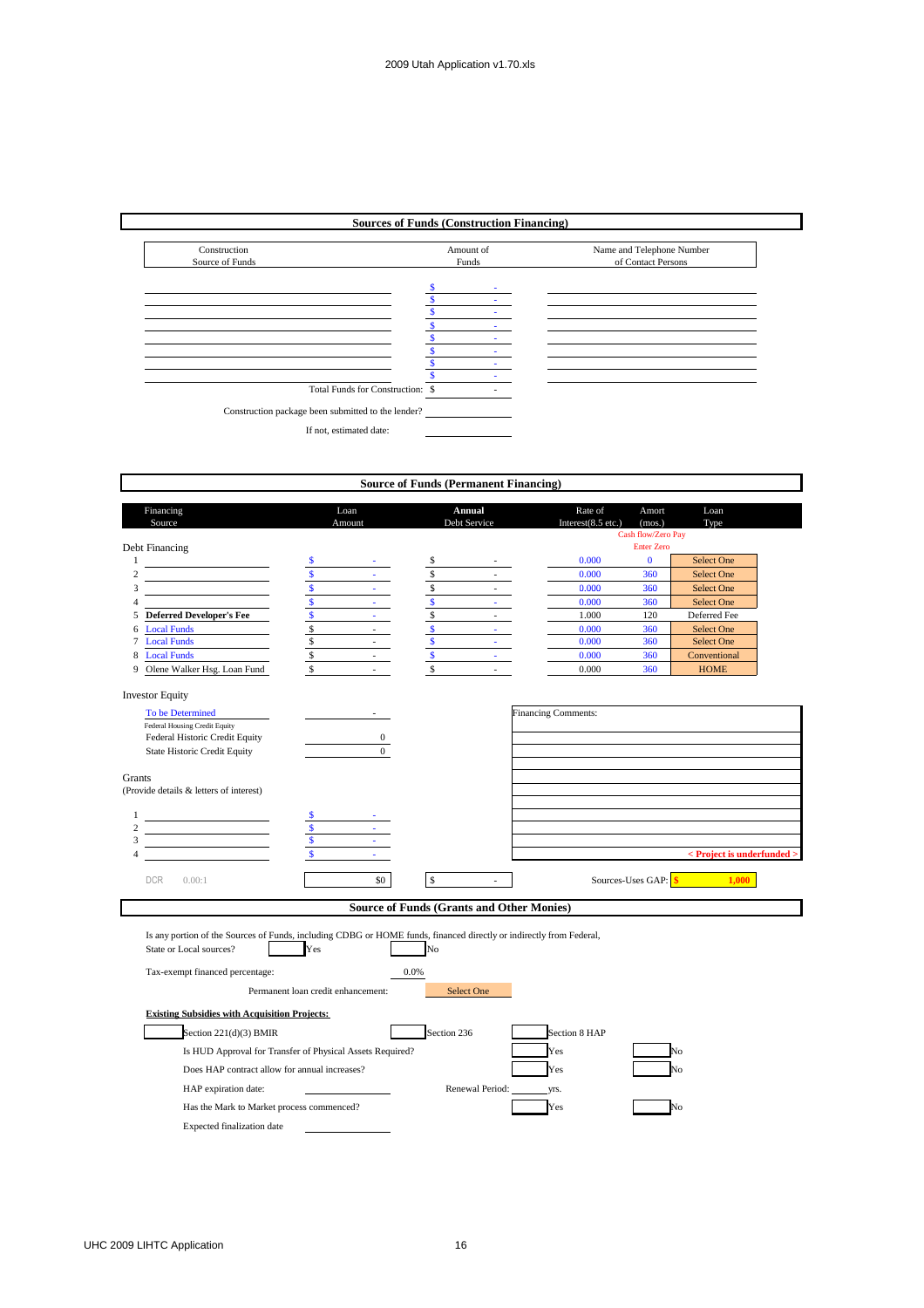|                                                                                                                                         | <b>Long Term Financing Sources and Contacts</b> |                                                     |  |
|-----------------------------------------------------------------------------------------------------------------------------------------|-------------------------------------------------|-----------------------------------------------------|--|
| List in order of lien priority ALL sources of funding and contact names, addresses and telephone numbers:                               |                                                 |                                                     |  |
| Company / Institution<br>Name & Complete Address<br><b>Debt Financing</b><br>$\,1$                                                      | *Status<br>Date                                 | Contact Person & Title<br>Telephone and Fax Numbers |  |
|                                                                                                                                         |                                                 |                                                     |  |
| $\mathbf{2}$                                                                                                                            |                                                 |                                                     |  |
|                                                                                                                                         |                                                 |                                                     |  |
| $\overline{4}$<br><u> 1989 - Johann Barbara, martin amerikan basar dan basa dan basa dan basa dalam basa dalam basa dalam basa dala</u> |                                                 |                                                     |  |
| 5<br><u> 2008 - Andrea Andrew Maria (h. 1878).</u>                                                                                      |                                                 |                                                     |  |
| Equity Financing (Other than HC)<br>$\mathbf{1}$<br><u> 1989 - Johann Barbara, martxa alemaniar a</u>                                   |                                                 |                                                     |  |
| <b>Grant and Other Monies</b><br>$\mathbf{1}$                                                                                           |                                                 |                                                     |  |
| $\overline{c}$                                                                                                                          |                                                 |                                                     |  |
| 3                                                                                                                                       |                                                 |                                                     |  |
|                                                                                                                                         |                                                 |                                                     |  |

**\*Status codes: LOI=Letter of Intent, NA=No formal action taken; A=Application formally submitted; C=Commitment received. Attach proof of status.**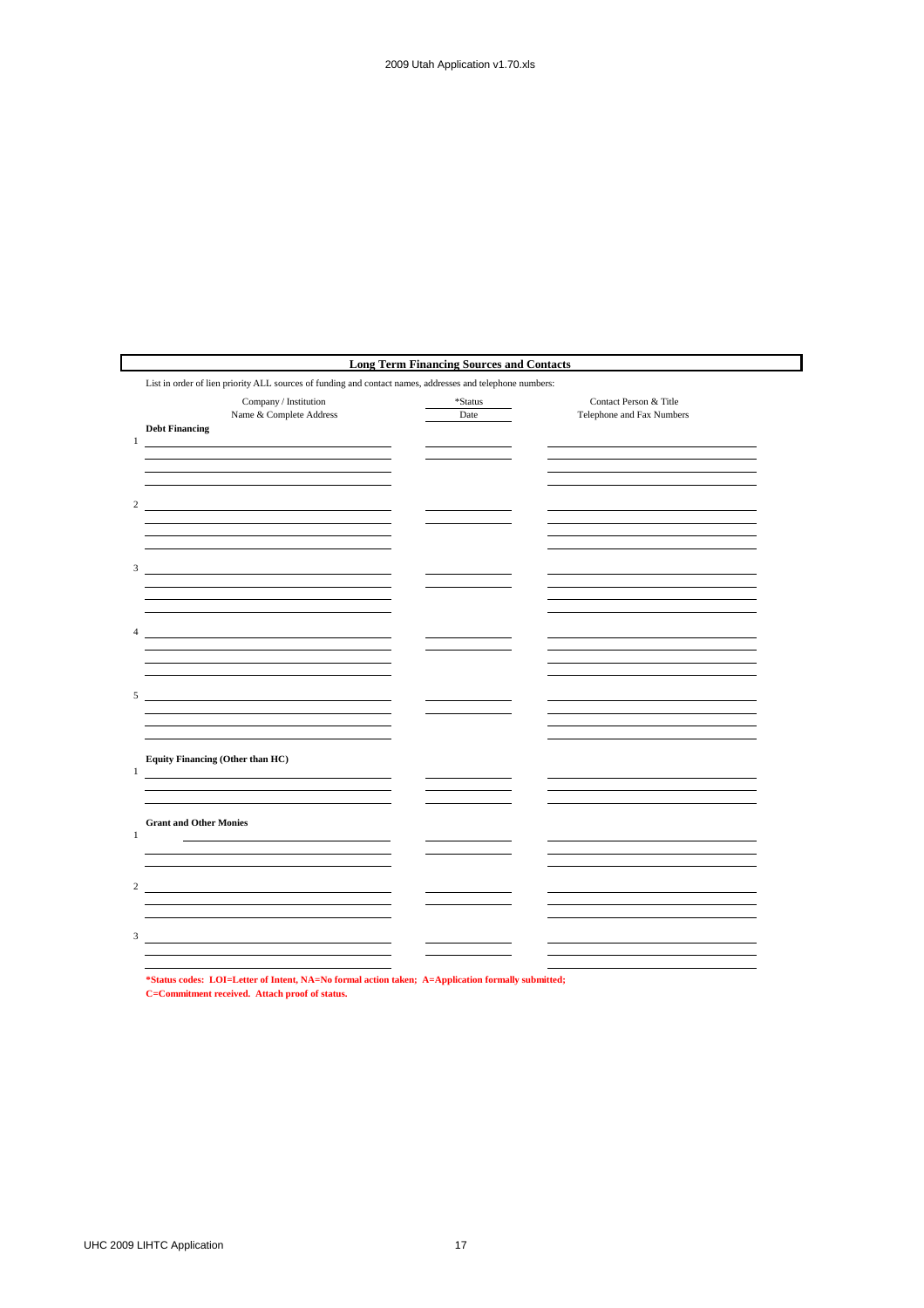|                |                                                                                                                                         |                          | <b>Energy and Equipment</b>                                                              |                                               |                                      |                          |                          |
|----------------|-----------------------------------------------------------------------------------------------------------------------------------------|--------------------------|------------------------------------------------------------------------------------------|-----------------------------------------------|--------------------------------------|--------------------------|--------------------------|
|                | Equipment Included with Units (Low-income Units)                                                                                        |                          |                                                                                          |                                               |                                      |                          |                          |
|                | Range                                                                                                                                   | Refrigerator             | Disposal                                                                                 |                                               | Air Conditioning                     |                          |                          |
|                |                                                                                                                                         |                          |                                                                                          |                                               |                                      |                          |                          |
|                | Dishwasher                                                                                                                              | Kitch. Exhaust           | Laundry Fac.                                                                             |                                               | Washer/Dryer Hookups                 |                          |                          |
| $\mathbf{0}$   | Lighting Occupancy Sensor                                                                                                               |                          | 0%                                                                                       | Fluorescent Lights (Percent of fixtures)      |                                      |                          |                          |
|                | Storage, Garages & Bathrooms                                                                                                            |                          |                                                                                          |                                               |                                      |                          |                          |
|                | Energy and Equipment Information in low-income units                                                                                    |                          |                                                                                          |                                               |                                      |                          |                          |
|                |                                                                                                                                         |                          |                                                                                          |                                               |                                      |                          |                          |
|                | <b>Energy Equipment</b>                                                                                                                 |                          | Type of System<br>(GFWA, Hot Water, etc.)                                                |                                               | Rating                               |                          |                          |
|                | Domestic Hot Water                                                                                                                      |                          | <b>Tank</b>                                                                              | Gas                                           | 0%                                   |                          |                          |
|                | Heating                                                                                                                                 |                          | <b>GFWA</b>                                                                              | Gas                                           | 0%                                   |                          |                          |
|                | Air Conditioning                                                                                                                        |                          | $\bf AC$                                                                                 | Elec                                          |                                      |                          |                          |
|                |                                                                                                                                         |                          |                                                                                          |                                               |                                      |                          |                          |
|                | Equipment Included with Units (Market-rate Units)                                                                                       |                          |                                                                                          |                                               |                                      |                          |                          |
|                | Range                                                                                                                                   | Refrigerator             | Disposal                                                                                 |                                               | Air Conditioning                     |                          |                          |
|                |                                                                                                                                         |                          |                                                                                          |                                               |                                      |                          |                          |
|                | Dishwasher                                                                                                                              | Kitch. Exhaust           | Laundry Fac.                                                                             |                                               | Washer/Dryer Hookups                 |                          |                          |
| $\overline{0}$ | Lighting Occupancy Sensor<br>Storage, Garages & Bathrooms                                                                               |                          | 0%                                                                                       | Fluorescent Lights (Percent of fixtures)      |                                      |                          |                          |
|                |                                                                                                                                         |                          |                                                                                          |                                               |                                      |                          |                          |
|                |                                                                                                                                         |                          |                                                                                          |                                               |                                      |                          |                          |
|                |                                                                                                                                         |                          |                                                                                          |                                               |                                      |                          |                          |
|                |                                                                                                                                         |                          |                                                                                          |                                               |                                      |                          |                          |
|                |                                                                                                                                         |                          | <b>Monthly Utility Allowance Calculations</b>                                            |                                               |                                      |                          |                          |
|                |                                                                                                                                         |                          |                                                                                          |                                               |                                      |                          |                          |
|                |                                                                                                                                         | List only Utilities      | SRO                                                                                      | ENTER allowance (PAID by TENANT) by Unit type |                                      |                          |                          |
|                | <b>Utilities</b>                                                                                                                        | Paid By                  | $\mathbf{1}$<br>Studio                                                                   | $\overline{c}$                                | 3                                    | $\overline{4}$           | $\sqrt{5}$               |
| G              | Heating                                                                                                                                 | Tenant                   | $\bf{0}$<br>$\bf{0}$                                                                     | $\bf{0}$                                      | $\bf{0}$                             | $\bf{0}$                 | $\bf{0}$                 |
| Е<br>E         | Cooking<br>Lighting                                                                                                                     | Tenant<br>Tenant         | $\bf{0}$<br>$\bf{0}$<br>$\mathbf{0}$<br>$\mathbf{0}$                                     | $\bf{0}$<br>$\mathbf{0}$                      | $\bf{0}$<br>$\mathbf{0}$             | $\bf{0}$<br>$\mathbf{0}$ | $\bf{0}$<br>$\mathbf{0}$ |
| ${\bf G}$      | Hot Water                                                                                                                               | Tenant                   | $\bf{0}$<br>$\bf{0}$                                                                     | $\bf{0}$                                      | $\mathbf{0}$                         | $\bf{0}$                 | $\bf{0}$                 |
| Е              | Air Conditioning                                                                                                                        | Tenant                   | $\bf{0}$<br>$\mathbf{0}$                                                                 | $\bf{0}$                                      | $\mathbf{0}$                         | $\bf{0}$                 | $\bf{0}$                 |
|                | Sewer                                                                                                                                   | Tenant                   | $\mathbf{0}$<br>$\mathbf{0}$                                                             | $\mathbf{0}$                                  | $\mathbf{0}$                         | $\mathbf{0}$             | $\mathbf{0}$             |
|                | Water                                                                                                                                   | Tenant                   | $\bf{0}$<br>$\bf{0}$                                                                     | $\bf{0}$                                      | $\bf{0}$                             | $\bf{0}$                 | $\bf{0}$                 |
|                | Trash<br>Dispatch                                                                                                                       | Tenant<br><b>Tenant</b>  | $\bf{0}$<br>$\bf{0}$<br>$\bf{0}$<br>$\bf{0}$                                             | $\bf{0}$<br>$\bf{0}$                          | $\bf{0}$<br>$\bf{0}$                 | $\bf{0}$<br>$\bf{0}$     | $\bf{0}$<br>$\bf{0}$     |
|                | Other?                                                                                                                                  | Tenant                   |                                                                                          |                                               |                                      |                          |                          |
|                |                                                                                                                                         | Total Utility Allowance: | $\mathbf{0}$<br>$\mathbf{0}$                                                             | $\mathbf{0}$                                  | $\mathbf{0}$                         | $\mathbf{0}$             | $\mathbf{0}$             |
|                | Type: E=Electric, G=Gas, P=Propane, etc.                                                                                                |                          | Energy Star Utility Estimates based on Plans & Specifications for the building(s) may be |                                               |                                      |                          |                          |
|                |                                                                                                                                         |                          | used in place of Public Housing Authority Utility Allowances.                            |                                               |                                      |                          |                          |
|                | Source of Utility Allowance Calculation (Documentation of Utility Calculations must be included)                                        |                          |                                                                                          |                                               |                                      |                          |                          |
| Type           | <b>Local PHA</b>                                                                                                                        | Jtility Co.*             |                                                                                          |                                               |                                      |                          |                          |
|                |                                                                                                                                         |                          | Housing Authority or other                                                               |                                               |                                      |                          |                          |
|                | Rural Devel.                                                                                                                            | <b>HUD</b>               |                                                                                          | <b>Energy Star Rater Calculation</b>          |                                      |                          |                          |
|                | *Using these sources after the building(s) is placed-in-service precludes the use of PHA Allowances in future years.                    |                          |                                                                                          |                                               |                                      |                          |                          |
|                |                                                                                                                                         |                          |                                                                                          |                                               |                                      |                          |                          |
|                | <b>COMMON AREA PERSONNEL UNIT(S) ELECTION:</b>                                                                                          |                          |                                                                                          |                                               | Maximum Units based on project size: | 2                        |                          |
|                | Projects may elect to set-aside personnel units. These units should be included below in the affordable units to be allowed to "float." |                          |                                                                                          |                                               |                                      |                          |                          |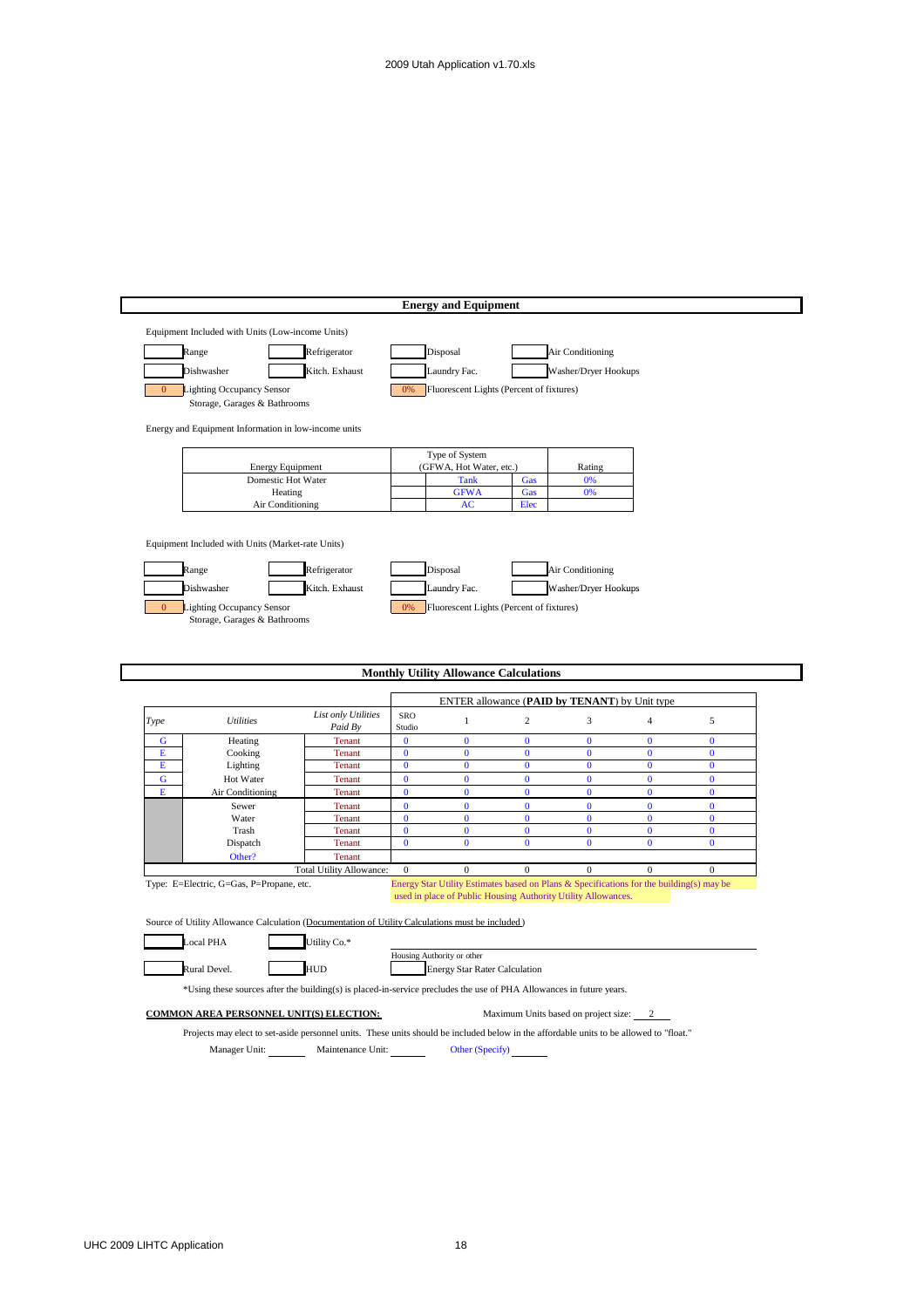|                                    | <b>Proposed Contractual Rent Targeting Analysis</b> |                            |                                                                                                                      |                        |                                                |                |                                      |                  |                          |        |
|------------------------------------|-----------------------------------------------------|----------------------------|----------------------------------------------------------------------------------------------------------------------|------------------------|------------------------------------------------|----------------|--------------------------------------|------------------|--------------------------|--------|
|                                    |                                                     |                            | Project Rents (Note: actual rents plus the amount of utilities paid by tenants cannot exceed low-income rent levels. |                        |                                                |                |                                      |                  |                          |        |
|                                    |                                                     |                            | List the applicable County Low-Income Rents                                                                          | <b>SRO</b>             |                                                |                | <b>Bedrooms</b>                      |                  |                          |        |
|                                    |                                                     | from the attached schedule |                                                                                                                      | Studio                 | 1                                              | $\overline{c}$ | 3                                    | 4                | 5                        |        |
|                                    |                                                     | 50% of AMI Maximum Limit   | <b>Including Utilities</b>                                                                                           | 569                    | 609                                            | 731            | 845                                  | 943              | 1,040                    |        |
|                                    |                                                     | 60% of AMI Maximum Limit   | <b>Including Utilities</b>                                                                                           | 682                    | 731                                            | 877            | 1,014                                | 1,131            | 1,248                    |        |
|                                    |                                                     |                            | PROJECTED PROFORMA - Low-Income Units Only                                                                           |                        |                                                |                |                                      |                  |                          |        |
|                                    |                                                     |                            | List the estimated monthly income for the low-income units.                                                          |                        | 40/60 Election                                 |                | Total low-income units:              | $\overline{0}$   |                          |        |
| Unit Type                          |                                                     | Bathrooms / Unit           |                                                                                                                      | AMI                    | Monthly base rent                              |                | <b>Total Monthly Base</b>            |                  | Average                  |        |
| SRO/Studio, 1,2,3                  |                                                     | 1, 2, 1.75, etc.           | Number of Units                                                                                                      | Target                 | per unit                                       |                | rent by unit type                    |                  | Sq. Ft. per Unit         |        |
| $\bf{0}$                           |                                                     | 0.00                       | $\bf{0}$                                                                                                             | 0%                     | $\boldsymbol{0}$                               |                | $\boldsymbol{0}$                     |                  | $\mathbf{0}$             |        |
| $\bf{0}$                           |                                                     | 0.00                       | $\bf{0}$                                                                                                             | 0%                     | $\boldsymbol{0}$                               |                | $\mathbf{0}$                         |                  | $\mathbf{0}$             |        |
| $\bf{0}$                           |                                                     | 0.00                       | $\bf{0}$                                                                                                             | 0%                     | $\boldsymbol{0}$                               |                | $\boldsymbol{0}$                     |                  | $\bf{0}$                 |        |
| $\mathbf{0}$                       |                                                     | 0.00                       | $\mathbf{0}$                                                                                                         | 0%                     | $\mathbf{0}$                                   |                | $\mathbf{0}$                         |                  | $\mathbf{0}$             |        |
| $\bf{0}$<br>$\bf{0}$               |                                                     | 0.00<br>0.00               | $\mathbf{0}$<br>$\bf{0}$                                                                                             | 0%<br>0%               | $\boldsymbol{0}$<br>$\boldsymbol{0}$           |                | $\boldsymbol{0}$<br>$\boldsymbol{0}$ |                  | $\mathbf{0}$<br>$\bf{0}$ |        |
| $\overline{0}$                     |                                                     | 0.00                       | $\mathbf{0}$                                                                                                         | 0%                     | $\mathbf{0}$                                   |                | $\boldsymbol{0}$                     |                  | $\mathbf{0}$             |        |
| $\bf{0}$                           |                                                     | 0.00                       | $\mathbf{0}$                                                                                                         | 0%                     | $\mathbf{0}$                                   |                | $\boldsymbol{0}$                     |                  | $\mathbf{0}$             |        |
| $\overline{0}$                     |                                                     | 0.00                       | $\bf{0}$                                                                                                             | 0%                     | $\boldsymbol{0}$                               |                | $\boldsymbol{0}$                     |                  | $\mathbf{0}$             |        |
| $\bf{0}$                           |                                                     | 0.00                       | $\mathbf{0}$                                                                                                         | 0%                     | $\mathbf{0}$                                   |                | $\overline{0}$                       |                  | $\mathbf{0}$             |        |
| <b>Transifonal</b><br>$\mathbf{0}$ |                                                     | 0.00                       | $\mathbf{0}$                                                                                                         | 25%                    | $\mathbf{0}$                                   |                | $\mathbf{0}$                         |                  | $\mathbf{0}$             |        |
| $\overline{0}$                     |                                                     | 0.00                       | $\overline{0}$                                                                                                       | 25%                    | $\boldsymbol{0}$                               |                | $\boldsymbol{0}$                     |                  | $\bf{0}$                 |        |
| $\mathbf 0$                        |                                                     | 0.00                       | $\bf{0}$                                                                                                             | 25%                    | $\mathbf{0}$                                   |                | $\boldsymbol{0}$                     |                  | $\mathbf{0}$             |        |
|                                    |                                                     |                            |                                                                                                                      | Other income per unit: | $\bf{0}$                                       |                |                                      | Sq.Ft.           | $\overline{0}$           |        |
|                                    | $AMI = 0.00\%$<br>$DCR = 0.000$                     |                            |                                                                                                                      |                        | Total low-income rents:                        |                | $\overline{\mathbf{a}}$              |                  |                          |        |
|                                    |                                                     |                            |                                                                                                                      |                        | < Vacancy Below Minimum >                      |                |                                      |                  |                          |        |
|                                    |                                                     |                            |                                                                                                                      | Less Vacancy           |                                                | %              | $\boldsymbol{0}$                     |                  |                          |        |
| Inc. Score: 0                      |                                                     |                            |                                                                                                                      |                        |                                                |                |                                      |                  |                          |        |
|                                    |                                                     |                            |                                                                                                                      |                        | Total Monthly Income:                          |                | $\mathbf{0}$                         |                  |                          |        |
|                                    |                                                     |                            |                                                                                                                      |                        |                                                |                |                                      |                  |                          |        |
|                                    |                                                     |                            | Enter the estimated annual percentage increase in annual income                                                      |                        |                                                |                |                                      |                  |                          |        |
|                                    |                                                     |                            | PROJECTED PROFORMA - Market-Rate Units Only                                                                          |                        |                                                |                |                                      |                  |                          |        |
|                                    |                                                     |                            | List the estimated monthly income for the market-rate units.                                                         |                        |                                                |                | Total market-rate units:             | $\Omega$         |                          |        |
| Unit Type                          |                                                     | <b>Total Bathrooms</b>     |                                                                                                                      |                        | Monthly base rent                              |                | <b>Total Monthly Base</b>            |                  | Average                  |        |
| SRO/Studio                         |                                                     | $.25/.75/1$ or multiples   | Number of Units                                                                                                      |                        | per unit                                       |                | rent by unit type                    |                  | Sq. Ft. per Unit         |        |
| $\bf{0}$                           |                                                     | 0.00                       | $\bf{0}$                                                                                                             |                        | $\bf{0}$                                       |                | $\boldsymbol{0}$                     |                  | $\mathbf{0}$             |        |
| $\bf{0}$                           |                                                     | 0.00                       | $\mathbf{0}$                                                                                                         |                        | $\mathbf{0}$                                   |                | $\mathbf{0}$                         |                  | $\mathbf{0}$             |        |
| $\bf{0}$                           |                                                     | 0.00                       | $\bf{0}$                                                                                                             |                        | $\bf{0}$                                       |                | $\boldsymbol{0}$                     |                  | $\bf{0}$                 |        |
| $\bf{0}$                           |                                                     | 0.00                       | $\overline{0}$                                                                                                       |                        | $\bf{0}$                                       |                | $\mathbf{0}$                         |                  | $\mathbf{0}$             |        |
| $\bf{0}$                           |                                                     | 0.00                       | $\bf{0}$                                                                                                             |                        | $\bf{0}$                                       |                | $\boldsymbol{0}$                     |                  | $\bf{0}$                 |        |
| $\pmb{0}$                          |                                                     | 0.00                       | $\mathbf{0}$                                                                                                         |                        | $\mathbf{0}$                                   |                | $\boldsymbol{0}$                     |                  | $\bf{0}$                 |        |
| $\bf{0}$                           |                                                     | 0.00                       | $\bf{0}$                                                                                                             |                        | $\bf{0}$                                       |                | $\boldsymbol{0}$                     |                  | $\bf{0}$                 |        |
|                                    |                                                     |                            |                                                                                                                      | Other income per unit: | $\bf{0}$                                       |                |                                      | Sq.Ft.           | $\mathbf{0}$             |        |
|                                    |                                                     |                            |                                                                                                                      |                        | Total market rents:                            |                | $\mathbf{0}$                         |                  |                          |        |
|                                    |                                                     |                            |                                                                                                                      |                        |                                                |                |                                      |                  |                          |        |
|                                    |                                                     |                            |                                                                                                                      | Less Vacancy           |                                                | %              | $\boldsymbol{0}$                     |                  |                          |        |
|                                    |                                                     |                            |                                                                                                                      |                        | <b>Total Monthly Income:</b>                   |                | $\overline{0}$                       |                  |                          |        |
|                                    |                                                     |                            | Enter the estimated annual percentage increase in annual income                                                      |                        |                                                |                | %                                    |                  |                          |        |
|                                    |                                                     |                            |                                                                                                                      |                        | <b>Proposed and Market Study Rent Analysis</b> |                |                                      |                  |                          |        |
|                                    |                                                     |                            |                                                                                                                      |                        |                                                |                |                                      |                  |                          |        |
| Type                               |                                                     | HC Rents                   | Units<br>Market Rents                                                                                                | Margin                 |                                                |                | <b>Jnrestricted Rents</b>            | Type             | <b>Market Rents</b>      | Margin |
| $\boldsymbol{0}$                   |                                                     | $\boldsymbol{0}$           | $\boldsymbol{0}$<br>$\bf{0}$                                                                                         | 0%                     |                                                |                | $\boldsymbol{0}$                     | $\boldsymbol{0}$ | $\bf{0}$                 | 0%     |
| $\mathbf{0}$                       |                                                     | $\overline{0}$             | $\bf{0}$<br>$\overline{0}$                                                                                           | 0%                     |                                                |                | $\mathbf{0}$                         | $\overline{0}$   | $\bf{0}$                 | 0%     |

| Type | HC Rents | Units    | <b>Market Rents</b> | Margin |
|------|----------|----------|---------------------|--------|
|      |          | $\Omega$ |                     | 0%     |
|      |          |          |                     | 0%     |
|      |          |          |                     | 0%     |
|      |          |          |                     | 0%     |
|      |          |          |                     | 0%     |
|      |          |          |                     | 0%     |
|      |          |          |                     | 0%     |
|      |          |          |                     | 0%     |
|      |          |          |                     | 0%     |
|      |          |          |                     | 0%     |

| <b>Unrestricted Rents</b> | Type | <b>Market Rents</b> | Margin |
|---------------------------|------|---------------------|--------|
| C                         |      | 0                   | 0%     |
| 0                         | 0    | 0                   | 0%     |
| 0                         | 0    | 0                   | 0%     |
| 0                         |      | 0                   | 0%     |
| 0                         |      | 0                   | 0%     |
| 0                         | 0    | 0                   | 0%     |
|                           |      | 0                   | 0%     |

Investors will require Credit units to be 10% below the market.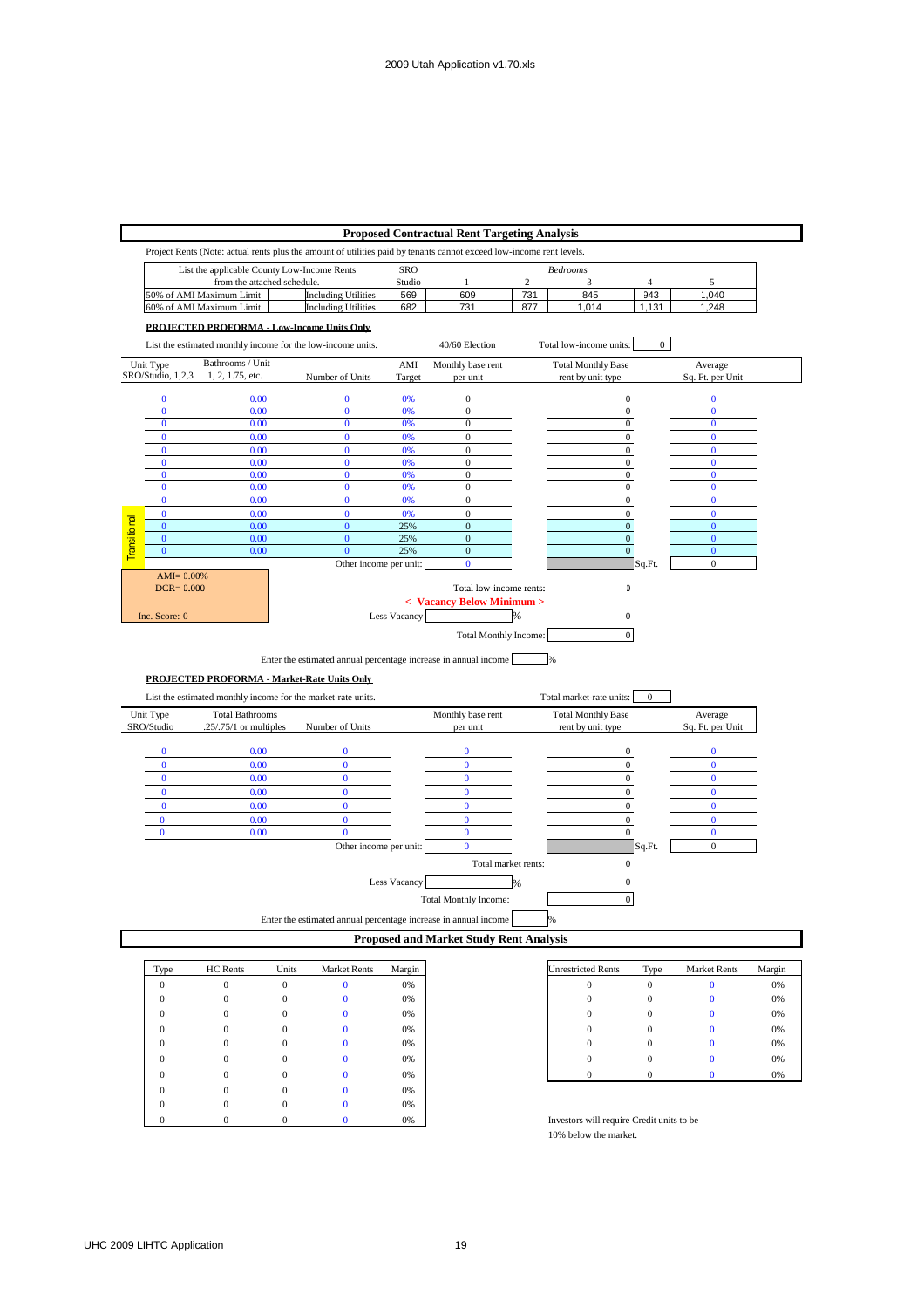|                                                            |                | <b>Annual Expense Information</b> |                                                             |
|------------------------------------------------------------|----------------|-----------------------------------|-------------------------------------------------------------|
| I. Administrative                                          |                | III. Operating Costs              | <b>Typical Tenant Paid Utilities</b>                        |
| 1 Advertising                                              | $\bf{0}$       | 1 Elevator                        | Paid by Project Owner<br>$\bf{0}$                           |
| 2 Management                                               | $\mathbf{0}$   | 2 Electric (Common Area)          | $\mathbf{0}$<br>$\bf{0}$                                    |
| 3 Legal                                                    | $\mathbf{0}$   | 3 Gas (Common Area)               | $\mathbf{0}$<br>$\mathbf{0}$                                |
| 4 Partnership                                              | $\mathbf{0}$   | 4 Water/Sewer                     | $\mathbf{0}$<br>$\mathbf{0}$                                |
| 5 Accounting/Audit                                         | $\bf{0}$       | 5 Trash Removal                   | $\mathbf{0}$                                                |
| 6 UHC Compliance Fee                                       | $\overline{0}$ | 6 Payroll                         |                                                             |
| 7 City Bus. License Fee                                    | $\mathbf{0}$   | <b>Management Salaries</b>        | $\mathbf{0}$                                                |
| Total Administrative Cost:                                 | $\overline{0}$ | Office/Accounting                 | $\mathbf{0}$                                                |
|                                                            |                | Salaries (Other)                  | $\mathbf{0}$                                                |
| II. Maintenance                                            |                | 7 Payroll Taxes                   | $\mathbf{0}$                                                |
| 1 Interior Maint.                                          | $\bf{0}$       | 8 Property Insurance              | $\bf{0}$                                                    |
| 2 Int/Ext. Repairs                                         | $\mathbf{0}$   | 9 Snow Removal                    | $\mathbf{0}$                                                |
| 3 Exterminating                                            | $\bf{0}$       | Other - travel                    | $\bf{0}$                                                    |
| 4 Landscaping                                              | $\mathbf{0}$   | Other - training                  | $\Omega$                                                    |
| 5 Paving/Grounds                                           | $\mathbf{0}$   | <b>Total Operating Costs:</b>     | $\mathbf{0}$                                                |
| 6 Other                                                    | $\mathbf{0}$   |                                   | $\Omega$<br>Total Expenses:                                 |
| Total Maintenance Cost:                                    | $\overline{0}$ | IV. Real Estate Taxes             | $\mathbf{s}$<br><b>Allen</b>                                |
|                                                            |                |                                   |                                                             |
|                                                            |                |                                   | TOTAL ANNUAL OPERATING EXPENSES: \$<br>$\sim$               |
| Replacement Reserve/Unit:                                  | $\bf{0}$       |                                   | Total Annual Capital Replacement Reserve: \$                |
| Percentage increase in annual expenses                     |                | $0\%$                             | Exp. w/o Reserves, Taxes or Utilities:<br>#DIV/0!<br>/ unit |
|                                                            |                |                                   | $\overline{0}$<br>Total Exp. with Utilities:                |
| HOW WERE EXPENSES AND RESERVES DETERMINED?                 |                |                                   |                                                             |
|                                                            |                |                                   |                                                             |
|                                                            |                |                                   |                                                             |
| <b>INCOME ANALYSIS SUMMARY</b><br>Gross scheduled HC rents |                | $\mathbf{0}$                      |                                                             |
| Other Income                                               |                | $\overline{0}$                    |                                                             |
| Operating Subsidies - Specify *                            |                | $\mathbf{0}$                      |                                                             |
|                                                            |                |                                   |                                                             |
| Less vacancy                                               |                | #DIV/0!                           |                                                             |
| <b>Total Operating Income</b>                              |                | #DIV/0!                           |                                                             |
| <b>Less Operating Expenses</b>                             |                | $\boldsymbol{0}$                  |                                                             |
| Less annual Capital Replacement Reserves                   |                | $\mathbf{0}$                      |                                                             |
| Net Operating Income                                       |                | #DIV/0!                           |                                                             |
| Less Annual Debt Service                                   |                | $\Omega$                          |                                                             |
| <b>NOI Before Taxes</b>                                    |                | #DIV/0!                           |                                                             |
| Net Income per Unit:                                       | #DIV/0!        |                                   |                                                             |
| Debt Service Coverage Ratio:                               | 0.000          |                                   |                                                             |

\* Operating Subsidies include Rural Development Service 515 RA, HUD 236, Section 8 HAP, Project Based HUD Vouchers.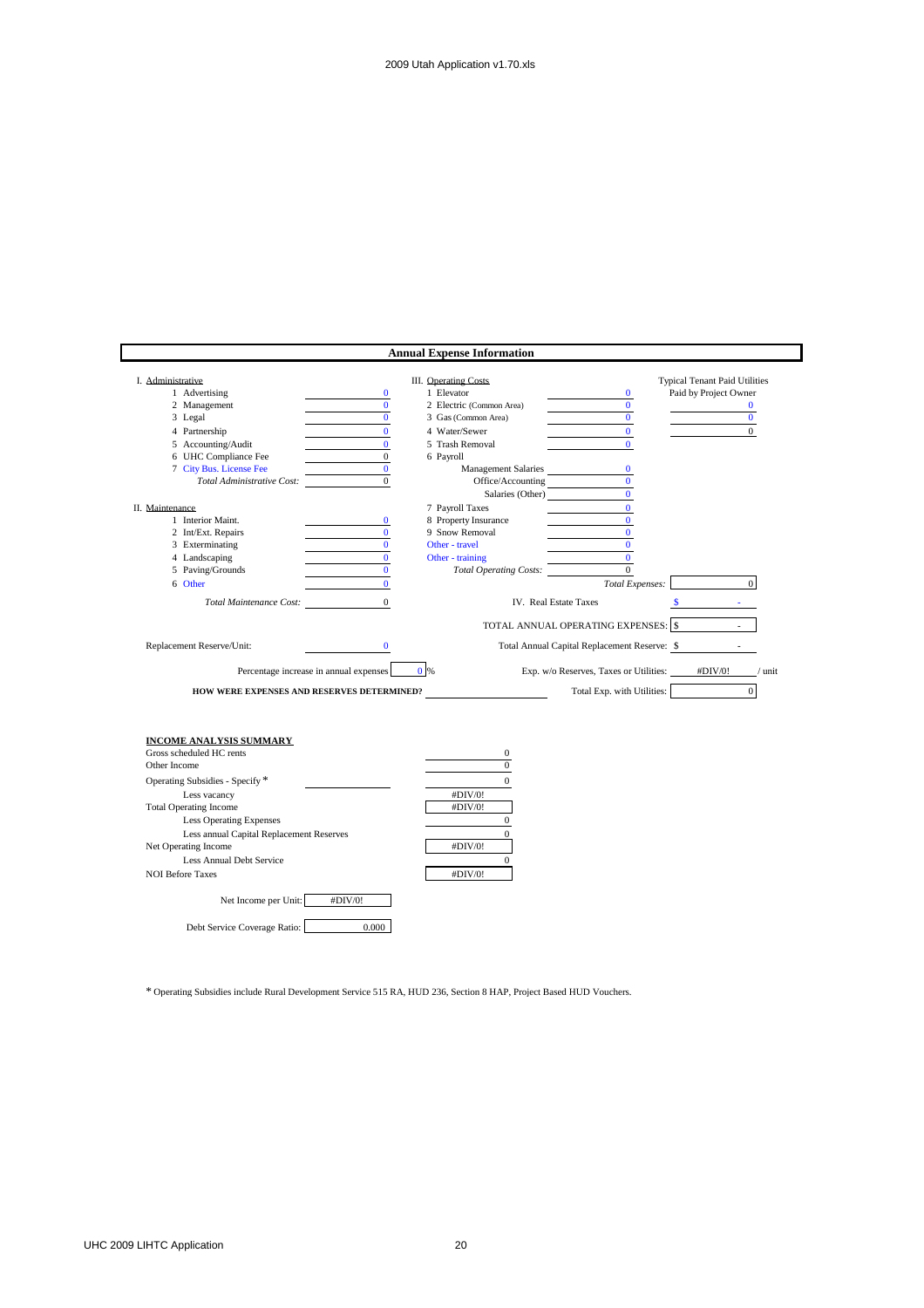| PROGRAM GOAL EXPLANATION                                                                                                                                                                                                                                                                                                                                                                                                                                              |
|-----------------------------------------------------------------------------------------------------------------------------------------------------------------------------------------------------------------------------------------------------------------------------------------------------------------------------------------------------------------------------------------------------------------------------------------------------------------------|
| The goals of the Low-income Housing Credit Program include the production of the largest number of affordable<br>housing units, at the lowest possible cost, reserved for the longest period of time, with rents targeted toward the<br>lowest possible income levels. Please explain, in detail, how this application addresses the above objectives in the<br>topic areas noted below. Please use actual data from this application to illustrate your explanation. |
| 1 Profit and Overhead Limitations:                                                                                                                                                                                                                                                                                                                                                                                                                                    |
|                                                                                                                                                                                                                                                                                                                                                                                                                                                                       |
|                                                                                                                                                                                                                                                                                                                                                                                                                                                                       |
|                                                                                                                                                                                                                                                                                                                                                                                                                                                                       |
|                                                                                                                                                                                                                                                                                                                                                                                                                                                                       |
|                                                                                                                                                                                                                                                                                                                                                                                                                                                                       |
|                                                                                                                                                                                                                                                                                                                                                                                                                                                                       |
| 2 Development Cost Efficiencies:                                                                                                                                                                                                                                                                                                                                                                                                                                      |
|                                                                                                                                                                                                                                                                                                                                                                                                                                                                       |
|                                                                                                                                                                                                                                                                                                                                                                                                                                                                       |
|                                                                                                                                                                                                                                                                                                                                                                                                                                                                       |
|                                                                                                                                                                                                                                                                                                                                                                                                                                                                       |
|                                                                                                                                                                                                                                                                                                                                                                                                                                                                       |
| 3 Financing Innovations:                                                                                                                                                                                                                                                                                                                                                                                                                                              |
|                                                                                                                                                                                                                                                                                                                                                                                                                                                                       |
|                                                                                                                                                                                                                                                                                                                                                                                                                                                                       |
|                                                                                                                                                                                                                                                                                                                                                                                                                                                                       |
|                                                                                                                                                                                                                                                                                                                                                                                                                                                                       |
|                                                                                                                                                                                                                                                                                                                                                                                                                                                                       |
|                                                                                                                                                                                                                                                                                                                                                                                                                                                                       |
| 4 Maximizing Proceeds to the Project from the Housing Credit Allocation:                                                                                                                                                                                                                                                                                                                                                                                              |
|                                                                                                                                                                                                                                                                                                                                                                                                                                                                       |
|                                                                                                                                                                                                                                                                                                                                                                                                                                                                       |
|                                                                                                                                                                                                                                                                                                                                                                                                                                                                       |
|                                                                                                                                                                                                                                                                                                                                                                                                                                                                       |
|                                                                                                                                                                                                                                                                                                                                                                                                                                                                       |
| 5 Maximizing the longevity of buildings and improvements while maintaining appeal and affordability:                                                                                                                                                                                                                                                                                                                                                                  |
|                                                                                                                                                                                                                                                                                                                                                                                                                                                                       |
|                                                                                                                                                                                                                                                                                                                                                                                                                                                                       |
|                                                                                                                                                                                                                                                                                                                                                                                                                                                                       |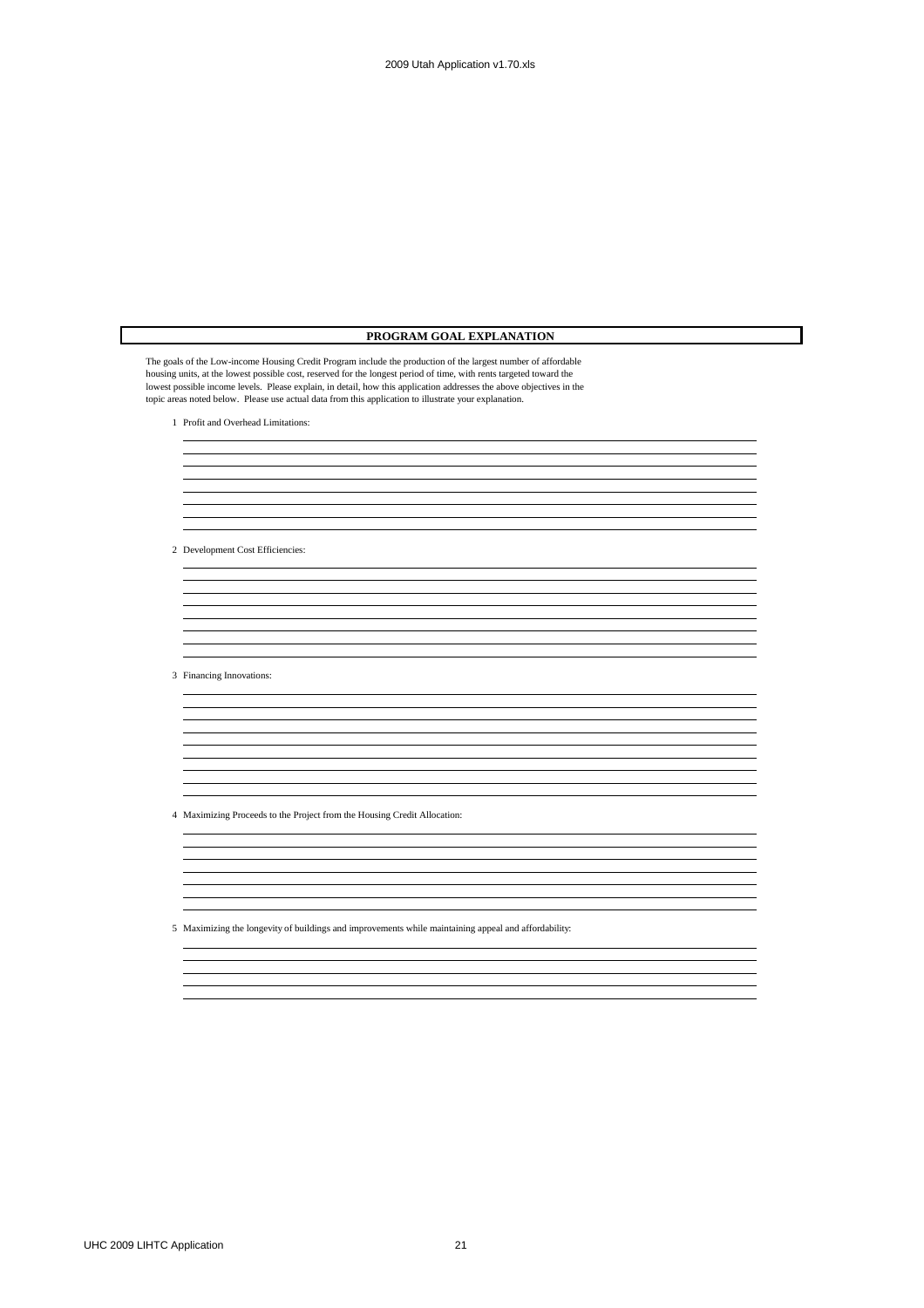### **Project Quality and Design Commitment**

Specify the PROJECT construction quality and durability features in the list provided. Indicate if you are designing to code, or upgrading and why. Additional explanation may be added by expanding the number of lines in the document.

|                                           | Description              | Rated Life |
|-------------------------------------------|--------------------------|------------|
| Appliances Provided                       |                          |            |
|                                           |                          |            |
|                                           |                          |            |
| <b>Exterior Finish Materials</b>          | $\overline{\phantom{0}}$ |            |
|                                           |                          |            |
|                                           |                          |            |
| Fencing                                   |                          |            |
|                                           |                          |            |
| Windows                                   |                          |            |
|                                           |                          |            |
|                                           |                          |            |
| <b>Plumbing Materials</b><br>and Fixtures |                          |            |
|                                           |                          |            |
| Roof Quality                              |                          |            |
|                                           |                          |            |
|                                           |                          |            |
| <b>HVAC</b>                               |                          |            |
|                                           |                          |            |
|                                           |                          |            |
| Security Systems                          |                          |            |
|                                           |                          |            |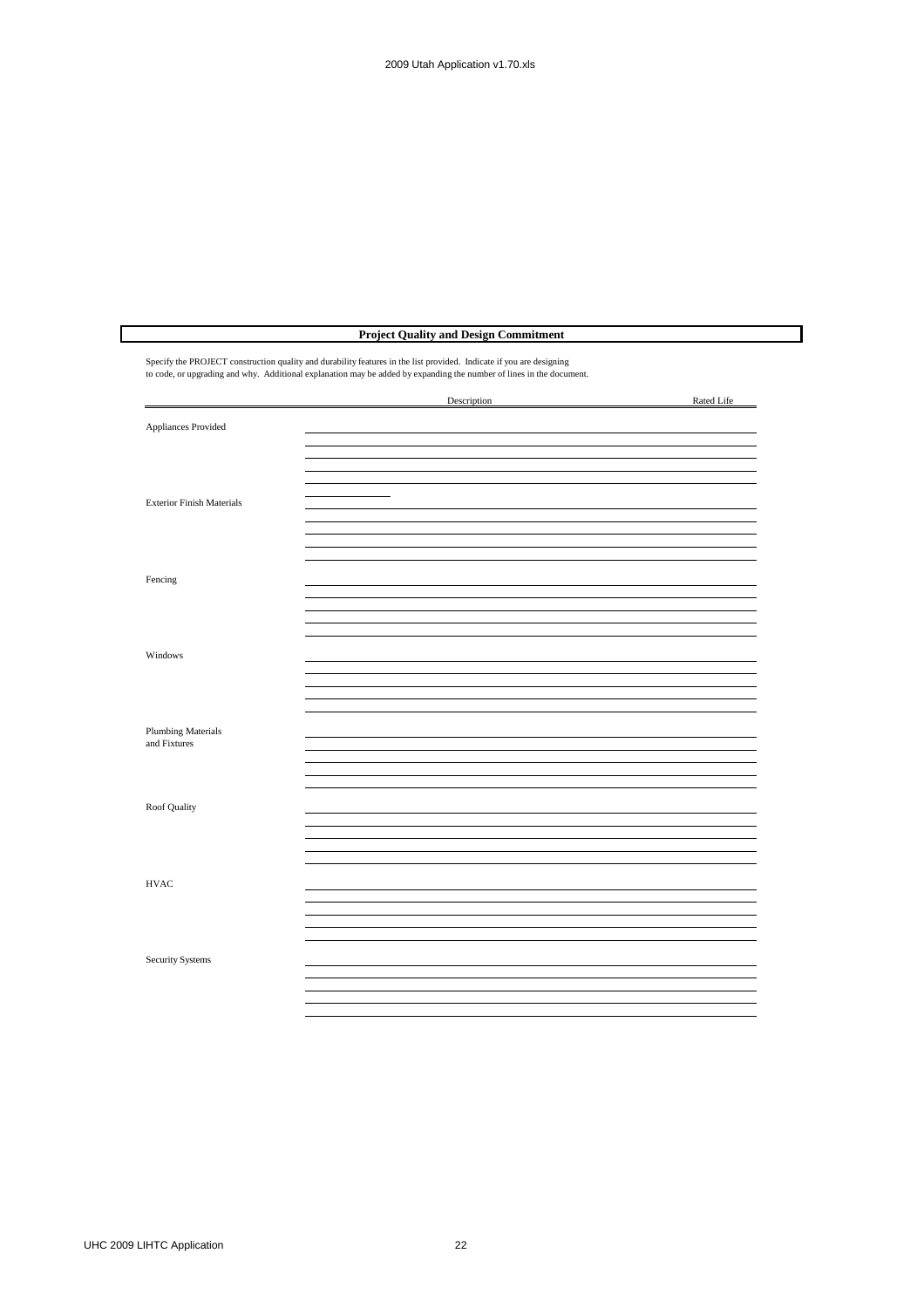|                         | Description |
|-------------------------|-------------|
| Energy Efficiency       |             |
|                         |             |
|                         |             |
|                         |             |
| Cabinetry               |             |
|                         |             |
|                         |             |
|                         |             |
| Insulation              |             |
|                         |             |
|                         |             |
|                         |             |
|                         |             |
| Landscaping             |             |
|                         |             |
|                         |             |
|                         |             |
|                         |             |
| Design & Other          |             |
| <b>Quality Elements</b> |             |
|                         |             |
|                         |             |
|                         |             |
| Parking Innovations     |             |
| and Garages             |             |
|                         |             |
|                         |             |
|                         |             |
| Site Layout and         |             |
| Unit Density            |             |
|                         |             |
|                         |             |
|                         |             |
| Other                   |             |
|                         |             |
|                         |             |
|                         |             |
| Other                   |             |
|                         |             |
|                         |             |
|                         |             |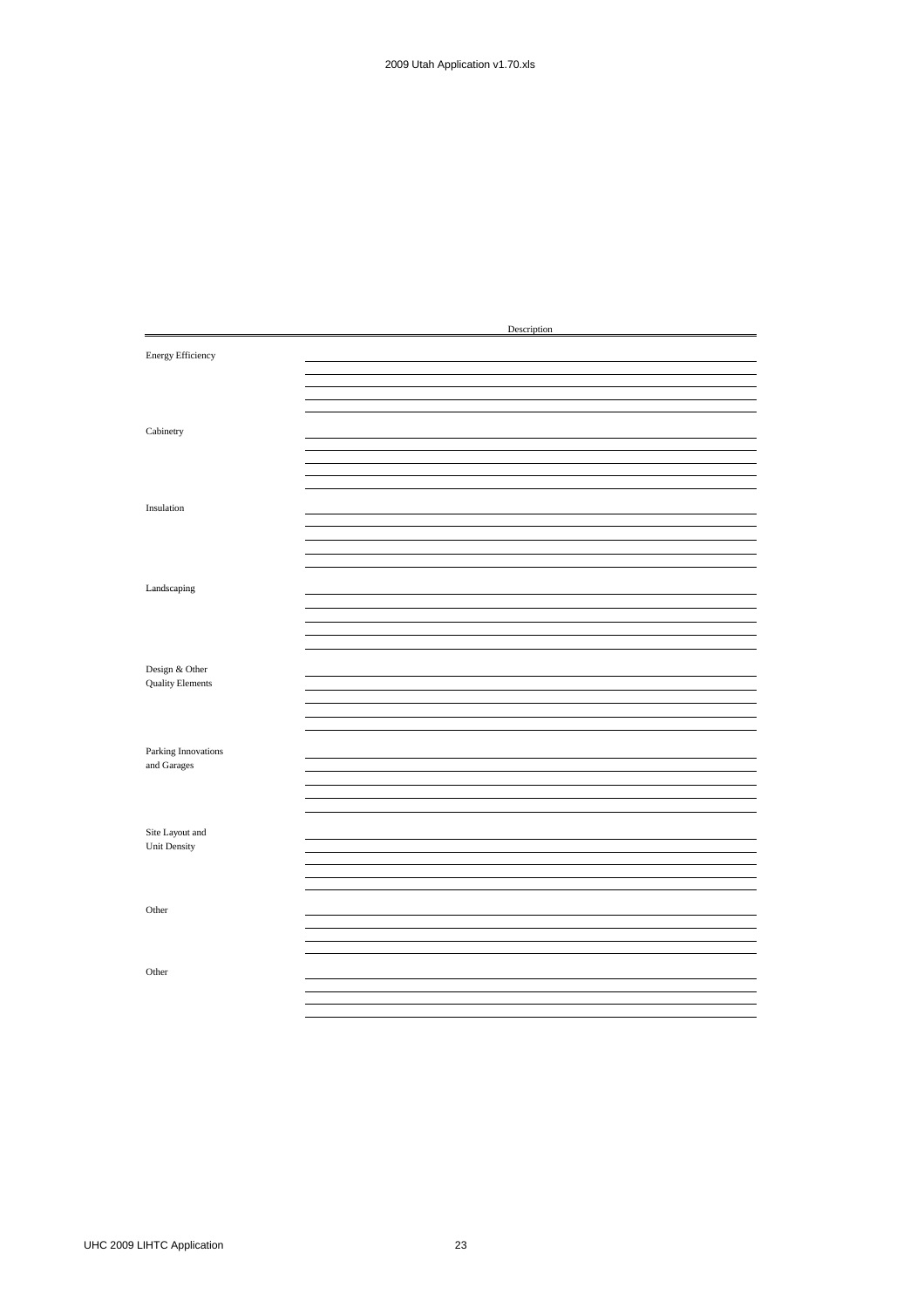# **State of Utah Low-Income Housing Credit Calculation**

| (You may want to reduce the number of rent tiers at different rents/unit types to avoid confusion in managing the project.)<br><b>HC</b> Application |                                                                 |                       |                  | <b>Proposal with State Housing Credits</b> |                                                                   |            |                                                 |                    |                                             |
|------------------------------------------------------------------------------------------------------------------------------------------------------|-----------------------------------------------------------------|-----------------------|------------------|--------------------------------------------|-------------------------------------------------------------------|------------|-------------------------------------------------|--------------------|---------------------------------------------|
| Unit                                                                                                                                                 | Number                                                          | Target                | Net Rents        | Unit                                       | Number of State Credit<br>Units                                   | <b>STC</b> | Reduction in                                    |                    | Total Monthly                               |
| Type<br>$\boldsymbol{0}$                                                                                                                             | of Units<br>$\mathbf{0}$                                        | AMI<br>0%             | $\boldsymbol{0}$ | Type<br>$\mathbf{0}$                       | $\mathbf{0}$                                                      | AMI<br>0%  | <b>Monthly Rents</b><br>$\mathbf{0}$            |                    | <b>Income Reduction</b><br>$\boldsymbol{0}$ |
| $\mathbf{0}$                                                                                                                                         | $\mathbf{0}$                                                    | 0%                    | $\boldsymbol{0}$ | $\mathbf{0}$                               | $\bf{0}$                                                          | 0%         | $\boldsymbol{0}$                                |                    | $\boldsymbol{0}$                            |
| $\boldsymbol{0}$                                                                                                                                     | $\boldsymbol{0}$                                                | 0%                    | $\boldsymbol{0}$ | $\boldsymbol{0}$                           | $\bf{0}$                                                          | 0%         | $\boldsymbol{0}$                                |                    | $\mathbf 0$                                 |
| $\boldsymbol{0}$                                                                                                                                     | $\boldsymbol{0}$                                                | 0%                    | $\boldsymbol{0}$ | $\boldsymbol{0}$                           | $\bf{0}$                                                          | 0%         | $\boldsymbol{0}$                                |                    | $\boldsymbol{0}$                            |
| $\boldsymbol{0}$                                                                                                                                     | $\boldsymbol{0}$                                                | 0%                    | $\boldsymbol{0}$ | $\mathbf{0}$                               | $\mathbf{0}$                                                      | 0%         | $\mathbf{0}$                                    |                    | $\boldsymbol{0}$                            |
| $\mathbf{0}$                                                                                                                                         | $\mathbf{0}$                                                    | 0%                    | $\boldsymbol{0}$ | $\boldsymbol{0}$                           | $\bf{0}$                                                          | 0%         | $\boldsymbol{0}$                                |                    | $\boldsymbol{0}$                            |
| $\boldsymbol{0}$                                                                                                                                     | $\mathbf{0}$                                                    | 0%                    | $\boldsymbol{0}$ | $\mathbf{0}$                               | $\mathbf{0}$                                                      | 0%         | $\boldsymbol{0}$                                |                    | $\boldsymbol{0}$                            |
| $\boldsymbol{0}$                                                                                                                                     | $\boldsymbol{0}$                                                | 0%                    | $\boldsymbol{0}$ | $\boldsymbol{0}$                           | $\bf{0}$                                                          | 0%         | $\boldsymbol{0}$                                |                    | $\boldsymbol{0}$                            |
| $\mathbf{0}$                                                                                                                                         | $\boldsymbol{0}$                                                | 0%                    | $\boldsymbol{0}$ | $\boldsymbol{0}$                           | $\bf{0}$                                                          | 0%         | $\boldsymbol{0}$                                |                    | $\boldsymbol{0}$                            |
| $\boldsymbol{0}$                                                                                                                                     | $\mathbf{0}$                                                    | 0%                    | $\boldsymbol{0}$ | $\overline{0}$                             | $\bf{0}$                                                          | 0%         | $\boldsymbol{0}$                                |                    | $\mathbf 0$                                 |
| $\mathbf{0}$                                                                                                                                         | $\mathbf{0}$                                                    | 25%                   | $\overline{0}$   | $\mathbf{0}$                               | $\mathbf{0}$                                                      | 0%         | $\mathbf{0}$                                    |                    | $\mathbf{0}$                                |
| $\boldsymbol{0}$                                                                                                                                     | $\boldsymbol{0}$                                                | 25%                   | $\boldsymbol{0}$ | $\boldsymbol{0}$                           | $\mathbf{0}$                                                      | 0%         | $\boldsymbol{0}$                                |                    | $\boldsymbol{0}$                            |
| $\boldsymbol{0}$                                                                                                                                     | $\overline{0}$                                                  | 25%                   | $\boldsymbol{0}$ | $\boldsymbol{0}$                           | $\bf{0}$                                                          | 0%         | $\boldsymbol{0}$                                |                    | $\boldsymbol{0}$                            |
|                                                                                                                                                      |                                                                 |                       |                  |                                            |                                                                   |            |                                                 | Reduced Income: \$ |                                             |
|                                                                                                                                                      | Approx. SHC Cap for Project: \§                                 |                       |                  |                                            |                                                                   |            |                                                 |                    |                                             |
|                                                                                                                                                      | *Capitalized value of rent reduction: \$                        |                       |                  |                                            |                                                                   |            |                                                 |                    |                                             |
|                                                                                                                                                      | <b>SHC Allocation Amount:</b>                                   | SHC Purchase Rate: \$ | \$0              |                                            |                                                                   |            |                                                 |                    |                                             |
| 7.25%                                                                                                                                                |                                                                 |                       |                  |                                            |                                                                   |            |                                                 |                    |                                             |
|                                                                                                                                                      |                                                                 |                       |                  |                                            | <b>Source of Funds after adding State of Utah Housing Credits</b> |            |                                                 |                    |                                             |
| Financing                                                                                                                                            |                                                                 |                       | Loan             |                                            | Annual                                                            |            | Rate of                                         | Term               | Amort.                                      |
| Source                                                                                                                                               |                                                                 |                       | Amount           |                                            | Debt Service                                                      |            | Interest $(8.5$ etc.)                           | (mos.)             | Period(mos.)                                |
|                                                                                                                                                      |                                                                 |                       |                  |                                            |                                                                   |            |                                                 |                    |                                             |
| Debt Financing                                                                                                                                       |                                                                 |                       | $\boldsymbol{0}$ |                                            | $\boldsymbol{0}$                                                  |            | 0.000                                           | $\boldsymbol{0}$   | Select One                                  |
|                                                                                                                                                      |                                                                 |                       | $\mathbf{0}$     |                                            | $\boldsymbol{0}$                                                  |            | 0.000                                           | 360                | Select One                                  |
|                                                                                                                                                      |                                                                 |                       | 0                |                                            | $\boldsymbol{0}$                                                  |            | 0.000                                           | 360                | Select One                                  |
|                                                                                                                                                      |                                                                 |                       | $\boldsymbol{0}$ |                                            | $\boldsymbol{0}$                                                  |            | 0.000                                           | 360                | Select One                                  |
|                                                                                                                                                      | Deferred Developer's Fee                                        |                       | $\mathbf{0}$     |                                            | $\bf{0}$                                                          |            | 1.000                                           | 120                | Deferred Fee                                |
| Local Funds                                                                                                                                          |                                                                 |                       | $\boldsymbol{0}$ |                                            | $\boldsymbol{0}$                                                  |            | 0.000                                           | 360                | Select One                                  |
| 7 Local Funds                                                                                                                                        |                                                                 |                       | $\mathbf{0}$     |                                            | $\bf{0}$                                                          |            | 0.000                                           | 360                | Select One                                  |
| Local Funds                                                                                                                                          |                                                                 |                       | $\boldsymbol{0}$ |                                            | $\boldsymbol{0}$                                                  |            | 0.000                                           | 360                | Conventional                                |
| Olene Walker Hsg. Loan Fund                                                                                                                          |                                                                 |                       | $\bf{0}$         |                                            | $\bf{0}$                                                          |            | 0.000                                           | 360                | HOME                                        |
|                                                                                                                                                      |                                                                 |                       |                  |                                            |                                                                   |            |                                                 |                    |                                             |
| <b>Equity Financing</b>                                                                                                                              |                                                                 |                       |                  |                                            |                                                                   |            |                                                 |                    |                                             |
| 1 To be Determined                                                                                                                                   |                                                                 |                       | $\boldsymbol{0}$ |                                            |                                                                   |            | Financing Comments Using State Housing Credits: |                    |                                             |
| Federal HC                                                                                                                                           |                                                                 |                       |                  |                                            |                                                                   |            |                                                 |                    |                                             |
|                                                                                                                                                      |                                                                 |                       | $\boldsymbol{0}$ |                                            |                                                                   |            |                                                 |                    |                                             |
| <b>State Housing Credit Investor</b>                                                                                                                 |                                                                 |                       |                  |                                            |                                                                   |            |                                                 |                    |                                             |
|                                                                                                                                                      |                                                                 |                       | $\boldsymbol{0}$ |                                            |                                                                   |            |                                                 |                    |                                             |
|                                                                                                                                                      |                                                                 |                       |                  |                                            |                                                                   |            |                                                 |                    |                                             |
|                                                                                                                                                      |                                                                 |                       | 0                |                                            |                                                                   |            |                                                 |                    |                                             |
|                                                                                                                                                      |                                                                 |                       | $\boldsymbol{0}$ |                                            |                                                                   |            |                                                 |                    |                                             |
|                                                                                                                                                      |                                                                 |                       | $\boldsymbol{0}$ |                                            |                                                                   |            |                                                 |                    |                                             |
|                                                                                                                                                      |                                                                 |                       | 0                |                                            |                                                                   |            |                                                 |                    |                                             |
|                                                                                                                                                      | Totals:                                                         |                       | $\overline{0}$   |                                            | $\boldsymbol{0}$                                                  |            | Sources-Uses GAP:                               |                    | 1,000                                       |
|                                                                                                                                                      |                                                                 |                       |                  |                                            |                                                                   |            |                                                 |                    |                                             |
|                                                                                                                                                      | <b>INCOME ANALYSIS SUMMARY</b>                                  |                       |                  |                                            |                                                                   |            |                                                 |                    |                                             |
|                                                                                                                                                      | Gross scheduled annual base rents                               |                       |                  |                                            | $\mathbf{0}$                                                      |            |                                                 |                    |                                             |
| Other Income                                                                                                                                         |                                                                 |                       |                  |                                            | $\overline{0}$                                                    |            |                                                 |                    |                                             |
|                                                                                                                                                      | <b>Operating Subsidies - Specify</b><br>Less vacancy            |                       | $\mathbf{0}$     |                                            | $\overline{0}$<br>$\overline{0}$                                  |            | Net Income per Unit:                            |                    | #DIV/0!                                     |
|                                                                                                                                                      |                                                                 |                       |                  |                                            |                                                                   |            |                                                 |                    |                                             |
|                                                                                                                                                      | <b>Total Operating Income</b><br><b>Less Operating Expenses</b> |                       |                  |                                            | $\overline{0}$<br>$\boldsymbol{0}$                                |            |                                                 | DCR:               | 0.000                                       |
|                                                                                                                                                      | Less annual Capital Replacement Reserves                        |                       |                  |                                            | $\boldsymbol{0}$                                                  |            |                                                 |                    |                                             |
|                                                                                                                                                      | Net Operating Income                                            |                       |                  |                                            | $\boldsymbol{0}$                                                  |            |                                                 |                    |                                             |
|                                                                                                                                                      | Less Annual Debt Service                                        |                       |                  |                                            | $\bf{0}$                                                          |            |                                                 |                    |                                             |
| <b>NOI Before Taxes</b>                                                                                                                              |                                                                 |                       |                  |                                            | $\boldsymbol{0}$                                                  |            |                                                 |                    |                                             |
|                                                                                                                                                      |                                                                 |                       |                  |                                            |                                                                   |            |                                                 |                    |                                             |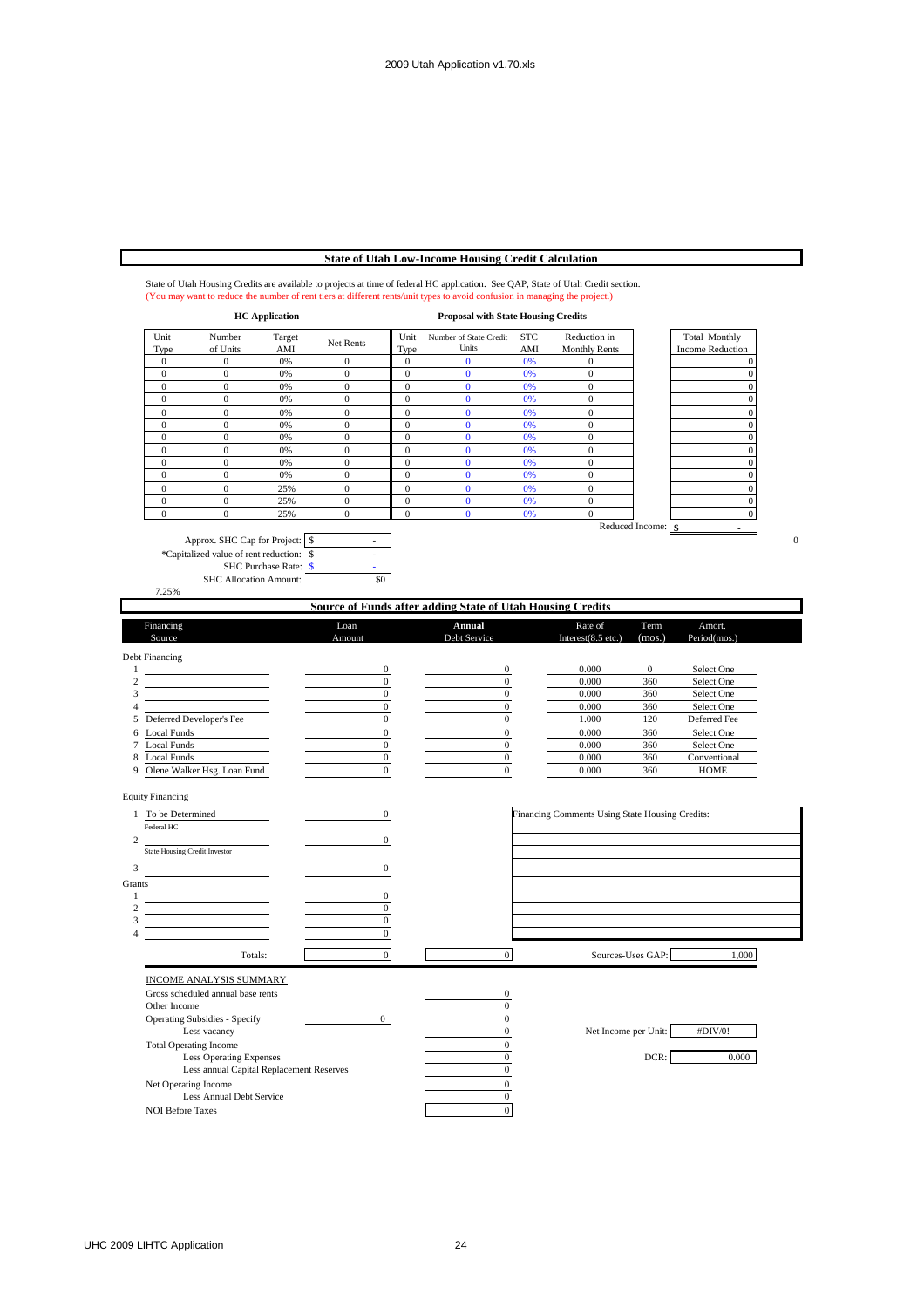#### **Project Development Schedule**

To be Completed with this Application

|                                                          | <b>ACTIVITY</b>        | Scheduled Date<br>mm/dd/yy |
|----------------------------------------------------------|------------------------|----------------------------|
| A. Site                                                  |                        |                            |
|                                                          | Phase 1 Environmental  | $0$ -Jan- $00$             |
|                                                          |                        |                            |
|                                                          | Closing /Site Transfer | $0-Ian-00$                 |
| <b>B. Plans &amp; Specs (Final) Approved by the City</b> |                        | $0-Ian-00$                 |
| C. Project Signage with UHC Logo                         | $0-Ian-00$             |                            |
|                                                          |                        |                            |
| D. Building Permit                                       |                        | $0-Ian-00$                 |
| <b>E.</b> Groundbreaking                                 |                        | $0-Ian-00$                 |
| <b>F. Construction Begins</b>                            |                        | $0 - Jan-00$               |
| <b>G. Carryover Submission</b>                           |                        | $0-Ian-00$                 |
| <b>H. Occupancy Certificates</b>                         |                        | $0-Ian-00$                 |
| <b>I. Open House/Ribbon Cutting</b>                      |                        | $0-Ian-00$                 |
| J. Lease Up                                              |                        |                            |
| K. Placed in Service (Last Building)                     |                        |                            |
|                                                          |                        |                            |
| L. Final Cost Certification                              |                        |                            |

A Project Development Schedule, specific to your type of project (new, rehabilitation, bond and bond rehab) will be sent to you to complete and submit April 1 and September 1 of each year, until the IRS forms 8609 are issued to the project.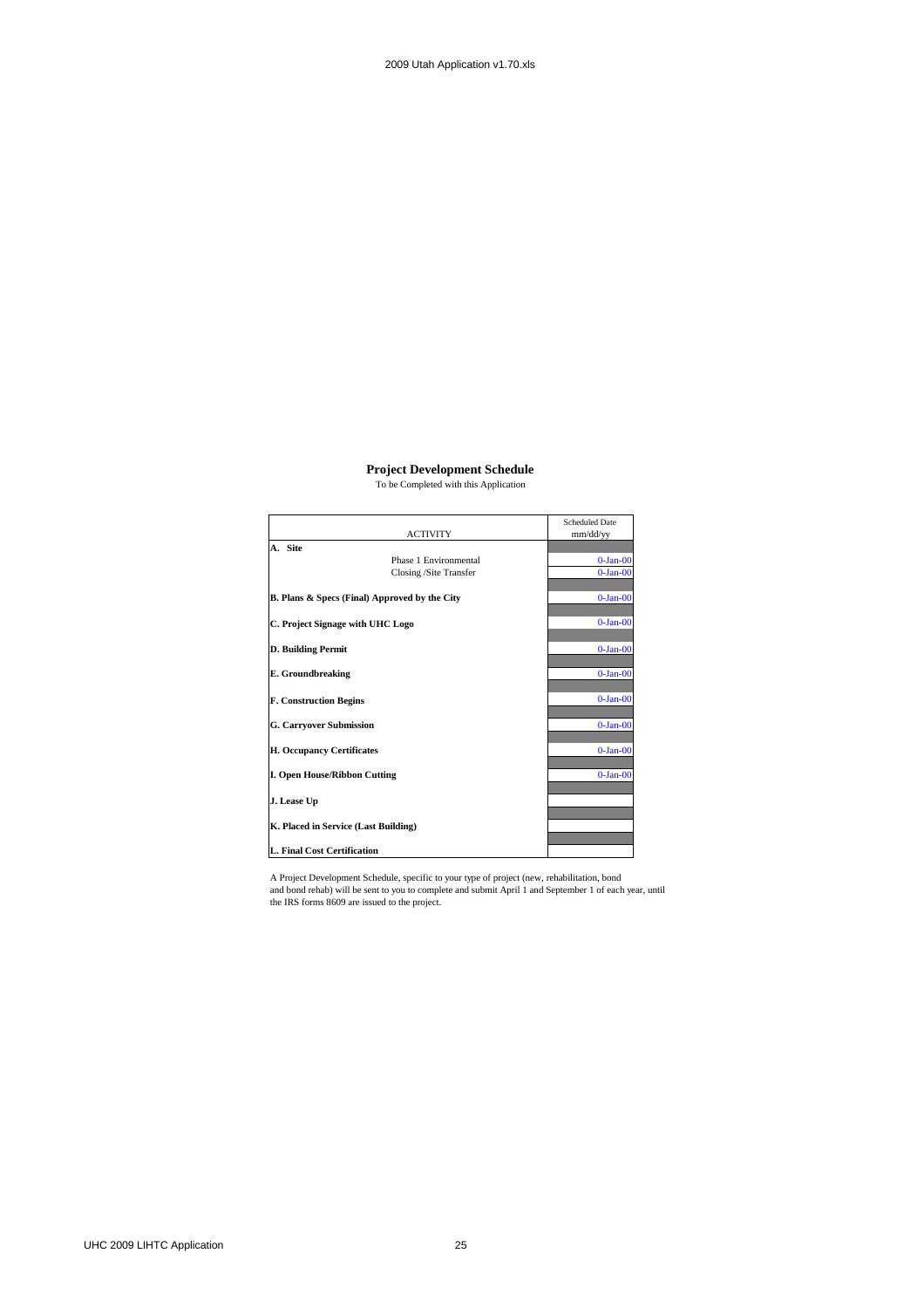# **Housing Credit Fees**

| <b>APPLICATION FEE:</b>                                                                | Total Amount of Annual Housing Credit Requested                                                                                                                                    | \$0                                                                                                                                                                                                                                                                                                                                                                                                                                                                                                                                 |               |
|----------------------------------------------------------------------------------------|------------------------------------------------------------------------------------------------------------------------------------------------------------------------------------|-------------------------------------------------------------------------------------------------------------------------------------------------------------------------------------------------------------------------------------------------------------------------------------------------------------------------------------------------------------------------------------------------------------------------------------------------------------------------------------------------------------------------------------|---------------|
|                                                                                        | \$250 per unit for less than 10 units.<br>Bond Projects: 2% of Tax Credit Request or \$2,500, whichever is greater.                                                                | Application Fee: Competitive Projects: 1% of Tax Credit Request or \$2,500, whichever is greater.                                                                                                                                                                                                                                                                                                                                                                                                                                   | $\mathbb{S}$  |
|                                                                                        | Same program year resubmissions are \$200 for all types.                                                                                                                           |                                                                                                                                                                                                                                                                                                                                                                                                                                                                                                                                     |               |
|                                                                                        | less than 10 units will be assessed \$250 per unit.                                                                                                                                | Reservation Fee: Competitive Projects: 3% of Tax Credit Request or \$2,500, whichever is greater. Projects with                                                                                                                                                                                                                                                                                                                                                                                                                     | \$            |
|                                                                                        | Bond Award Fee: Upon Tax Credit Award an additional fee of the greater of 2% or \$2,500 of the amount<br>awarded will be due within 30 days of receipt of the award letter.        |                                                                                                                                                                                                                                                                                                                                                                                                                                                                                                                                     |               |
|                                                                                        | Make all checks payable to: Utah Housing Corporation                                                                                                                               | The applicant understands that the NON-Refundable Application Fee must accompany the HC Application Form when submitted.                                                                                                                                                                                                                                                                                                                                                                                                            |               |
| CARRYOVER AND EXTENDED CARRYOVER FEE:                                                  |                                                                                                                                                                                    | The Applicant further understands that the Applicant will be assessed a \$1,000 fee at time of Carryover. a discount<br>of \$500 will be given to Projects that submit their carryover package on or before November 1. An Extended Carryover<br>fee of \$500 will be charged for projects each January the project has not been completed after the Carryover Agreement year.                                                                                                                                                      | \$<br>1,000   |
| <b>ALLOCATION FEE:</b>                                                                 | Projects with less than 10 units will be charged an allocation fee of \$300 per unit.                                                                                              | The applicant understands that an Allocation Fee equal to the greater of \$3,000 or 4% of the final Annual Credit<br>amount. A discount of 1% will be offered to all projects that submit a complete Final Cost Certification Package within<br>90 days after the last building is placed in service for new construction and after the last building receives it's final inspection<br>report for rehabilitations or Dec 1st, whichever is earlier. All fees must be paid before IRS Forms 8609 are released to the Project Owner. | \$            |
| INITIAL COMPLIANCE FEE:                                                                |                                                                                                                                                                                    | Total amount due for Compliance Monitoring AT THE TIME THE 8609 IS ISSUED is calculated as follows:                                                                                                                                                                                                                                                                                                                                                                                                                                 |               |
|                                                                                        | Number of Units<br>Less than 26 units<br>greater than 25 units                                                                                                                     | Fee Collected<br>\$500 plus \$20 per unit one time fee<br>\$1,000 plus \$20 per unit one time fee                                                                                                                                                                                                                                                                                                                                                                                                                                   | $\mathcal{S}$ |
| <b>COMPLIANCE PERIOD MONITORING FEE:</b><br>SUBSIDY LAYERING REVIEWS DELEGATED TO UHC: | Annual compliance monitoring fees subsequent to the first year are \$20 per Housing Credit unit.<br>The total Annual Compliance Monitoring fee is payable on or before February 1. | $\mathbf{s}$<br>HUD 011 SURSIDV LAVERING REVIEWS HAVE REEN DELEGATED TO THE CORPORATION ALL Tay-Evannt                                                                                                                                                                                                                                                                                                                                                                                                                              |               |

HUD 911 SUBSIDY LAYERING REVIEWS HAVE BEEN DELEGATED TO THE CORPORATION ALL Tax-Exempt bond financed projects are subject to this review process. Projects receiving HUD Housing Assistance are also subject to this review process. A \$500 review fee is payable with the HUD 2880 form (available from UHC) and a current Sources and Uses Statement after the Housing Credit Reservation has been made by UHC.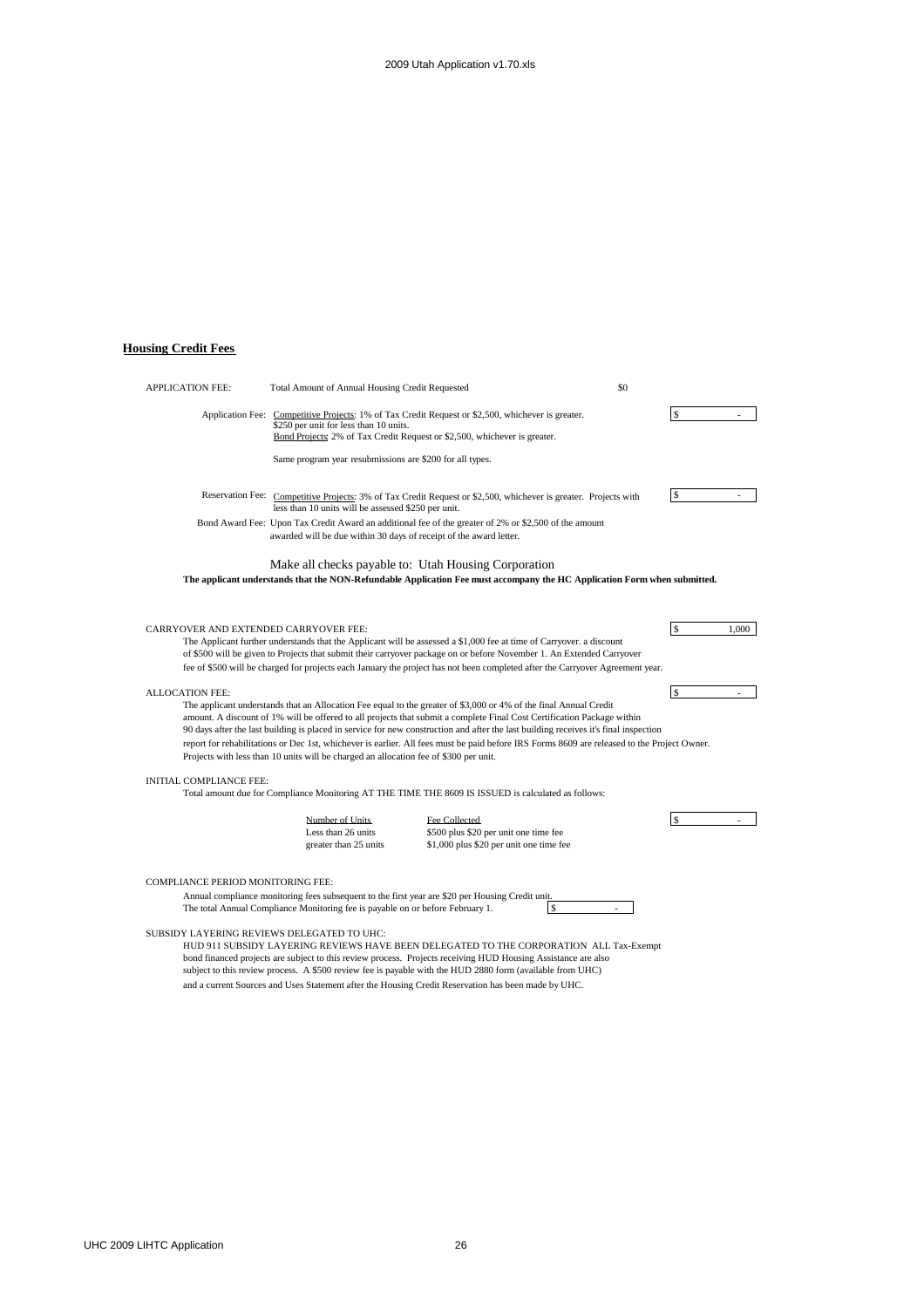#### **Project Name:**

Certifications and Representations:

The undersigned is responsible for ensuring that the project consists or will consist of a qualified low-income building or buildings as defined<br>in the Internal Revenue Code, Section 42, and will satisfy all applicable req construction and operation of the project to receive the low-income housing credit.

The undersigned is responsible for all calculation and figures relating to the determination of the eligible basis for the building and understands and agrees that the amount of the credit is calculated by reference to the figures submitted with this Application, as to the eligible basis and qualified basis of the project and individual buildings.

The undersigned hereby makes Application to the State of Utah. The undersigned agrees that the Utah Housing Corporation will at all times be indemnified and held harmless against all losses, costs, damages, expenses and liabilities whatsoever nature of kind (including, but not limited to attorney's fees, litigation and court costs, amounts paid in settlement, and amounts paid to discharge judgment, any loss from judgment from Internal Revenue Service directly or indirectly resulting from, arising out of, or related to acceptance, consideration and approval or disapproval of such allocation request.

The undersigned authorizes the Utah Housing Corporation to disclose or provide copies of this application, as may be amended, or copies of any allocation agreement or Forms 8609 issued with respect to the proposed project to the Rural Development Service, Olene Walker<br>Housing Loan Fund and other government funding sources, including the Department of Housing comply with state or federal law on the review of financial assistance provided to the project. I have read the minimum "Required Documentation Checklist", and understand that applications lacking the listed documents will be considered non-conforming and returned without consideration.

Owner and Applicant(s) represent that they have read and understand the content of the Application Packet and that the protection of the Excel application has not been compromised in any way.

I have read the Qualified Allocation Plan, and understand that in the case of a Carryover allocation of Tax Credits the Project is required to be placed in service by December 1, of the second calendar year following the calendar year of the Carryover Allocation Agreement. If the Project is not placed in service by such date, the credits allocated shall automatically be revoked and will be deemed recaptured by and returned to UHC as of such date.

The undersigned, being duly authorized, hereby represents and certifies that the foregoing information, to the best of his/her knowledge, is true, complete and accurately describes the proposed project.

IN WITNESS WHEREOF, the owner has caused this document to be duly executed in its name on .

Legal Name of Applicant

By:

Name

Signature

Title